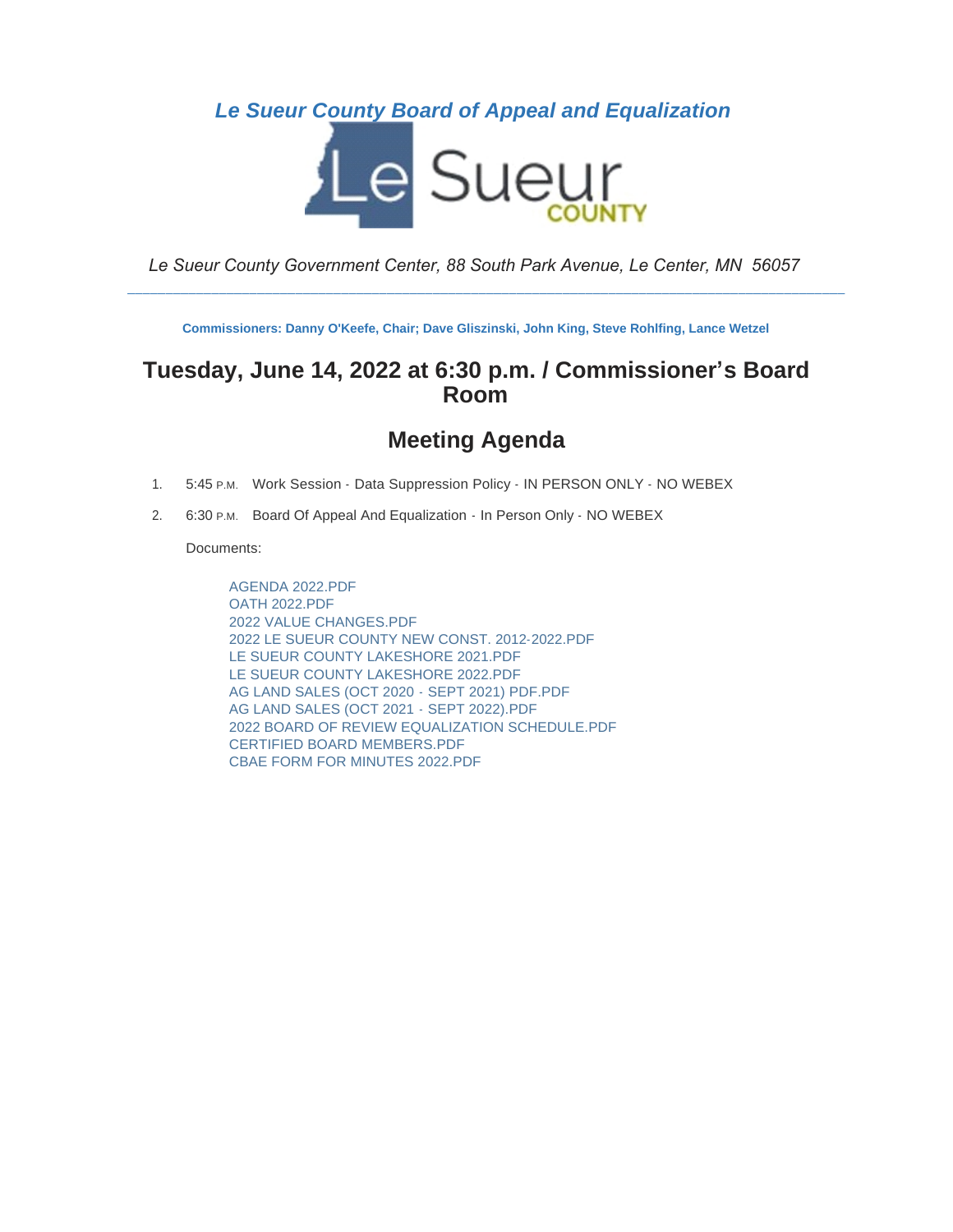### LE SUEUR COUNTY BOARD OF APPEAL AND EQUALIZATION COMMISSIONER'S ROOM, LE SUEUR COUNTY GOVERNMENT CENTER MEETING AGENDA JUNE 14, 2022 6:30 PM

Board of Appeal and Equalization

County Administrator will Call Board to Order

Oath of the Board

Elect Chairman

Elect Vice-Chairman

Overview of process by Shayne Bender, County Assessor

Presentations by those in attendance

Recess Board of Equalization or adjourn

June 21st 9:45 am Reconvene Board of Appeal and Equalization if needed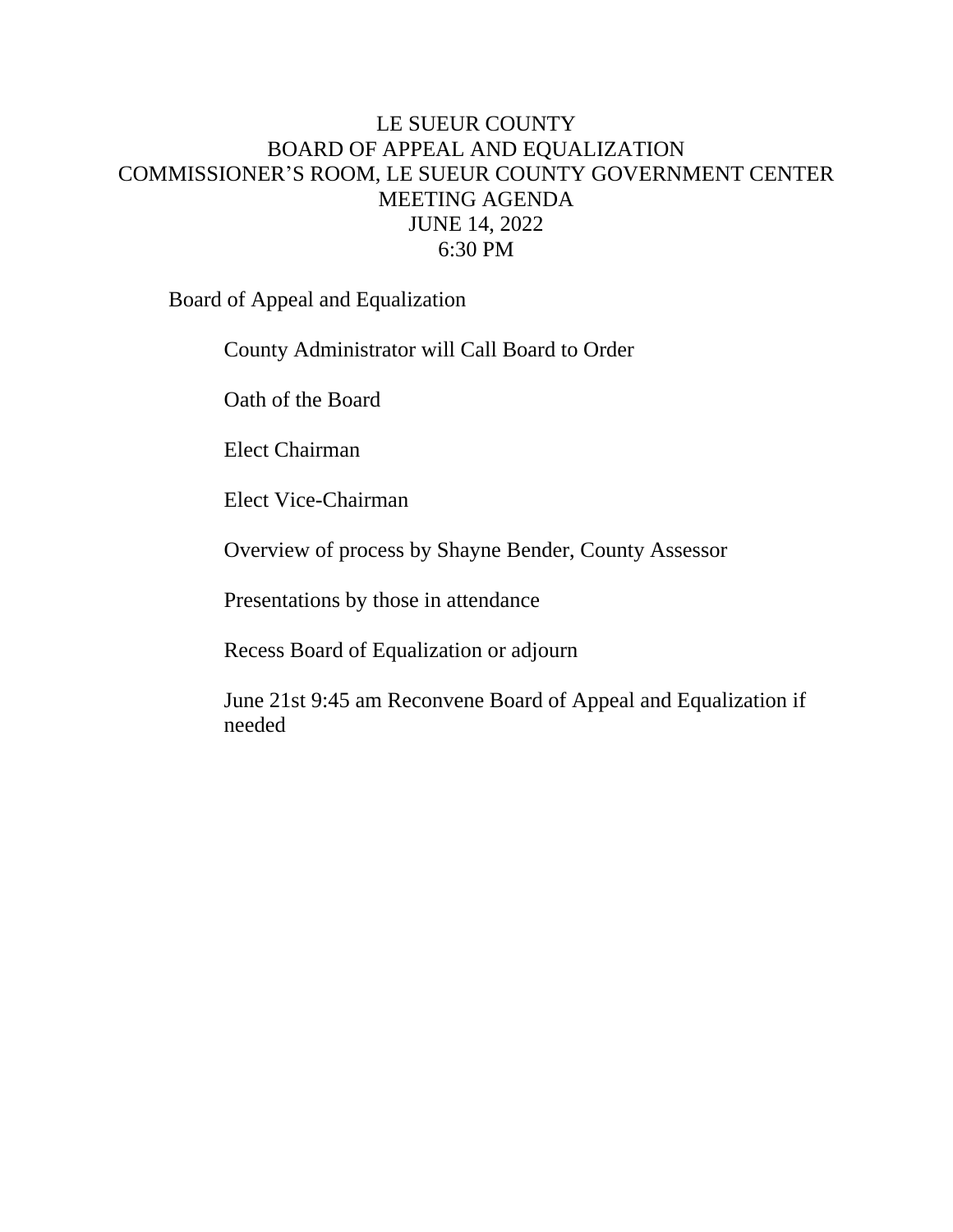# **2022 County Board of Appeal and Equalization**

#### **State of Minnesota }ss County of Le Sueur**

David Gliszinski, Danny O'Keefe, John King, Lance Wetzel and Steve Rohlfing, County Commissioners, and Dani Blaschko, Auditor - Treasurer of Le Sueur County, Minnesota, being first duly sworn, deposes and says, each for themselves, that they will faithfully and impartially equalize the valuations of real estate and personal property of the said County Assessor of said County for 2022 to the best of our ability and understanding, SO HELP US GOD.

| David Gliszinski      | <b>County Commissioner 1st District</b>                          |
|-----------------------|------------------------------------------------------------------|
| Danny O'Keefe         | <b>County Commissioner 2nd District</b>                          |
| <b>John King</b>      | <b>County Commissioner 3rd District</b>                          |
| <b>Lance Wetzel</b>   | <b>County Commissioner 4th District</b>                          |
| <b>Steve Rohlfing</b> | <b>County Commissioner 5th District</b>                          |
| Dani Blaschko         | <b>County Auditor/Treasurer</b>                                  |
|                       | Subscribed and sworn to me before me this 14th day of June 2022. |

**Joe Martin Le Sueur County Administrator Le Sueur County, Minnesota**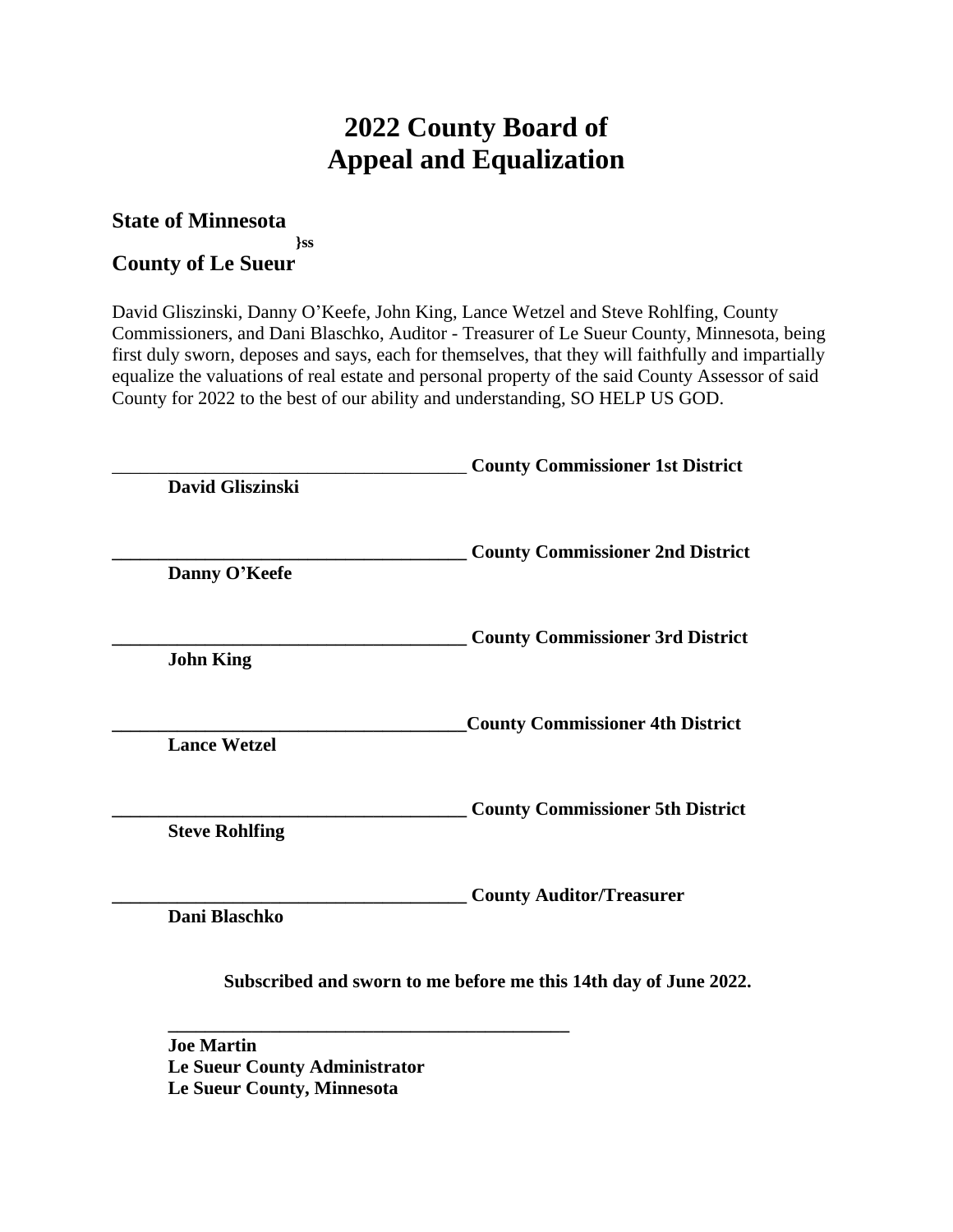Please rise and raise your right hand.

I will faithfully and impartially equalize the valuations of real estate and personal property of the said County Assessor of said County for 2022 to the best of our ability and understanding, SO HELP US GOD.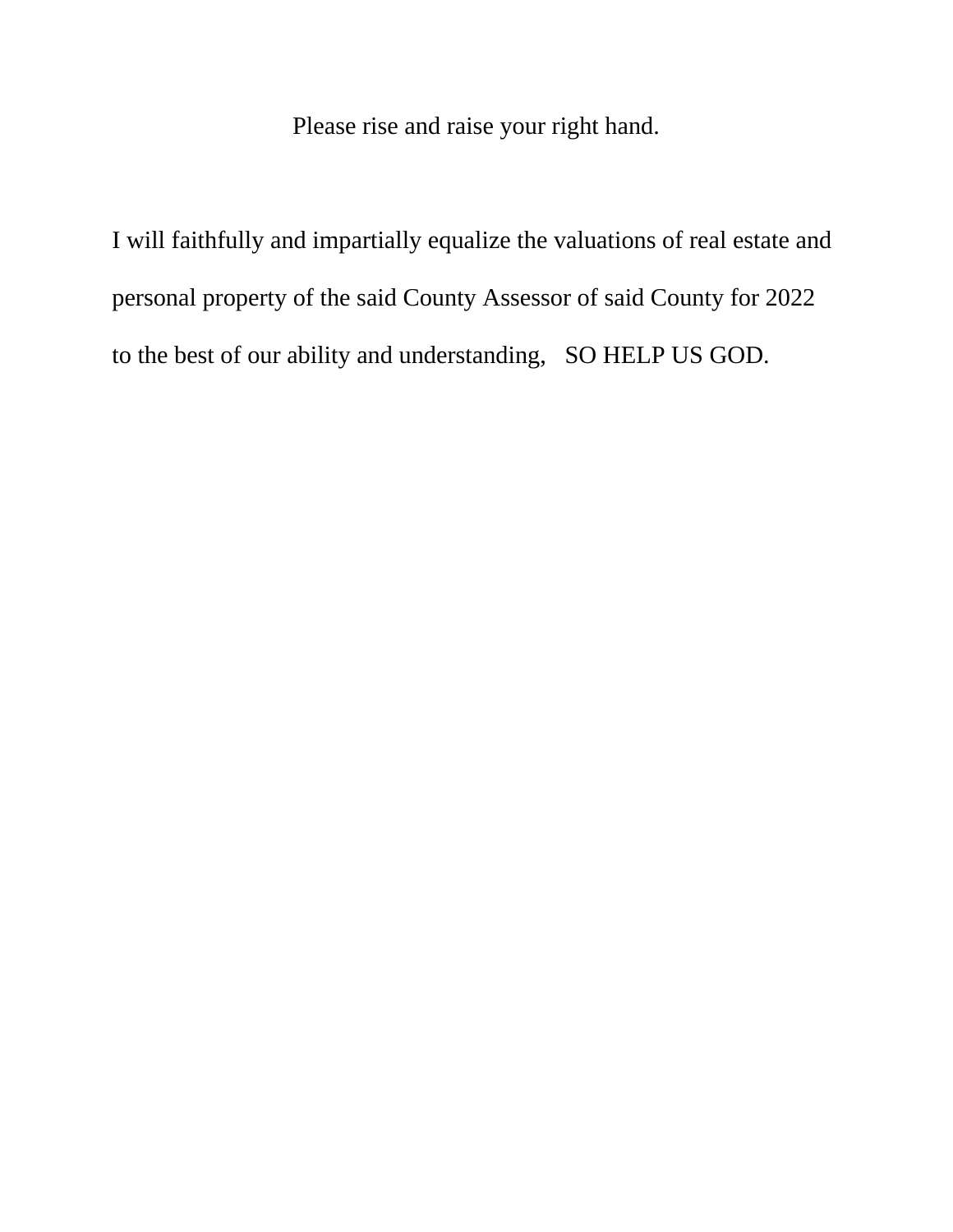### **LE SUEUR COUNTY SALES RATIO 2022 RESIDENTIAL**

|                  |                                                     | $\frac{0}{0}$                                   |                                  |                                                                               |
|------------------|-----------------------------------------------------|-------------------------------------------------|----------------------------------|-------------------------------------------------------------------------------|
| <b>CITIES</b>    | <b>DOR</b><br><b>BEGINNING</b><br><b>TIME RATIO</b> | <b>INCREASE</b><br><b>OR</b><br><b>DECREASE</b> | <b>NUMBER</b><br><b>OF SALES</b> | <b>ALL CLASSES</b><br><b>OF NEW</b><br><b>CONSTRUCTION</b><br>(except Exempt) |
|                  |                                                     |                                                 |                                  |                                                                               |
| Cleveland        | 74.42%                                              | 23.1%                                           | 12                               | \$283,700                                                                     |
| Elysian          | 70.54%                                              | 20.9%                                           | 20                               | \$2,703,700                                                                   |
| Heidelberg       | 61.45%                                              | 23.7%                                           | $\overline{2}$                   | \$1,400                                                                       |
| Kasota           | 77.05%                                              | 18.7%                                           | 10                               | \$540,900                                                                     |
| Kilkenny         | 58.53%                                              | 34.1%                                           | 3                                | \$393,500                                                                     |
| Le Center        | 74.35%                                              | 17.7%                                           | 35                               | \$921,500                                                                     |
| Le Sueur         | 73.51%                                              | 22.9%                                           | 82                               | \$6,494,400                                                                   |
| Montgomery       | 72.99%                                              | 25%                                             | 69                               | \$11,680,100                                                                  |
| New Prague       | 76.41%                                              | 20%                                             | 93                               | \$12,558,700                                                                  |
| Waterville       | 74.09%                                              | 21.6%                                           | 42                               | \$992,100                                                                     |
| <b>TOWNSHIPS</b> |                                                     |                                                 |                                  |                                                                               |
| Cleveland        | 75.71%                                              | 19.6%                                           | 13                               | \$2,368,800                                                                   |
| Cordova          | 84.79%                                              | 20.4%                                           | 1                                | \$960,500                                                                     |
| Derrynane        | 81.67%                                              | 19.9%                                           | $\overline{2}$                   | \$1,398,000                                                                   |
| Elysian          | 69.56%                                              | 28.4%                                           | 20                               | \$2,963,000                                                                   |
| Kasota           | 76.14%                                              | 16.4%                                           | 24                               | \$1,811,800                                                                   |
| Kilkenny         | 82.97%                                              | 18.7%                                           | 5                                | \$664,900                                                                     |
| Lanesburgh       | 75.06%                                              | 18.8%                                           | 22                               | \$3,393,700                                                                   |
| Lexington        | 81.45%                                              | 19.5%                                           | 5                                | \$1,026,700                                                                   |
| Montgomery       | 67.28%                                              | 15%                                             | $\mathbf{1}$                     | \$1,513,300                                                                   |
| Ottawa           | 72.75%                                              | 24.6%                                           | $\overline{4}$                   | \$251,700                                                                     |
| Sharon           | 67.25%                                              | 28.7%                                           | $\overline{7}$                   | \$1,243,400                                                                   |
| Tyrone           | 74.26%                                              | 24.0%                                           | 5                                | \$867,000                                                                     |
| Washington       | 72.52%                                              | 20.9%                                           | 13                               | \$2,571,900                                                                   |
| Waterville       | 69.21%                                              | 29%                                             | 11                               | \$651,300                                                                     |

COUNTY TOTALS 501 \$58,256,000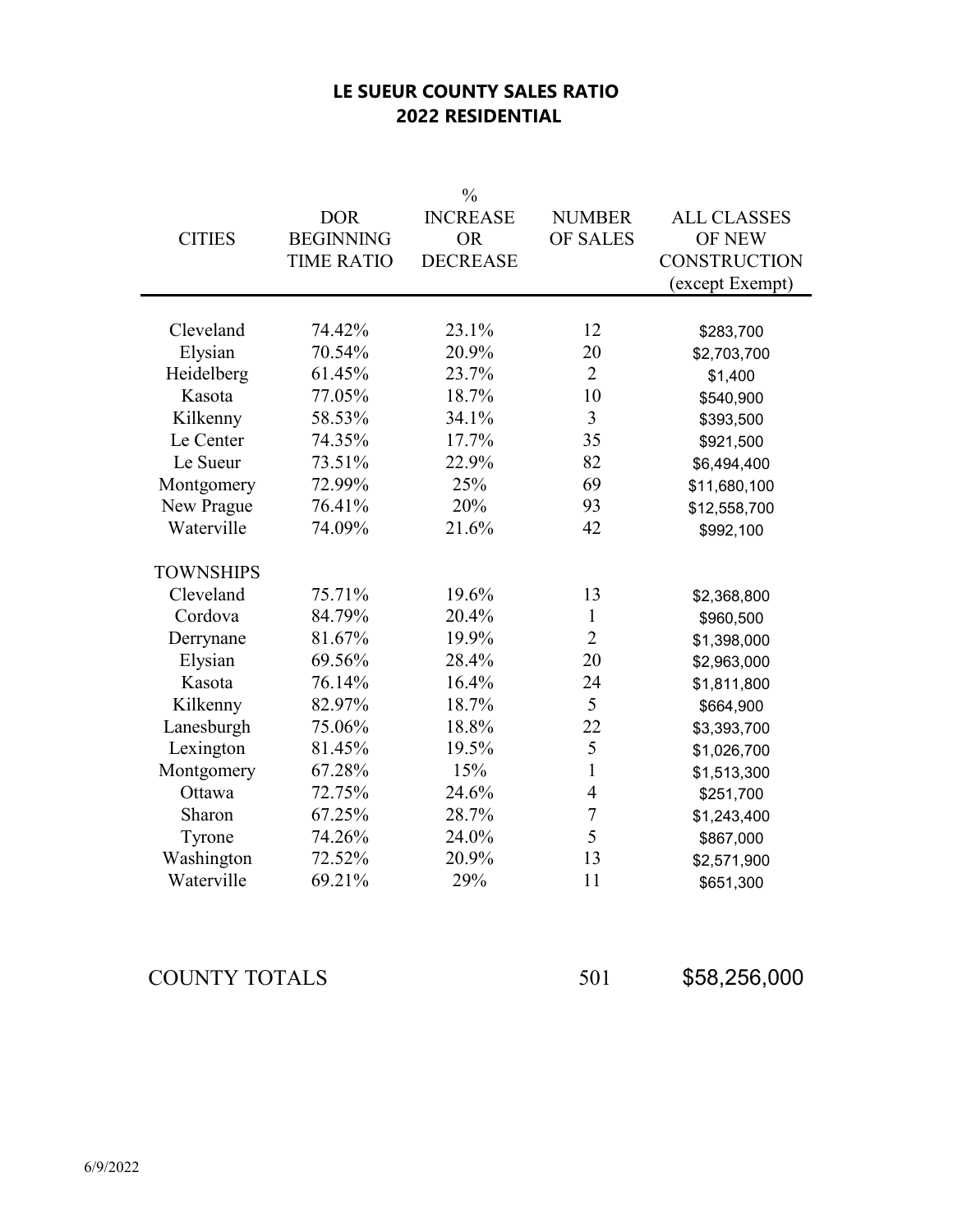| PT | <b>Property</b>                                                      | Median<br>ratio | <b>Number</b><br>of sales | <b>New</b><br><b>Construction</b> |
|----|----------------------------------------------------------------------|-----------------|---------------------------|-----------------------------------|
| 02 | Apartment (4 or more units)                                          | 81.73%          |                           | \$3,104,800                       |
| 06 | Commercial (with buildings)                                          | 93.15%          | 21                        | \$4,310,000                       |
| 07 | Industrial (with buildings)                                          | N/A             | $\theta$                  | \$1,175,400                       |
| 91 | Seasonal Recreational Residential/Residential Aggregation            | 74.14%          | 501                       | \$47,259,100                      |
| 93 | Agricultural Rural Vacant Bare Land (34.5 or more acres) Aggregation | 87.69%          | 24                        |                                   |
| 95 | Agriculture Improved and Unimproved                                  | 88.05%          | 26                        | \$2,406,700                       |

### 2022 ASSESSMENT RESULTS BY PROPERTY TYPE

| <b>COUNTY REAL ESTATE VALUES</b> | <b>EMV % CHANGE FROM PREVIOUS YEAR</b> |
|----------------------------------|----------------------------------------|
| 2007 EMV \$3,503,792,100         | 12.20%                                 |
| 2008 EMV \$3,594,012,800         | 2.50%                                  |
| 2009 EMV \$3,634,229,500         | 1.01%                                  |
| 2010 EMV \$3,545,253,300         | $-2.40%$                               |
| 2011 EMV \$3,499,612,700         | $-2.70%$                               |
| 2012 EMV \$3,550,839,300         | 1.46%                                  |
| 2013 EMV \$3,748,922,200         | 5.56%                                  |
| 2014 EMV \$3,830,684,900         | 2.18%                                  |
| 2015 EMV \$3,904,202,200         | 1.92%                                  |
| 2016 EMV \$3,925,217,600         | .54%                                   |
| 2017 EMV \$3,991,075,000         | 1.68%                                  |
| 2018 EMV \$4,183,735,700         | 4.83%                                  |
| 2019 EMV \$4,431,777,700         | 5.60%                                  |
| 2020 EMV \$4,544,262,600         | 2.50%                                  |
| 2021 EMV \$4,736,103,000         | 4.20%                                  |
| 2022 EMV \$5,534,678,900         | 16.86%                                 |
|                                  |                                        |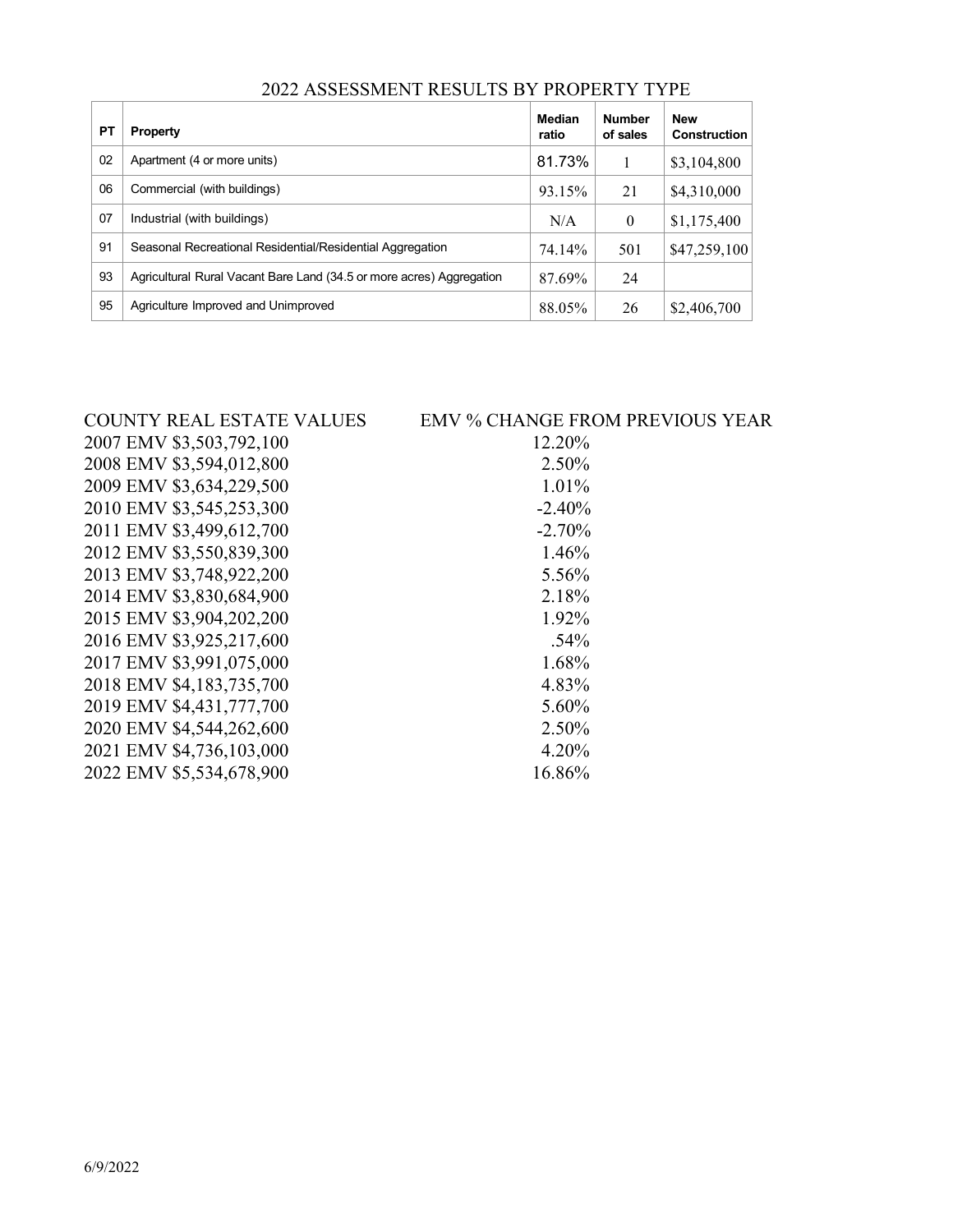### **Le Sueur County New Construction 2012-2022**

|                        | 2022       | 2021       | 2020       | 2019       | 2018       | 2017       | 2016           | 2015       | 2014       | 2013        | 2012       |
|------------------------|------------|------------|------------|------------|------------|------------|----------------|------------|------------|-------------|------------|
| <b>Cleveland Twp</b>   | 2,368,800  | 833,900    | 925,200    | 1,383,800  | 2,727,800  | 981,600    | 1,517,000      | 525,900    | 1,567,400  | 1,069,800   | 565,900    |
| <b>Cordova Twp</b>     | 960,500    | 356,400    | 850,000    | 1,027,000  | 547,600    | 382,800    | 570,700        | 333,400    | 422,000    | 364,700     | 518,200    |
| <b>Derrynane Twp</b>   | 1,398,000  | 833,800    | 929,000    | 1,344,100  | 228,900    | 309,900    | 579,000        | 537,600    | 219,600    | 579,900     | 238,700    |
| <b>Elysian Twp</b>     | 2,963,000  | 2,660,800  | 1,432,700  | 1,098,100  | 1,641,900  | 1,336,700  | 1,545,200      | 815,800    | 519,100    | 844,500     | 755,900    |
| <b>Kasota Twp</b>      | 1,811,800  | 2,501,500  | 1,726,900  | 3,253,200  | 1,749,000  | 1,680,000  | 1,204,300      | 2,656,800  | 1,341,300  | 1,063,000   | 1,350,000  |
| <b>Kilkenny Twp</b>    | 664,900    | 335,000    | 220,200    | 365,700    | 479,200    | 82,300     | 233,100        | 60,300     | 845,500    | 52,100      | 336,300    |
| <b>Lanesburgh Twp</b>  | 3,393,700  | 1,488,400  | 1,243,600  | 2,514,700  | 1,257,700  | 628,100    | 820,600        | 1,165,200  | 601,400    | 1,236,300   | 1,028,200  |
| <b>Lexington Twp</b>   | 1,026,700  | 241,200    | 617,200    | 1,004,400  | 901,700    | 736,900    | 872,700        | 777,300    | 836,500    | 1,231,600   | 583,600    |
| <b>Montgomery Twp</b>  | 1,513,300  | 1,249,200  | 871,300    | 366,500    | 633,100    | 452,800    | 337,300        | 868,300    | 352,100    | 257,900     | 420,600    |
| <b>Ottawa Twp</b>      | 251,700    | 66,900     | 0          | 293,500    | 309,100    | 326,000    | 142,500        | 70,700     | 740,800    | 210,400     | 1,564,900  |
| <b>Sharon Twp</b>      | 1,243,400  | 610,700    | 412,800    | 790,200    | 639,200    | 319,500    | 402,200        | 311,000    | 444,000    | 326,500     | 268,500    |
| <b>Tyrone Twp</b>      | 867,000    | 1,481,400  | 708,100    | 583,500    | 427,700    | 563,700    | 410,800        | 370,100    | 297,000    | 222,500     | 91,300     |
| <b>Washington Twp</b>  | 2,571,900  | 1,144,300  | 1,884,300  | 1,973,000  | 2,679,600  | 320,900    | 895,500        | 384,500    | 1,238,500  | 1,006,300   | 761,600    |
| <b>Waterville Twp</b>  | 651,300    | 948,500    | 629,100    | 465,900    | 830,500    | 482,200    | 466,100        | 378,300    | 842,500    | 543,600     | 213,400    |
| <b>Cleveland City</b>  | 283,700    | 1,531,900  | 956,600    | 536,100    | 578,200    | 823,700    | 231,900        | 23,600     | 91,300     | 124,800     | 94,400     |
| <b>Elysian City</b>    | 2,703,700  | 3,141,700  | 3,392,000  | 1,716,000  | 2,731,000  | 1,512,800  | 1,341,400      | 422,200    | 1,351,600  | 1,001,900   | 493,900    |
| <b>Heidelberg City</b> | 1,400      | 10,000     | 43,400     | 4,300      | 63,900     | 33,600     | $\overline{0}$ | 41,900     | 27,800     | $\mathbf 0$ | 185,600    |
| <b>Kasota City</b>     | 540,900    | 719,000    | 410,700    | 1,788,700  | 391,800    | 791,100    | 295,200        | 250,000    | 387,900    | 1,172,600   | 376,000    |
| <b>Kilkenny City</b>   | 393,500    | 377,600    | 100,600    | 125,100    | 18,500     | 137,600    | 5,200          | 58,700     | 86,800     | 65,400      | 11,800     |
| <b>Le Center City</b>  | 921,500    | 2,041,700  | 1,286,100  | 1,764,200  | 821,400    | 432,400    | 352,700        | 939,300    | 738,400    | 196,700     | 408,800    |
| Le Sueur City          | 6,494,400  | 2,066,700  | 1,962,100  | 1,844,900  | 1,040,400  | 2,990,900  | 2,412,400      | 2,493,200  | 12,632,700 | 2,342,300   | 516,800    |
| <b>Montgomery City</b> | 11,680,100 | 8,612,000  | 3,124,400  | 4,688,100  | 3,397,900  | 1,256,600  | 965,400        | 1,082,600  | 647,100    | 950,000     | 219,200    |
| <b>New Prague City</b> | 12,558,700 | 5,355,800  | 3,933,800  | 12,200,400 | 8,854,900  | 2,662,300  | 2,118,000      | 2,066,700  | 1,386,800  | 1,618,000   | 440,900    |
| <b>Waterville City</b> | 992,100    | 1,193,500  | 1,106,900  | 975,000    | 873,100    | 1,414,500  | 492,700        | 442,800    | 511,300    | 187,600     | 207,700    |
|                        | 58,256,000 | 39,801,900 | 28,767,000 | 42,106,400 | 33,824,100 | 20,658,900 | 18,211,900     | 28,129,400 | 16,668,400 | 16,668,400  | 11,652,200 |

|           |        | 2012 |  |
|-----------|--------|------|--|
| 565,900   |        |      |  |
| 518,200   |        |      |  |
| 238,700   |        |      |  |
| 755,900   |        |      |  |
| 1,350,000 |        |      |  |
| 336,300   |        |      |  |
| 1,028,200 |        |      |  |
| 583,600   |        |      |  |
| 420,600   |        |      |  |
| 1,564,900 |        |      |  |
| 268,500   |        |      |  |
|           | 91,300 |      |  |
| 761,600   |        |      |  |
| 213,400   |        |      |  |
|           |        |      |  |
|           | 94,400 |      |  |
| 493,900   |        |      |  |
| 185,600   |        |      |  |
| 376,000   |        |      |  |
|           | 11,800 |      |  |
| 408,800   |        |      |  |
| 516,800   |        |      |  |
| 219,200   |        |      |  |
| 440,900   |        |      |  |
| 207,700   |        |      |  |
|           |        |      |  |
|           |        |      |  |

| 1                        | 2013      |
|--------------------------|-----------|
| $\mathfrak{z}$           | 1,069,800 |
|                          | 364,700   |
| )<br>)                   | 579,900   |
| $\mathcal{I}$            | 844,500   |
| $\mathfrak{z}$           | 1,063,000 |
| $\mathbf{C}$             | 52,100    |
| $\mathbf{C}$             | 1,236,300 |
| $\mathcal{C}$            | 1,231,600 |
| $\mathfrak{z}$           | 257,900   |
| $\mathfrak{z}$           | 210,400   |
| $\mathcal{C}$            | 326,500   |
| )<br>)                   | 222,500   |
|                          | 1,006,300 |
| $\mathbf{C}$             | 543,600   |
|                          | 124,800   |
| )<br>)                   | 1,001,900 |
| $\mathcal{I}$            | 0         |
| $\mathfrak{z}$           | 1,172,600 |
| $\mathbf{C}$             | 65,400    |
| $\mathbf{C}$             | 196,700   |
| $\mathcal{C}$            | 2,342,300 |
| $\mathfrak{z}$           | 950,000   |
| $\mathfrak{z}$           | 1,618,000 |
| $\overline{\mathcal{L}}$ | 187,600   |
|                          |           |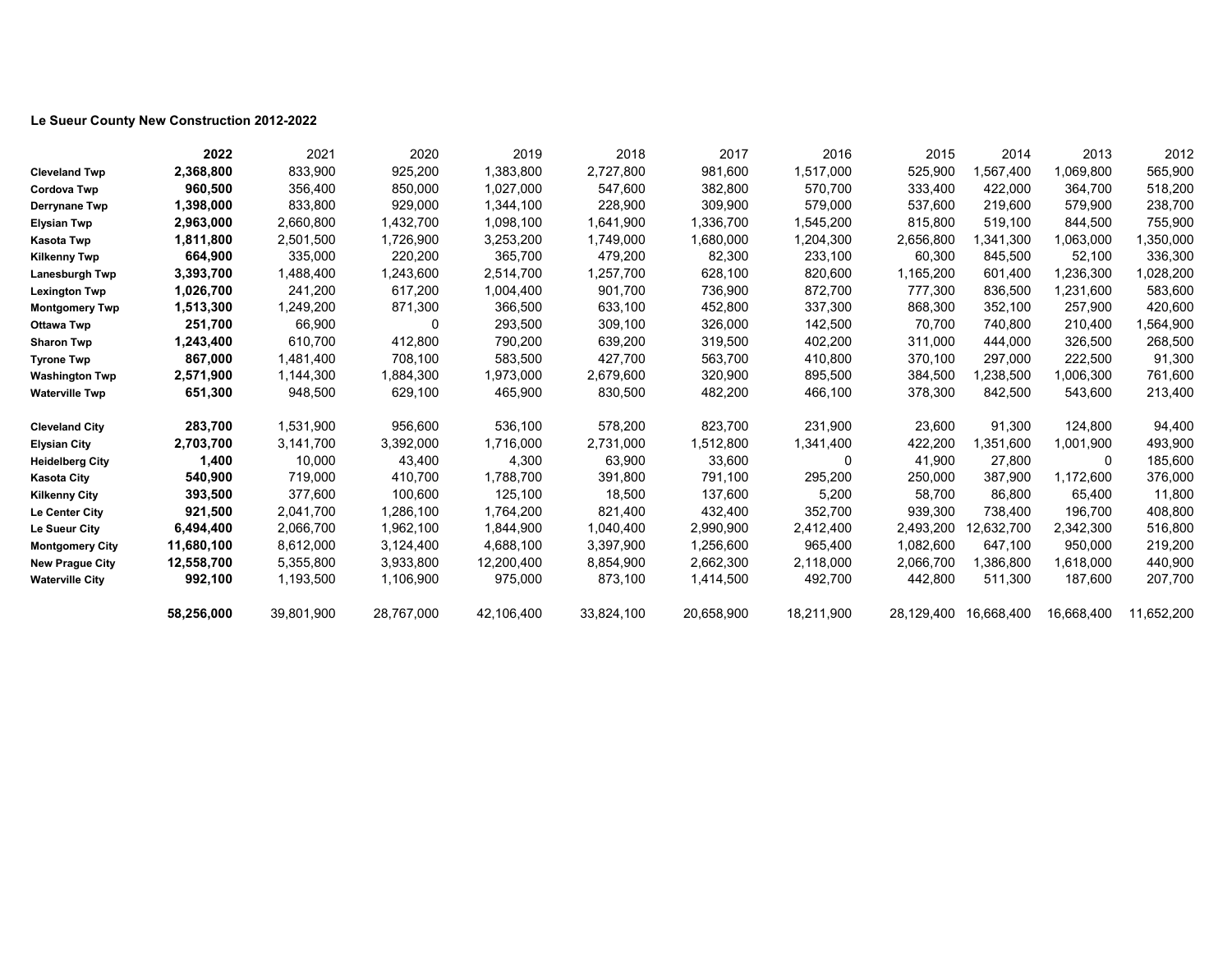| Le Sueur County Lakeshore Sales - October 2020 thru September 2021 |                                   |             |            |                                |               |                       |           |           |                                                                    |           |        |       |               |                                                   |                          |          |                         |
|--------------------------------------------------------------------|-----------------------------------|-------------|------------|--------------------------------|---------------|-----------------------|-----------|-----------|--------------------------------------------------------------------|-----------|--------|-------|---------------|---------------------------------------------------|--------------------------|----------|-------------------------|
| Parcel #                                                           | <b>Property Address</b>           |             |            | Lake Name Sale Date Sale Price | <b>Seller</b> | <b>Buyer</b>          | Q. / Unq. |           | <b>EMV Land EMV Building EMV total Sales Ratio Lot size / acre</b> |           |        |       | Lake frontage | Sale less Bldgs Land \$ per acre Land \$ per F.F. |                          |          | <b>Notes</b>            |
| 01.035.6000                                                        | XXXX Lake Jefferson Rd Cleveland  | Jeff - Mid  | 5/13/2021  | \$150,000                      | Ewert         | <b>Barnett</b>        | Q         | \$130,500 |                                                                    | \$130,500 | 87.0%  | 7.000 | 100           | \$150,000                                         | \$21,429                 | \$1,500  | land only               |
| 01.035.6100                                                        | 26241 Lake Jefferson Rd Cleveland | Jeff - Mid  | 1/4/2021   | \$872,791                      | R Henry Const | Anderson              | U         | \$129,000 |                                                                    | \$129,000 | 14.8%  | 7.000 | 100           | \$872,791                                         | \$124,684                | \$8,728  | V.C., inc 01.102.3100   |
| 01.550.0290                                                        | 46609 Evergreen Ln Cleveland      | Jeff - West | 7/30/2021  | \$44,000                       | <b>Boehm</b>  | Armstrong             | U         | \$46,600  | \$4,400                                                            | \$51,000  | 115.9% |       |               | \$39,600                                          |                          |          | Split                   |
| 01.600.0170                                                        | 46107 Jefferson Lake Dr Cleveland | Jeff - Mid  | 5/26/2021  | \$200,000                      | Jones         | Bubholz               | Q         | \$120,000 | \$46,900                                                           | \$166,900 | 83.5%  | 0.192 | 50            | \$153,100                                         | \$797,396                | \$3,062  |                         |
| 01.650.0020                                                        | 46675 Cape Horn Rd Cleveland      | Jeff - Big  | 6/11/2021  | \$875,000                      | Mager         | <b>Bartels</b>        | Q         | \$294,500 | \$327,800                                                          | \$622,300 | 71.1%  | 2.160 | 30            | \$547,200                                         | \$253,333                | \$18,240 | inc 01.101.1100 - Point |
| 01.650.0060                                                        | 46729 Cape Horn Rd Cleveland      | Jeff - Mid  | 12/23/2020 | \$380,000                      | Sadowski      | Wright                | Q         | \$192,400 | \$110,500                                                          | \$302,900 | 79.7%  | 0.870 | 150           | \$269,500                                         | \$309,770                | \$1,797  |                         |
| 01.650.0120                                                        | 46815 Cape Horn Rd Cleveland      | Jeff - Mid  | 7/8/2021   | \$160,000                      | <b>Ness</b>   | Pride Holdings LL     | Q         | \$127,400 |                                                                    | \$127,400 | 79.6%  | 0.870 | 153           | \$160,000                                         | \$183,908                | \$1,046  | land only               |
| 01.650.0140                                                        | 46813 Cape Horn Rd Cleveland      | Jeff - Mid  | 3/5/2021   | \$485,000                      | Fromm         | Wargelin              | Q         | \$192,800 | \$214,100                                                          | \$406,900 | 83.9%  | 0.830 | 148           | \$270,900                                         | \$326,386                | \$1,830  |                         |
| 01.650.0170                                                        | 46853 Cape Horn Rd Cleveland      | Jeff - Mic  | 6/17/2021  | \$220,000                      | Hiniker       | Teiken/McCullaugl     | Q         | \$161,000 | \$1,700                                                            | \$162,700 | 74.0%  | 0.860 | 150           | \$218,300                                         | \$253,837                | \$1,455  |                         |
| 01.650.0220                                                        | 46909 Cape Horn Rd Cleveland      | Jeff - Mid  | 4/15/2021  | \$350,000                      | <b>Ness</b>   | Stoltzmann            | Q         | \$192,600 | \$145,700                                                          | \$338,300 | 96.7%  | 0.840 | 150           | \$204,300                                         | \$243,214                | \$1,362  |                         |
|                                                                    |                                   |             |            |                                |               |                       |           |           |                                                                    |           |        |       |               |                                                   |                          |          |                         |
| 02.013.0200                                                        | 42020 Woodchuck Ln Kilkenny       | Gorman      | 7/28/2021  | \$141,600                      | Hennek        | Horejsi               | Q         | \$124,600 |                                                                    | \$124,600 | 88.0%  | 2.200 | 190           | \$141,600                                         | \$64,364                 | \$745    | inc 02.550.0185         |
| 02.013.5900                                                        | XXXX Woodchuck Ln Le Center       | Gorman      | 2/8/2021   | \$90,000                       | Nelson        | <b>GDOG Prop</b>      | Q         | \$86,400  |                                                                    | \$86,400  | 96.0%  | 2.500 | 150           | \$90,000                                          | \$36,000                 | \$600    | land only               |
| 02.475.0050                                                        | 23473 Cardinal Dr Cleveland       | German      | 5/7/2021   | \$45,000                       | Knowles       | Bergman               | Q         | \$44,100  |                                                                    | \$44,100  | 98.0%  | 0.940 | 160           | \$45,000                                          | \$47,872                 | \$281    | land - access           |
| 02.570.0150                                                        | 40104 Lake Volney Ln Le Center    | Volney      | 4/9/2021   | \$299,000                      | Nieman        | Homes by Witt         | Q         | \$140,000 | \$148,200                                                          | \$288,200 | 96.4%  | 1.120 | 177           | \$150,800                                         | \$134,643                | \$852    |                         |
| 02.570.0150                                                        | 40104 Lake Volney Ln Le Center    | Volney      | 4/9/2021   | \$299,000                      | lomes by Wit  | Otterdahl             | U         | \$140,000 | \$148,200                                                          | \$288,200 | 96.4%  | 1.120 | 177           | \$150,800                                         | \$134,643                | \$852    | 2nd sale same day - cfd |
| 02.600.0060                                                        | 19768 Dodd Rd Kilkenny            | Gorman      | 10/16/2020 | \$258,000                      | <b>Brix</b>   | Lehman                | U         | \$90,000  | \$62,200                                                           | \$152,200 | 59.0%  | 0.400 | 75            | \$195,800                                         | \$489,500                | \$2,611  | new construction        |
|                                                                    |                                   |             |            |                                |               |                       |           |           |                                                                    |           |        |       |               |                                                   |                          |          |                         |
| 04.006.6200                                                        | 24661 Arrowhead Trl Elysian       | Jeff - Big  | 12/28/2020 | \$383,400                      | Plombon       | Ross                  | Q         | \$119,500 | \$187,000                                                          | \$306,500 | 79.9%  |       |               | \$196,400                                         |                          |          | Access                  |
| 04.028.0110                                                        | 22615 Lake Francis Rd Elysian     | Francis     | 11/30/2020 | \$330,000                      | Noble         | Muir                  | Q         | \$119,000 | \$67,400                                                           | \$186,400 | 56.5%  | 0.130 | 54            | \$262,600                                         | \$2,020,000              | \$4,863  | \$70k P.P.              |
| 04.034.3100                                                        | 1062 Lake Francis Ln Elysian      | Francis     | 6/15/2021  | \$601,000                      | Brown         | Quale                 | Q         | \$325,000 | \$206,600                                                          | \$531,600 | 88.5%  | 1.390 | 424           | \$394,400                                         | \$283,741                | \$930    |                         |
| 04.034.3200                                                        | 1032 Lake Francis Ln Elysian      | Francis     | 11/23/2020 | \$715,000                      | Stransky      | larbies Dream Haus, L | Q         | \$260,200 | \$382,900                                                          | \$643,100 | 89.9%  | 0.830 | 280           | \$332,100                                         | \$400,120                | \$1,186  |                         |
| 04.420.0120                                                        | 50719 Carpenters Point Ln Elysian | Francis     | 11/2/2020  | \$660,000                      | Noble         | Perkinson             | Q         | \$235,000 | \$262,400                                                          | \$497,400 | 75.4%  | 0.313 | 85            |                                                   | \$397,600 \$1,270,288    | \$4,678  | \$100k P.P.             |
| 04.440.0020                                                        | 24095 Blue Marina Rd Cleveland    | Jeff - Big  | 5/21/2021  | \$400,000                      | Simonette     | Miller                | Q         | \$150,000 | \$127,600                                                          | \$277,600 | 69.4%  | 0.140 | 60            |                                                   | $$272,400$ \ \$1,945,714 | \$4,540  |                         |
| 04.520.0070                                                        | XXX Taylor Dr NE Elysian          | Rays        | 5/28/2021  | \$180,000                      | Keily         | Pfarr                 | Q         | \$135,000 |                                                                    | \$135,000 | 75.0%  | 0.970 | 173           | \$180,000                                         | \$185,567                | \$1,040  | land only               |
| 04.550.0260                                                        | 24116 Geldners Ln Elysian         | Jeff - Big  | 9/10/2021  | \$455,000                      | Sohre         | Reule                 | Q         | \$165,000 | \$91,100                                                           | \$256,100 | 56.3%  | 0.217 | 60            | \$363,900                                         | \$1,676,959              | \$6,065  |                         |
| 04.560.0240                                                        | 46774 Glens Beach Rd Waterville   | German      | 4/15/2021  | \$399,000                      | Johnson       | Frise                 | Q         | \$180,300 | \$166,700                                                          | \$347,000 | 87.0%  | 0.610 | 74            | \$232,300                                         | \$380,820                | \$3,139  | inc 04.004.5018         |
| 04.570.0050                                                        | 22976 Greenland Rd Elysian        | Francis     | 10/2/2020  | \$607,000                      | Hoehne        | Stalock               | Q         | \$260,100 | \$206,500                                                          | \$466,600 | 76.9%  | 1.020 | 152           | \$400,500                                         | \$392,647                | \$2,635  |                         |
| 04.571.0050                                                        | 22965 Greenland Ln Elysian        | Francis     | 6/14/2021  | \$465,000                      | Braam         | James                 | Q         | \$100,000 | \$256,400                                                          | \$356,400 | 76.6%  | 1.410 | 0             | \$208,600                                         | \$147,943                |          | access                  |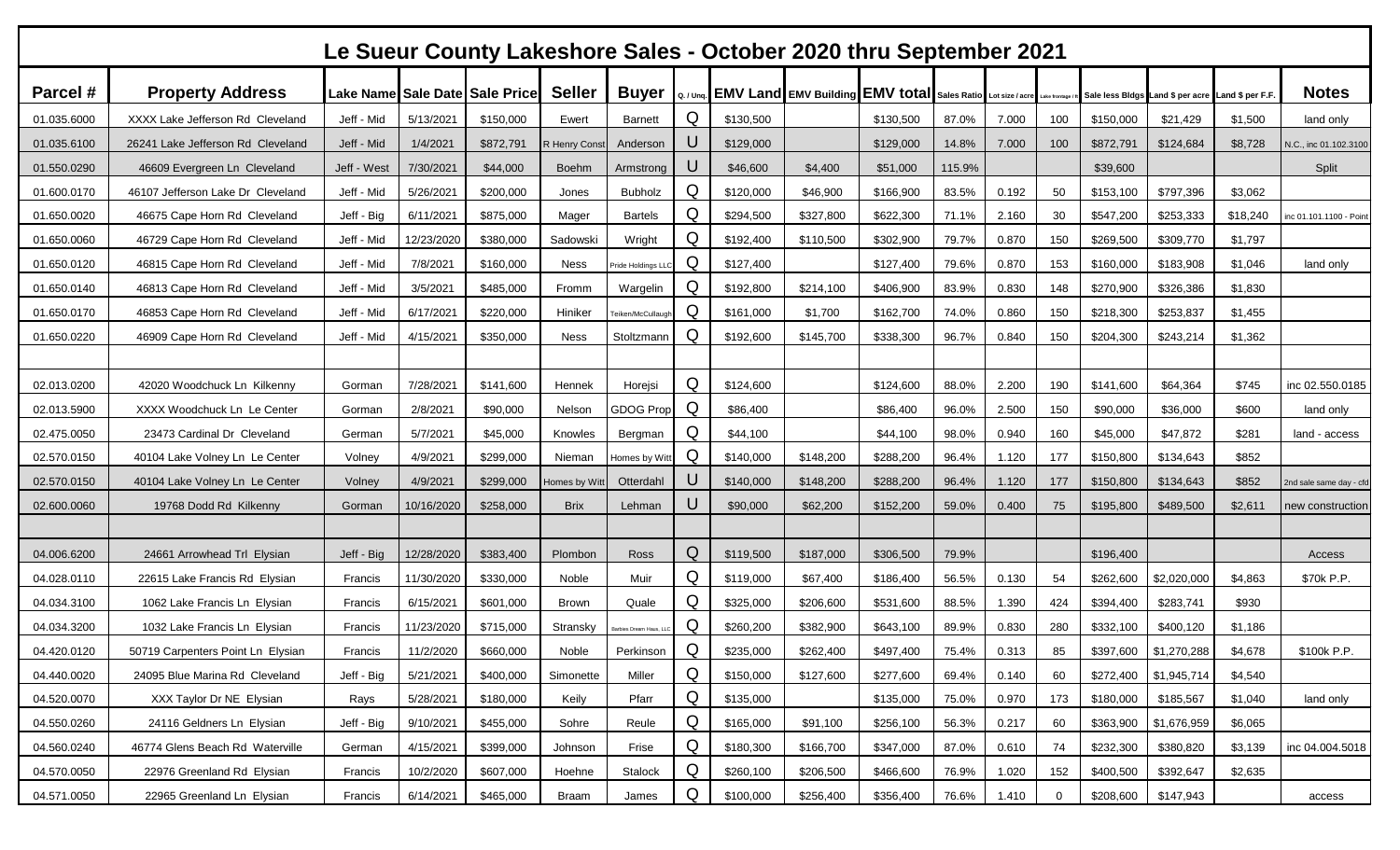| Le Sueur County Lakeshore Sales - October 2020 thru September 2021 |                                   |                      |            |                                |               |                   |   |                                                                       |           |             |        |       |               |           |                                                  |         |                           |
|--------------------------------------------------------------------|-----------------------------------|----------------------|------------|--------------------------------|---------------|-------------------|---|-----------------------------------------------------------------------|-----------|-------------|--------|-------|---------------|-----------|--------------------------------------------------|---------|---------------------------|
| Parcel #                                                           | <b>Property Address</b>           |                      |            | Lake Name Sale Date Sale Price | <b>Seller</b> | <b>Buyer</b>      |   | Q. / Unq. EMV Land EMV Building EMV total Sales Ratio Lot size / acre |           |             |        |       | Lake frontage |           | Sale less Bldgs Land \$ per acre Land \$ per F.F |         | <b>Notes</b>              |
| 04.580.0030                                                        | 46033 Hardeggers Ln Cleveland     | Jeff - Big           | 7/27/2021  | \$635,000                      | Jones         | Carlsten          | Q | \$212,500                                                             | \$216,000 | \$428,500   | 67.5%  | 0.600 | 100           | \$419,000 | \$698,333                                        | \$4,190 |                           |
| 04.580.0150                                                        | 46008 Hardeggers Ln Cleveland     | Jeff - Big           | 4/30/2021  | \$304,900                      | Dessellier    | Benoit            | Q | \$70,000                                                              | \$135,300 | \$205,300   | 67.3%  | 0.964 |               | \$169,600 | \$175,934                                        |         | access                    |
| 04.620.0110                                                        | XXXXX Holiday Park Ln Elysian     | German               | 3/11/2021  | \$85,000                       | amont estat   | Peters            | U | \$115,000                                                             |           | \$115,000   | 135.3% | 0.407 | 95            | \$85,000  | \$208,845                                        | \$895   | estate sale               |
| 04.650.0030                                                        | 24836 Arrowhead Trl Elysian       | Jeff - Big           | 6/11/2021  | \$65,000                       | Rohlfing      | Zurek             | U | \$150,000                                                             | \$5,800   | \$155,800   | 239.7% | 1.180 | 155           | \$59,200  | \$50,169                                         | \$382   | relative                  |
| 04.650.0050                                                        | 24802 Arrowhead Trl Elysian       | Jeff - Big           | 1/26/2021  | \$150,000                      | Miller        | Miller            | U | \$225,000                                                             | \$66,300  | \$291,300   | 194.2% | 0.813 | 150           | \$83,700  | \$102,952                                        | \$558   | Rel                       |
| 04.650.0130                                                        | 24646 Arrowhead Trl Elysian       | Jeff - Big           | 5/3/2021   | \$165,000                      | Schultz       | Carpenter         | U | \$150,000                                                             | \$1,000   | \$151,000   | 91.5%  | 0.900 | 150           | \$164,000 | \$182,222                                        | \$1,093 | estate - land only        |
| 04.650.0280                                                        | 24390 Arrowhead Trl Elysian       | Jeff - Big           | 7/15/2021  | \$167,000                      | Smith         | Pattison          | Q | \$57,000                                                              | \$40,000  | \$97,000    | 58.1%  | 0.940 | 190           | \$127,000 | \$135,106                                        | \$668   | access                    |
| 04.730.0050                                                        | 24081 Blue Marina Rd Cleveland    | Jeff - Big           | 6/2/2021   | \$340,000                      | Miller        | Chilman           | Q | \$150,000                                                             | \$100,100 | \$250,100   | 73.6%  | 0.195 | 60            | \$239,900 | \$1,230,256                                      | \$3,998 |                           |
| 04.740.0330                                                        | 47874 Outback Ln Elysian          | Jeff - Swedes        | 9/2/2021   | \$327,000                      | Skala         | Tollefson         | Q | \$57,500                                                              | \$133,700 | \$191,200   | 58.5%  | 0.265 | 50            | \$193,300 | \$729,434                                        | \$3,866 |                           |
| 04.740.0340                                                        | 47866 Outback Ln Elysian          | Jeff - Swedes        | 2/1/2021   | \$99,200                       | Bauleke       | Hanson            | Q | \$66,500                                                              | \$23,100  | \$89,600    | 90.3%  | 0.323 | 62            | \$76,100  | \$235,604                                        | \$1,227 |                           |
| 04.740.0350                                                        | 47854 Outback Ln Elysian          | Jeff - Swedes        | 5/3/2021   | \$75,000                       | Ruble         | Bauleke           | Q | \$56,500                                                              | \$10,800  | \$67,300    | 89.7%  | 0.310 | 62            | \$64,200  | \$207,097                                        | \$1,035 | garage only               |
| 04.740.0360                                                        | 47846 Outback Ln Elysian          | Jeff - Swedes        | 2/1/2021   | \$50,000                       | Hoffman       | Bauleke           | Q | \$56,500                                                              |           | \$56,500    | 113.0% | 0.310 | 62            | \$50,000  | \$161,290                                        | \$806   | land only                 |
| 04.740.0370                                                        | 47830 Outback Ln Elysian          | Jeff - Swedes        | 2/1/2021   | \$205,000                      | Hoffman       | Bauleke           | Q | \$66,500                                                              | \$119,200 | \$185,700   | 90.6%  | 0.323 | 70            | \$85,800  | \$265,635                                        | \$1,226 |                           |
| 04.760.0180                                                        | 22828 Stavenau Ln Elysian         | German               | 3/12/2021  | \$380,000                      | Prochaska     | Parker            | Q | \$125,000                                                             | \$181,700 | \$306,700   | 80.7%  | 0.094 | 50            | \$198,300 | \$2,109,574                                      | \$3,966 |                           |
| 04.780.0080                                                        | 49171 Sportsmans Ln Waterville    | Tetonka              | 8/31/2021  | \$299,200                      | Price         | <b>Bornes</b>     | Q | \$140,000                                                             | \$67,600  | \$207,600   | 69.4%  | 0.178 | 61            | \$231,600 | \$1,301,124                                      | \$3,797 |                           |
| 04.830.0030                                                        | 22069 Lake Francis Rd Elysian     | Francis              | 6/30/2021  | \$500,000                      | Short         | Reuter            | Q | \$200,000                                                             |           | \$200,000   | 40.0%  | 2.650 | 142           | \$500,000 | \$188,679                                        | \$3,521 | land only?                |
|                                                                    |                                   |                      |            |                                |               |                   |   |                                                                       |           |             |        |       |               |           |                                                  |         |                           |
| 05.023.9100                                                        | 43936 Shoreline Dr St Peter       | Emily                | 12/22/2020 | \$300,000                      | Morgan        | <b>Braun</b>      | Q | \$130,000                                                             | \$127,400 | \$257,400   | 85.8%  | 0.300 | 75            | \$172,600 | \$575,333                                        | \$2,301 |                           |
| 05.026.5600                                                        | 32558 Lake Emily Rd St Peter      | Emily                | 10/16/2020 | \$300,000                      | Kuehl         | Kuehl             | U | \$161,500                                                             | \$148,200 | \$309,700   | 103.2% | 1.000 | 200           | \$151,800 | \$151,800                                        | \$759   | Relative                  |
| 05.410.0100                                                        | 3756 Sioux Ln Madison Lake        | Washington           | 1/19/2021  | \$235,000                      | Roemhildt     | O'Malley          | Q | \$225,000                                                             | \$2,500   | \$227,500   | 96.8%  | 0.443 | 110           | \$232,500 | \$524,831                                        | \$2,114 | c 05.680.0180 / land only |
| 05.440.0090                                                        | 1208 Baker Bay Rd Kasota          | Washington           | 11/25/2020 | \$545,000                      | Newman        | <b>Bruns</b>      | Q | \$180,000                                                             | \$235,200 | \$415,200   | 76.2%  | 0.114 | 50            | \$309,800 | \$2,717,544                                      | \$6,196 |                           |
| 05.470.0060                                                        | 3800 Sioux Ln Madison Lake        | Washington           | 6/18/2021  | \$632,000                      | Pooley        | Mitchell          | Q | \$250,000                                                             | \$291,100 | \$541,100   | 85.6%  | 0.598 | 100           | \$340,900 | \$570,067                                        | \$3,409 |                           |
| 05.470.0070                                                        | 3802 Sioux Ln Madison Lake        | Washington 7/14/2021 |            | \$750,000                      | Symens        | Draheim           | Q | \$280,000                                                             | \$362,100 | \$642,100   | 85.6%  | 0.760 | 188           | \$387,900 | \$510,395                                        | \$2,063 |                           |
| 05.470.0110                                                        | 3810 Sioux Ln Madison Lake        | Washington 9/10/2021 |            | \$675,000                      | Long          | Elfstrand         | U | \$250,000                                                             | \$206,100 | \$456,100   | 67.6%  | 0.542 | 100           | \$468,900 | \$865,129                                        | \$4,689 | physical change           |
| 05.470.0180                                                        | 3826 Sioux Trl Madison Lake       | Washington           | 5/10/2021  | \$520,913                      | Wilfahrt      | Harmon            | Q | \$220,000                                                             | \$212,300 | \$432,300   | 83.0%  | 0.438 | 100           | \$308,613 | \$704,596                                        | \$3,086 |                           |
| 05.500.0030                                                        | 2604 Crystal Cove Rd Madison Lake | Washington           | 11/16/2020 | \$355,000                      | Sehloff       | McGrath           | Q | \$150,000                                                             | \$164,600 | \$314,600   | 88.6%  | 0.223 | 50            | \$190,400 | \$853,812                                        | \$3,808 |                           |
| 05.545.0180                                                        | 33046 Marie Ln St Peter           | Emily                | 3/9/2021   | \$500,000                      | Hughes        | Hanson / Hennings | Q | \$185,000                                                             | \$246,400 | \$431,400   | 86.3%  | 1.810 | 165           | \$253,600 | \$140,110                                        | \$1,537 |                           |
| 05.610.0020                                                        | 2200 Evergreen Dr Kasota          | Washington           | 7/23/2021  | \$1,300,000                    | Jacobson      | Beahrs            | Q | \$550,000                                                             | \$469,500 | \$1,019,500 | 78.4%  | 3.800 | 351           | \$830,500 | \$218,553                                        | \$2,366 | inc 05.610.0020           |
| 05.800.0030                                                        | 2204 Evergreen Dr Kasota          | Washington 6/18/2021 |            | \$1,260,000                    | Gosch         | <b>Bradley</b>    | Q | \$265,000                                                             | \$523,100 | \$788,100   | 62.5%  | 2.400 | 288           | \$736,900 | \$307,042                                        | \$2,559 | inc 05.800.0020           |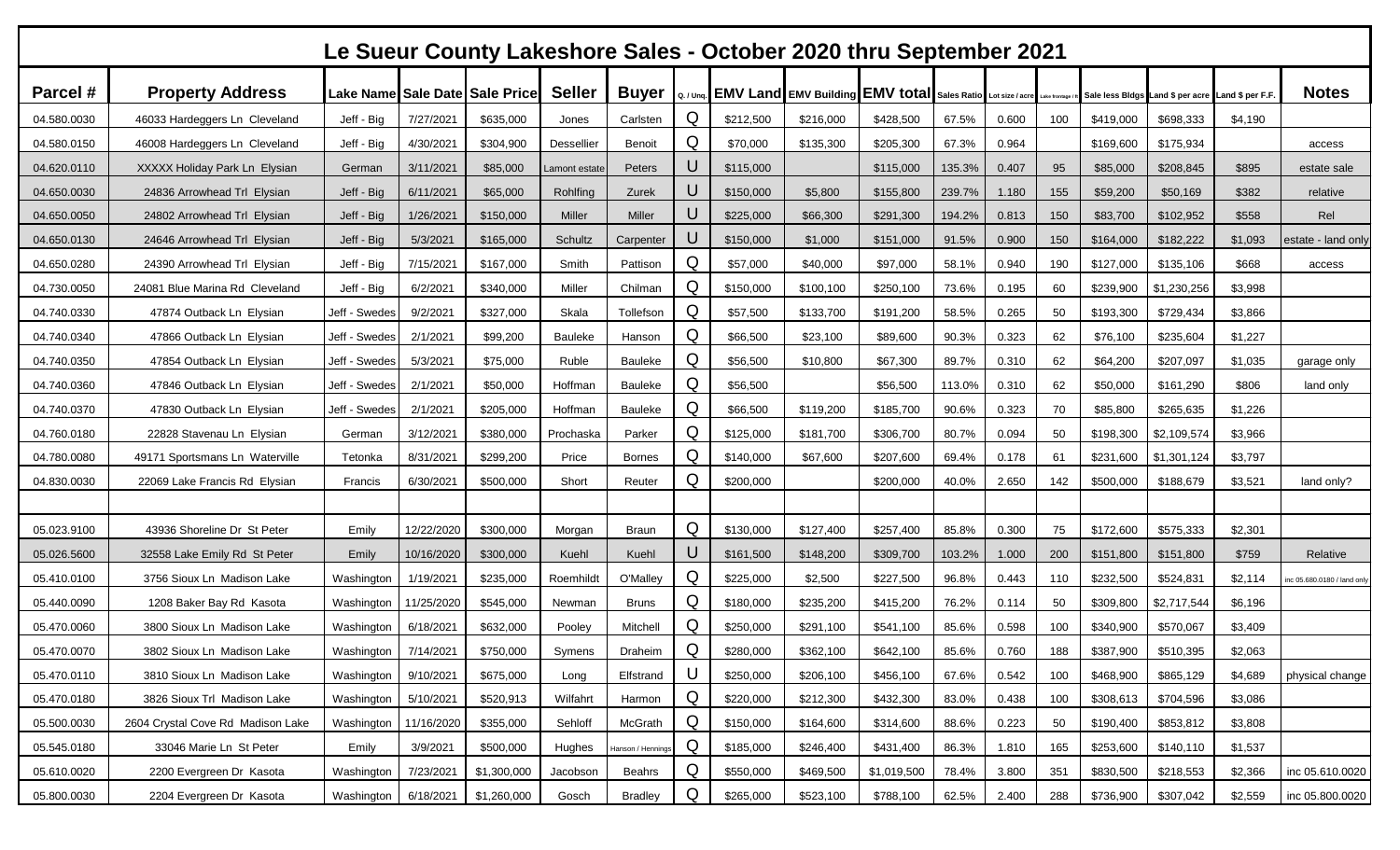|             | Le Sueur County Lakeshore Sales - October 2020 thru September 2021 |                       |            |                                |               |                       |           |           |           |                                                                    |        |        |               |           |                                                  |         |                               |
|-------------|--------------------------------------------------------------------|-----------------------|------------|--------------------------------|---------------|-----------------------|-----------|-----------|-----------|--------------------------------------------------------------------|--------|--------|---------------|-----------|--------------------------------------------------|---------|-------------------------------|
| Parcel #    | <b>Property Address</b>                                            |                       |            | Lake Name Sale Date Sale Price | <b>Seller</b> | <b>Buyer</b>          | Q. / Unq. |           |           | <b>EMV Land EMV Building EMV total Sales Ratio Lot size / acre</b> |        |        | Lake frontage |           | Sale less Bldgs Land \$ per acre Land \$ per F.F |         | <b>Notes</b>                  |
| 05.800.0040 | 2208 Evergreen Dr Kasota                                           | Washington            | 6/18/2021  | \$229,000                      | Gosch         | Hauschild             | Q         | \$175,000 |           | \$175,000                                                          | 76.4%  | 1.060  | 165           | \$229,000 | \$216,038                                        | \$1,388 | land only - neighbor          |
|             |                                                                    |                       |            |                                |               |                       |           |           |           |                                                                    |        |        |               |           |                                                  |         |                               |
| 07.450.0060 | 16085 Pepin Ln Montgomery                                          | Pepin                 | 7/29/2021  | \$380,000                      | Wegner        | Gramer                | Q         | \$95,000  | \$181,900 | \$276,900                                                          | 72.9%  | 0.760  | 120           | \$198,100 | \$260,658                                        | \$1,651 |                               |
| 07.450.0080 | 16127 Pepin Ln Montgomery                                          | Pepin                 | 8/6/2021   | \$366,000                      | Wong          | Winship               | Q         | \$95,000  | \$252,700 | \$347,700                                                          | 95.0%  | 0.810  | 120           | \$113,300 | \$139,877                                        | \$944   |                               |
| 07.698.0010 | 32846 Pepin Ct Montgomery                                          | Pepin                 | 7/1/2021   | \$370,000                      | Cross         | May                   | Q         | \$94,400  | \$172,600 | \$267,000                                                          | 72.2%  | 2.200  | 205           | \$197,400 | \$89,727                                         | \$963   |                               |
|             |                                                                    |                       |            |                                |               |                       |           |           |           |                                                                    |        |        |               |           |                                                  |         |                               |
| 08.003.5100 | 34863 211th Ave Lexington                                          | Clear (Lex)           | 7/23/2021  | \$451,200                      | Schafer       | Wiscovitch            | Q         | \$154,800 | \$174,400 | \$329,200                                                          | 73.0%  | 23.000 | 550           | \$276,800 | \$12,035                                         | \$503   |                               |
| 08.600.0040 | 35066 Prairie Creek Ln Le Center                                   | Clear (Lex)           | 6/18/2021  | \$299,900                      | Glisczinski   | Newling               | U         | \$115,000 | \$119,900 | \$234,900                                                          | 78.3%  | 1.340  | 150           | \$180,000 | \$134,328                                        | \$1,200 | <b>Estate</b>                 |
|             |                                                                    |                       |            |                                |               |                       |           |           |           |                                                                    |        |        |               |           |                                                  |         |                               |
| 13.004.3000 | 28299 464th St Cleveland                                           | Jeff - West           | 10/2/2020  | \$296,000                      | Johnson       | Hayes                 | Q         | \$195,000 | \$102,600 | \$297,600                                                          | 100.5% | 2.900  | 205           | \$193,400 | \$66,690                                         | \$943   |                               |
| 13.401.0100 | 5506 N Shore Ct Madison Lake                                       | Washington            | 6/25/2021  | \$775,000                      | Miller        | 506 Management        | Q         | \$285,000 | \$277,100 | \$562,100                                                          | 72.5%  | 0.890  | 150           | \$497,900 | \$559,438                                        | \$3,319 |                               |
| 13.401.0130 | 5512 North Shore Ct Madison Lake                                   | Washington            | 5/20/2021  | \$825,000                      | Olson         | Schoper               | Q         | \$280,000 | \$336,200 | \$616,200                                                          | 74.7%  | 0.980  | 149           | \$488,800 | \$498,776                                        | \$3,281 |                               |
| 13.415.0090 | 28601 Hub Dr Madison Lake                                          | Jeff - West           | 6/23/2021  | \$1,100,000                    | Hill          | <b>Burkland</b>       | Q         | \$275,000 | \$606,300 | \$881,300                                                          | 80.1%  | 0.990  | 297           | \$493,700 | \$498,687                                        | \$1,662 |                               |
| 13.425.0030 | 29259 Biehn Dr Madison Lake                                        | Washington            | 6/25/2021  | \$435,900                      | Stenzel       | Stilson               | Q         | \$245,000 | \$7,000   | \$252,000                                                          | 57.8%  | 1.300  | 181           | \$428,900 | \$329,923                                        | \$2,370 | garage only                   |
| 13.425.0040 | 29227 Biehn Dr Madison Lake                                        | Washington            | 4/30/2021  | \$384,900                      | Stenzel       | Stilson               | Q         | \$245,000 | \$1,000   | \$246,000                                                          | 63.9%  | 1.110  | 150           | \$383,900 | \$345,856                                        | \$2,559 | for development               |
| 13.450.0380 | 6211 Shamrock Dr Madison Lake                                      | Washington            | 11/23/2020 | \$469,900                      | Patterson     | Smith                 | Q         | \$260,000 | \$250,900 | \$510,900                                                          | 108.7% | 0.812  | 170           | \$219,000 | \$269,704                                        | \$1,288 |                               |
| 13.450.0480 | 6312 Shamrock Dr Madison Lake                                      | Washington            | 5/14/2021  | \$749,000                      | Pooley        | Prantner              | Q         | \$290,000 | \$419,800 | \$709,800                                                          | 94.8%  | 0.617  | 145           | \$329,200 | \$533,549                                        | \$2,270 |                               |
| 13.481.0060 | XXX Melanie Dr Madison Lake                                        | Jeff - West           | 10/27/2020 | \$61,000                       | Oestreich     | Ceminsky              | Q         | \$60,000  |           | \$60,000                                                           | 98.4%  | 0.970  | 150           | \$61,000  | \$62,887                                         | \$407   | land only - Bay               |
| 13.490.0060 | 26932 Sioux Trl Madison Lake                                       | Jeff - Mid            | 6/3/2021   | \$260,000                      | <b>Brown</b>  | Walser                | U         | \$120,000 | \$73,100  | \$193,100                                                          | 74.3%  | 0.175  | 50            | \$186,900 | \$1,068,000                                      | \$3,738 | excess p.p.                   |
| 13.490.0200 | 27056 Sioux Trl Madison Lake                                       | Jeff - Mid            | 4/9/2021   | \$77,500                       | Sieberg       | Stanwick              | Q         | \$75,000  | \$2,500   | \$77,500                                                           | 100.0% | 0.180  | 51            | \$75,000  | \$416,667                                        | \$1,471 | vacant lot                    |
| 13.490.0270 | 26770 Sioux Trl Madison Lake                                       | Jeff - Mid            | 4/8/2021   | \$269,900                      | Kephart       | Beal                  | Q         | \$150,000 | \$86,700  | \$236,700                                                          | 87.7%  | 0.314  | 50            | \$183,200 | \$583,439                                        | \$3,664 |                               |
| 13.491.0090 | 26494 Sioux Trl Madison Lake                                       | Jeff - Mid            | 8/2/2021   | \$274,900                      | Krahmer       | Stadheim              | U         | \$120,000 | \$51,000  | \$171,000                                                          | 62.2%  | 0.150  | 60            | \$223,900 | \$1,492,667                                      | \$3,732 | าew construction              |
| 13.491.0090 | 26494 Sioux Trl Madison Lake                                       | Jeff - Mid            | 8/3/2021   | \$171,000                      | Stadheim      | Johnson               | U         | \$120,000 | \$51,000  | \$171,000                                                          | 100.0% | 0.150  | 60            | \$120,000 | \$800,000                                        | \$2,000 | property swap, no   excnanged |
| 13.510.0030 | 4310 Linder Bay Ln Madison Lake                                    | Washington            | 9/22/2021  | \$790,000                      | Firle         | Long                  | Q         | \$245,000 | \$331,600 | \$576,600                                                          | 73.0%  | 0.436  | 81            | \$458,400 | \$1,051,376                                      | \$5,659 |                               |
| 13.510.0070 | 4318 Linder Bay Ln Madison Lake                                    | Washington            | 7/15/2021  | \$750,000                      | Regan         | Isakson               | Q         | \$250,000 | \$310,300 | \$560,300                                                          | 74.7%  | 0.380  | 67            | \$439,700 | \$1,157,105                                      | \$6,563 | inc 1/11th int in 13.0175200  |
| 13.521.0020 | 4422 Washington Blvd Madison Lake                                  | Washington            | 5/3/2021   | \$460,000                      | Mutschler     | Demerit               | Q         | \$245,000 | \$177,300 | \$422,300                                                          | 91.8%  | 0.543  | 83            | \$282,700 | \$520,626                                        | \$3,406 | sale was 490k, 30k p.p.       |
| 13.521.0080 | 4436 Washington Blvd Madison Lake                                  | Washington 10/30/2020 |            | \$547,500                      | Scheurer      | Folk                  | Q         | \$240,000 | \$176,900 | \$416,900                                                          | 76.1%  | 0.369  | 115           | \$370,600 | \$1,004,336                                      | \$3,223 | inc 13.522.0010               |
| 13.525.0010 | XXXX Washington Blvd Madison Lake                                  | Washington            | 5/10/2021  | \$300,000                      | Lundin        | <b>SS Real Estate</b> | Q         | \$260,000 |           | \$260,000                                                          | 86.7%  | 1.200  | 200           | \$300,000 | \$250,000                                        | \$1,500 | land only                     |
| 13.650.0080 | 28153 Cedar Trl Cleveland                                          | Jeff - West           | 6/11/2021  | \$360,000                      | Olson         | Radanke               | Q         | \$175,000 | \$115,900 | \$290,900                                                          | 80.8%  | 0.684  | 195           | \$244,100 | \$356,871                                        | \$1,252 |                               |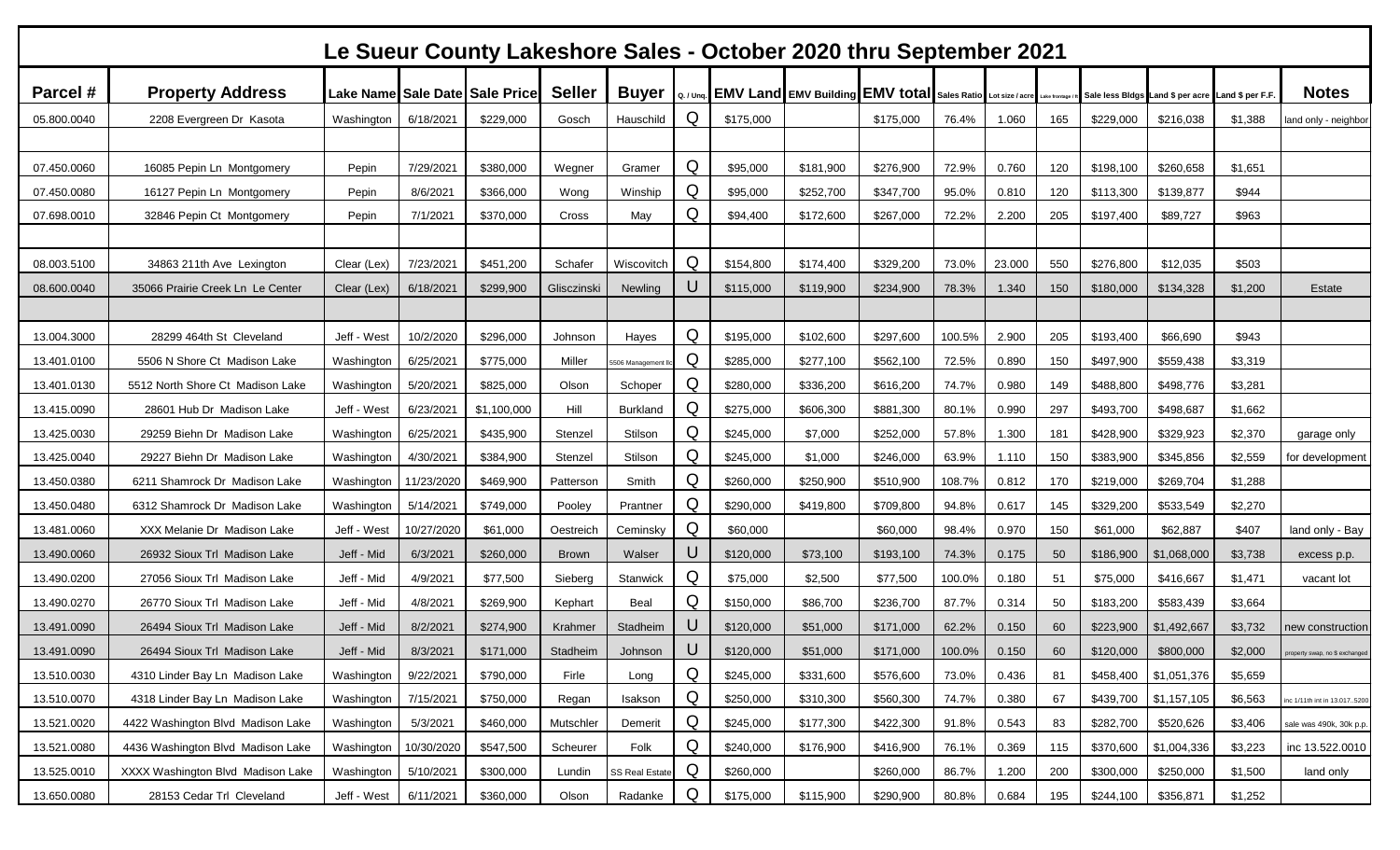|             | Le Sueur County Lakeshore Sales - October 2020 thru September 2021 |              |            |                                |                 |                               |           |           |           |                                                                                    |        |        |      |           |                                                  |         |                             |
|-------------|--------------------------------------------------------------------|--------------|------------|--------------------------------|-----------------|-------------------------------|-----------|-----------|-----------|------------------------------------------------------------------------------------|--------|--------|------|-----------|--------------------------------------------------|---------|-----------------------------|
| Parcel #    | <b>Property Address</b>                                            |              |            | Lake Name Sale Date Sale Price | <b>Seller</b>   | <b>Buyer</b>                  | Q. / Unq. |           |           | <b>EMV Land EMV Building EMV total</b> Sales Ratio Lot size / acre Liske frontage. |        |        |      |           | Sale less Bidgs Land \$ per acre Land \$ per F.F |         | <b>Notes</b>                |
| 13.760.0120 | 27876 Maple Ln Madison Lake                                        | Jeff - West  | 12/21/2020 | \$173,000                      |                 | Drager, Etal Von Essen / Oare | Q         | \$175,000 |           | \$175,000                                                                          | 101.2% | 1.200  | 142  | \$173,000 | \$144,167                                        | \$1,218 | Land Only                   |
| 13.800.0010 | 28060 470th St Madison Lake                                        | Jeff - West  | 8/31/2021  | \$370,000                      | Wiebold         | Blaschko                      | U         | \$145,000 | \$97,300  | \$242,300                                                                          | 65.5%  | 0.493  | 230  | \$272,700 | \$553,144                                        | \$1,186 | phys chg, excess p.p.       |
| 14.019.5400 | 49550 Hilltop Ln Waterville                                        | Tetonka      | 12/15/2020 | \$500,000                      | Mende           | Johnson                       | Q         | \$292,400 | \$15,900  | \$308,300                                                                          | 61.7%  | 11.550 | 1400 | \$484,100 | \$41,913                                         | \$346   |                             |
| 14.019.7500 | 19010 Westbay Ln Waterville                                        | Tetonka      | 1/4/2021   | \$250,000                      | Dempewolf       | Greising                      | Q         | \$214,000 | \$14,500  | \$228,500                                                                          | 91.4%  | 7.820  | 371  | \$235,500 | \$30,115                                         | \$635   |                             |
| 14.019.7600 | 19138 Westbay Ln Waterville`                                       | Tetonka      | 12/9/2020  | \$132,000                      | Shimanski       | Neegaard                      | U         | \$99,900  | \$53,200  | \$153,100                                                                          | 116.0% | 0.130  | 70   | \$78,800  | \$606,154                                        | \$1,126 | Estate                      |
| 14.021.2900 | 16749 Cram Ln Waterville                                           | Tetonka      | 4/15/2021  | \$289,900                      | Jellum          | R. Henry Const                | Q         | \$160,000 |           | \$160,000                                                                          | 55.2%  | 0.930  | 150  | \$289,900 | \$311,720                                        | \$1,933 | Land Only                   |
| 14.024.2600 | XXX Lake Sakatah Rd Waterville                                     | Sakatah      | 7/9/2021   | \$335,000                      |                 | Buesgens, etal Hinderscheit   | Q         | \$181,200 |           | \$181,200                                                                          | 54.1%  | 23.480 | 988  | \$335,000 | \$14,267                                         | \$339   | land only, Ag               |
| 14.420.0030 | 50363 Moores Ln Waterville                                         | Tetonka      | 2/9/2021   | \$255,000                      | Webb            | Wicka                         | Q         | \$122,600 | \$63,000  | \$185,600                                                                          | 72.8%  | 0.258  | 58   | \$192,000 | \$744,186                                        | \$3,310 |                             |
| 14.430.0020 | 18570 Shelby Ct Waterville                                         | Tetonka      | 3/31/2021  | \$855,000                      | Shelby Lake, LL | Pottinger                     | Q         | \$440,000 | \$314,100 | \$754,100                                                                          | 88.2%  | 5.490  | 450  | \$540,900 | \$98,525                                         | \$1,202 | inc 0010 & 0030             |
| 14.520.0040 | 17087 Dickenson Ln Waterville                                      | Tetonka      | 4/9/2021   | \$345,000                      | Ayers           | Scimecca                      | U         | \$125,000 | \$94,700  | \$219,700                                                                          | 63.7%  | 0.167  | 60   | \$250,300 | \$1,498,802                                      | \$4,172 | remodeled                   |
| 14.520.0050 | 17075 Dickenson Ln Waterville                                      | Tetonka      | 12/3/2020  | \$246,000                      | Witty           | Nordstrom                     | Q         | \$114,000 | \$58,200  | \$172,200                                                                          | 70.0%  | 0.183  | 60   | \$187,800 | \$1,026,230                                      | \$3,130 |                             |
| 14.520.0110 | 17001 Dickenson Ln Waterville                                      | Tetonka      | 5/14/2021  | \$370,000                      | Zunkel          | Mikkalson                     | Q         | \$125,000 | \$82,500  | \$207,500                                                                          | 56.1%  | 0.194  | 60   | \$287,500 | \$1,481,959                                      | \$4,792 |                             |
| 14.590.0110 | 18659 N Tetonka Lake Ln Waterville                                 | Tetonka      | 7/8/2021   | \$299,000                      | Schroeder       | Born                          | Q         | \$125,000 | \$92,800  | \$217,800                                                                          | 72.8%  | 0.198  | 60   | \$206,200 | \$1,041,414                                      | \$3,437 |                             |
| 14.641.0050 | 49144 Riverside Ln Waterville                                      | Tetonka      | 10/30/2020 | \$232,000                      | Hall            | Rask                          | Q         | \$142,000 | \$61,100  | \$203,100                                                                          | 87.5%  | 0.282  | 80   | \$170,900 | \$606,028                                        | \$2,136 |                             |
| 14.780.0010 | 48941 North Shore Rd Waterville                                    | Tetonka      | 2/2/2021   | \$560,000                      | Flo             | <b>Ness</b>                   | Q         | \$200,000 | \$253,300 | \$453,300                                                                          | 80.9%  | 1.020  | 178  | \$306,700 | \$300,686                                        | \$1,723 |                             |
| 14.780.0030 | 48953 North Shore Rd Waterville                                    | Tetonka      | 5/17/2021  | \$285,000                      | Stimson         | Craig                         | Q         | \$167,400 |           | \$167,400                                                                          | 58.7%  | 1.300  | 224  | \$285,000 | \$219,231                                        | \$1,272 | land only                   |
|             |                                                                    |              |            |                                |                 |                               |           |           |           |                                                                                    |        |        |      |           |                                                  |         |                             |
| 16.411.0080 | 113 Shoreview Dr Elysian                                           | Francis      | 9/1/2021   | \$1,290,000                    | Koster          | Epic Prop IIc                 | Q         | \$312,800 | \$556,200 | \$869,000                                                                          | 67.4%  | 0.590  | 97   | \$733,800 | \$1,243,729                                      | \$7,565 |                             |
| 16.414.0040 | 1488 Scenic Hideaway Ln Elysian                                    | Rays         | 5/21/2021  | \$160,000                      | Wolter / Stone  | Snell                         | Q         | \$121,300 |           | \$121,300                                                                          | 75.8%  | 0.880  | 140  | \$160,000 | \$181,818                                        | \$1,143 | Land only                   |
| 16.415.0100 | 114A Willow Pt Dr Elysian                                          | Francis      | 4/30/2021  | \$430,000                      | Arnold          | <b>Baynes</b>                 | Q         | \$251,300 |           | \$251,300                                                                          | 58.4%  | 0.198  | 68   | \$430,000 | \$2,171,717                                      | \$6,324 | and only (incl 16.411.0250) |
| 16.415.0210 | 120 Willow Pt Dr Elysian                                           | Francis      | 3/5/2021   | \$482,900                      | Michalski       | Jacobs                        | Q         | \$272,000 | \$155,800 | \$427,800                                                                          | 88.6%  | 0.321  | 70   | \$327,100 | \$1,019,003                                      | \$4,673 | inc 16.034.3001             |
| 16.420.0010 | 115 N Shore Dr Elysian                                             | Elysian      | 11/20/2020 | \$440,000                      | Perkins         | Becker                        | Q         | \$116,500 | \$141,800 | \$258,300                                                                          | 58.7%  | 0.482  | 90   | \$298,200 | \$618,672                                        | \$3,313 |                             |
| 16.440.0860 | 111 North Shore Dr Elysian                                         | Elysian      | 4/29/2021  | \$84,000                       | Rezac           | Strei                         | Q         | \$73,100  |           | \$73,100                                                                           | 87.0%  | 0.241  | 60   | \$84,000  | \$348,548                                        | \$1,400 | land only                   |
| 16.440.0890 | 109 North Shore Dr Elysian                                         | Elysian      | 6/3/2021   | \$220,000                      | Mogen           | Wunderlich                    | Q         | \$97,600  | \$58,400  | \$156,000                                                                          | 70.9%  | 0.247  | 50   | \$161,600 | \$654,251                                        | \$3,232 |                             |
| 16.480.0060 | 304 4th St NW Elysian                                              | Francis      | 12/9/2020  | \$364,000                      | Sasse           | Edeker                        | Q         | \$135,000 | \$166,000 | \$301,000                                                                          | 82.7%  | 0.045  | 30   | \$198,000 | \$4,400,000                                      | \$6,600 | townhouse                   |
|             |                                                                    |              |            |                                |                 |                               |           |           |           |                                                                                    |        |        |      |           |                                                  |         |                             |
| 24.022.2600 | 1261 Hwy 13 N Waterville                                           | Tetonka      | 7/23/2021  | \$377,000                      |                 | Krautkremer St Andrews Title  | Q         | \$82,500  | \$134,100 | \$216,600                                                                          | 57.5%  | 0.200  | 155  | \$242,900 | \$1,214,500                                      | \$1,567 |                             |
| 24.490.0080 | 453 Cedar Cir Waterville                                           | Cannon River | 8/24/2021  | \$310,000                      |                 | US Ntl Bank CMM of LBK        | U         | \$125,300 | \$197,100 | \$322,400                                                                          | 104.0% | 1.260  | 224  | \$112,900 | \$89,603                                         | \$504   | bank sale                   |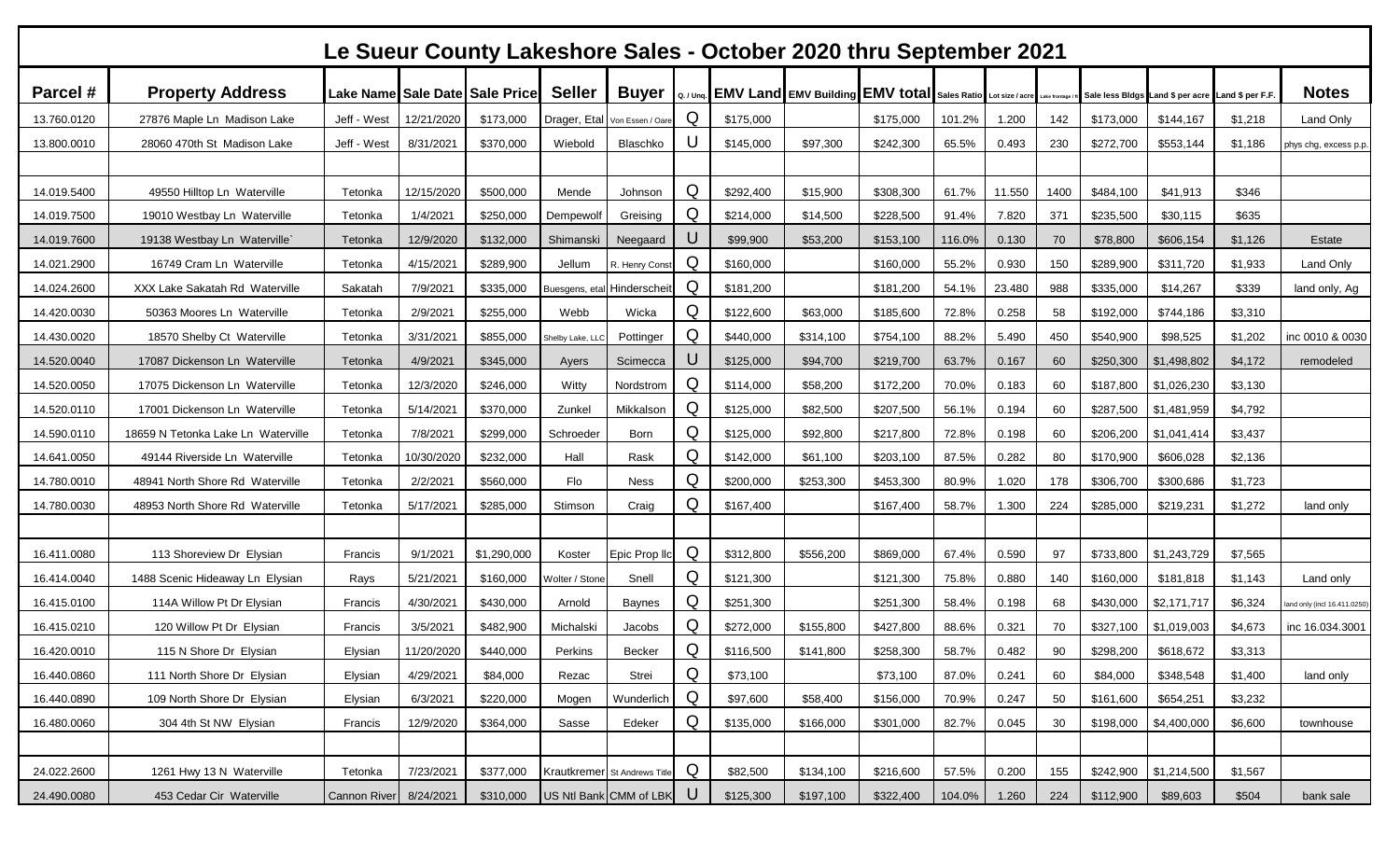| Le Sueur County Lakeshore Sales - October 2020 thru September 2021 |                                |                     |            |                                |                 |                |   |           |           |                                                                       |         |       |               |           |                                                  |         |                   |
|--------------------------------------------------------------------|--------------------------------|---------------------|------------|--------------------------------|-----------------|----------------|---|-----------|-----------|-----------------------------------------------------------------------|---------|-------|---------------|-----------|--------------------------------------------------|---------|-------------------|
| Parcel #                                                           | <b>Property Address</b>        |                     |            | Lake Name Sale Date Sale Price | <b>Seller</b>   | <b>Buyer</b>   |   |           |           | Q. / Unq. EMV Land EMV Building EMV total Sales Ratio Lot size / acre |         |       | Lake frontage |           | Sale less Bidgs Land \$ per acre Land \$ per F.F |         | <b>Notes</b>      |
| 24.495.0413                                                        | 413 Lind St Waterville         | Tetonka             | 7/7/2021   | \$322,900                      | Rogers/McName   | Shasky         | Q | \$86,800  | \$193,300 | \$280,100                                                             | 86.7%   | 0.045 | 28            | \$129,600 | \$2,880,000                                      | \$4,629 | twnhse            |
| 24.497.0100                                                        | 521 W Riverview Dr Waterville  | <b>Cannon River</b> | 6/8/2021   | \$349,900                      | Barron          | Steele         | Q | \$84,000  | \$192,100 | \$276,100                                                             | 78.9%   | 0.080 | 35            | \$157,800 | \$1,972,500                                      | \$4,509 | townhouse         |
| 24.497.0130                                                        | 511 W Riverview Dr Waterville  | Cannon River        | 10/30/2020 | \$285,000                      | Sorheim         | Meyer          | Q | \$100,000 | \$177,300 | \$277,300                                                             | 97.3%   | 0.080 | 35            | \$107,700 | \$1,346,250                                      | \$3,077 | twnhse            |
| 24.560.0080                                                        | 535 Marian St Waterville       | Tetonka             | 8/13/2021  | \$410,000                      | Muscala         | Sender         | Q | \$209,700 | \$158,600 | \$368,300                                                             | 89.8%   | 0.703 | 158           | \$251,400 | \$357,610                                        | \$1,591 |                   |
| 24.560.0130                                                        | 623 Marian St Waterville       | Tetonka             | 2/19/2021  | \$150,000                      | <b>Dusbabek</b> | Gress          |   | \$161,000 | \$118,900 | \$279,900                                                             | 186.6%  | 0.343 | 55            | \$31,100  | \$90,671                                         | \$565   | relative, 1/2 int |
| 24.580.0050                                                        | 712 Tetonka View Dr Waterville | Tetonka             | 10/2/2020  | \$195,000                      | Kalis           | Cronin         | Q | \$142,000 |           | \$142,000                                                             | 72.8%   | 0.390 | 110           | \$195,000 | \$500,000                                        | \$1,773 | land only         |
| 24.600.0220                                                        | 921 Reed St N Waterville       | Tetonka             | 1/1/2021   | \$300,000                      | Town            | <b>Brackey</b> | U | \$149,000 | \$125,100 | \$274,100                                                             | 91.4%   | 0.340 | 60            | \$174,900 | \$514,412                                        | \$2,915 | relative          |
| 24.680.0230                                                        | 628 Virginia St Waterville     | Lagoon - Tetonk     | 6/11/2021  | \$309,000                      | Jacobsen        | Elrod          | Q | \$115,000 | \$148,300 | \$263,300                                                             | 85.2%   | 0.450 | 85            | \$160,700 | \$357,111                                        | \$1,891 |                   |
| 24.680.0290                                                        | 911 Lillian St Waterville      | Lagoon - Tetonk     | 12/21/2021 | \$97,500                       | Miller          | <b>Bellile</b> | Q | \$72,400  | \$1,900   | \$74,300                                                              | 76.2%   | 0.270 | 80            | \$95,600  | \$354,074                                        | \$1,195 |                   |
| 24.680.0320                                                        | 917 Lillian St Waterville      | Lagoon - Tetonk     | 9/2/2021   | \$90,000                       | Ryan            | Wagner         | Q | \$72,100  |           | \$72,100                                                              | 80.1%   | 0.270 | 80            | \$90,000  | \$333,333                                        | \$1,125 | land only         |
| 24.700.0100                                                        | 932 Marian St Waterville       | Lagoon - Tetonk     | 10/23/2020 | \$185,000                      | Bland           | Earl           | Q | \$91,100  | \$65,400  | \$156,500                                                             | 84.6%   | 0.250 | 60            | \$119,600 | \$478,400                                        | \$1,993 |                   |
| 24.700.0110                                                        | 928 Marian St Waterville       | Lagoon - Tetonk     | 5/21/2021  | \$220,000                      | Marthe          | Holinka        | Q | \$101,100 | \$66,800  | \$167,900                                                             | 76.3%   | 0.240 | 60            | \$153,200 | \$638,333                                        | \$2,553 |                   |
| 24.700.0130                                                        | 922 Marian St Waterville       | Lagoon - Tetonk     | 7/16/2021  | \$245,000                      | Sweitzer        | Thienes        | Q | \$101,100 | \$101,300 | \$202,400                                                             | 82.6%   | 0.243 | 60            | \$143,700 | \$591,358                                        | \$2,395 |                   |
| 24.700.0140                                                        | 922 Marian St Waterville       | Lagoon - Tetonk     | 7/16/2021  | \$5,000                        | Niedzielski     | Thienes        | Q | \$67,400  |           | \$67,400                                                              | 1348.0% | 0.243 | 60            | \$5,000   | \$20,576                                         | \$83    | land only         |
| 24.700.0170                                                        | 916 Marion St Waterville       | Lagoon - Tetonka    | 4/9/2021   | \$210,000                      | Ruzicka         | Patterson      | Q | \$114,700 | \$88,400  | \$203,100                                                             | 96.7%   | 0.890 | 70            | \$121,600 | \$136,629                                        | \$1,737 |                   |
| 24.702.0060                                                        | 922 Lillian St Waterville      | Lagoon - Tetonka    | 11/30/2020 | \$347,000                      | Asmus           | Lennon         | Q | \$98,200  | \$125,700 | \$223,900                                                             | 64.5%   | 0.277 | 80            | \$221,300 | \$798,917                                        | \$2,766 |                   |
| 24.702.0090                                                        | 916 Lillian St Waterville      | Lagoon - Tetonk     | 11/2/2020  | \$295,000                      | Ryan            | Scholljegerdes | Q | \$95,000  | \$127,700 | \$222,700                                                             | 75.5%   | 0.310 | 75            | \$167,300 | \$539,677                                        | \$2,231 |                   |
| 24.702.0100                                                        | 914 Lillian St Waterville      | Lagoon - Tetonk     | 9/10/2021  | \$270,000                      | Walker          | McMullen       | Q | \$105,000 | \$102,200 | \$207,200                                                             | 76.7%   | 0.316 | 75            | \$167,800 | \$531,013                                        | \$2,237 |                   |
| 24.760.0030                                                        | 950 Tetonka Blvd Waterville    | Tetonka             | 8/9/2021   | \$255,000                      | Turk            | Van Eman       | Q | \$135,000 | \$47,200  | \$182,200                                                             | 71.5%   | 0.222 | 52            | \$207,800 | \$936,036                                        | \$3,996 | inc 24.022.8600   |
| 24.775.0100                                                        | 802 North Shore Dr Waterville  | Tetonka             | 6/10/2021  | \$455,000                      | Mihalik         | Lynch          | Q | \$192,000 | \$167,000 | \$359,000                                                             | 78.9%   | 0.800 | 170           | \$288,000 | \$360,000                                        | \$1,694 |                   |
|                                                                    |                                |                     |            |                                |                 |                |   |           |           |                                                                       |         |       |               |           |                                                  |         |                   |
|                                                                    |                                |                     |            |                                |                 |                |   |           |           |                                                                       |         |       |               |           |                                                  |         |                   |
|                                                                    |                                |                     |            |                                |                 |                |   |           |           |                                                                       |         |       |               |           |                                                  |         |                   |
|                                                                    |                                |                     |            |                                |                 |                |   |           |           |                                                                       |         |       |               |           |                                                  |         |                   |
|                                                                    |                                |                     |            |                                |                 |                |   |           |           |                                                                       |         |       |               |           |                                                  |         |                   |
|                                                                    |                                |                     |            |                                |                 |                |   |           |           |                                                                       |         |       |               |           |                                                  |         |                   |
|                                                                    |                                |                     |            |                                |                 |                |   |           |           |                                                                       |         |       |               |           |                                                  |         |                   |
|                                                                    |                                |                     |            |                                |                 |                |   |           |           |                                                                       |         |       |               |           |                                                  |         |                   |
|                                                                    |                                |                     |            |                                |                 |                |   |           |           |                                                                       |         |       |               |           |                                                  |         |                   |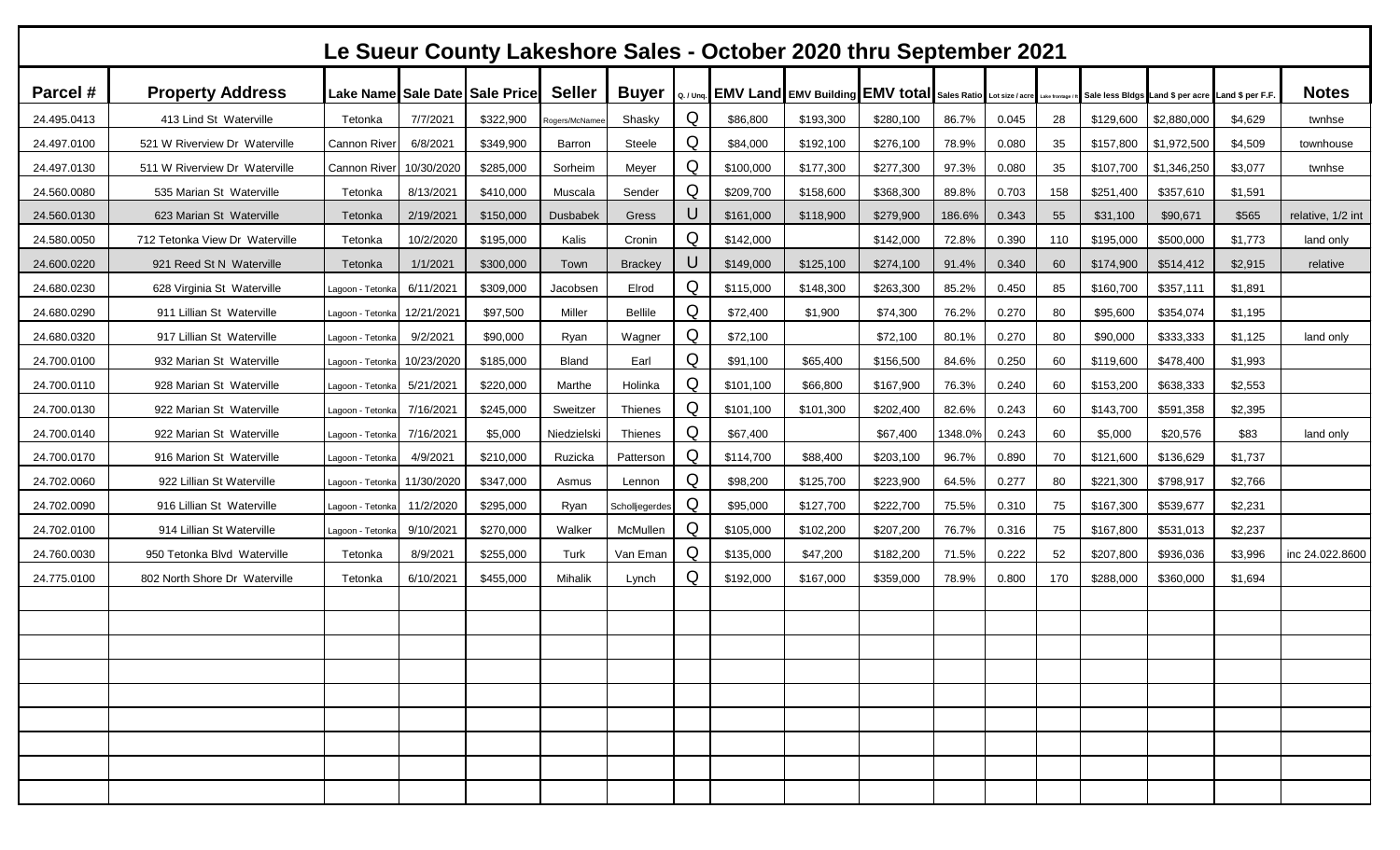|             | Le Sueur County Lakeshore Sales - October 2021 thru September 2022 |            |            |                                |               |                        |             |             |                                                                       |             |        |        |               |             |                                                  |          |                            |
|-------------|--------------------------------------------------------------------|------------|------------|--------------------------------|---------------|------------------------|-------------|-------------|-----------------------------------------------------------------------|-------------|--------|--------|---------------|-------------|--------------------------------------------------|----------|----------------------------|
| Parcel #    | <b>Property Address</b>                                            |            |            | Lake Name Sale Date Sale Price | <b>Seller</b> | <b>Buyer</b>           |             |             | Q. / Unq. EMV Land EMV Building EMV total Sales Ratio Lot size / acre |             |        |        | Lake frontage |             | Sale less Bldgs Land \$ per acre Land \$ per F.F |          | <b>Notes</b>               |
|             |                                                                    |            |            |                                |               |                        |             |             |                                                                       |             |        |        |               |             |                                                  |          |                            |
| 01.650.0180 | 46865 Cape Horn Rd Cleveland                                       | Jeff - Mid | 11/19/2021 | \$235,000                      | Beach         | Seaver                 | Q           | \$202,800   | \$29,100                                                              | \$231,900   | 98.7%  | 0.865  | 150           | \$205,900   | \$238,035                                        | \$1,373  | gar only                   |
| 01.700.0070 | 26015 Island Rd Cleveland                                          | Jeff - Mid | 3/21/2022  | \$525,000                      | Dennis        | Hopman                 | Q           | \$167,000   | \$225,900                                                             | \$392,900   | 74.8%  | 0.820  | 150           | \$299,100   | \$364,756                                        | \$1,994  |                            |
| 01.725.0050 | 46350 Cape Horn Rd Cleveland                                       | Jeff - Mid | 4/29/2022  | \$649,904                      | R Henry       | <b>Brown</b>           |             | \$110,000   | \$172,300                                                             | \$282,300   | 43.4%  | 1.170  |               | \$477,604   | \$408,209                                        |          | New Const /access          |
| 01.725.0090 | XXX Cape Trail Cleveland                                           | Jeff - Mid | 5/20/2022  | \$72,000                       | Sogge         | Jilek                  | Q           | \$50,000    |                                                                       | \$50,000    | 69.4%  | 1.010  |               | \$72,000    | \$71,287                                         |          | Access, land only          |
| 01.725.0160 | 46346 Cape Trail Cleveland                                         | Jeff - Mid | 5/16/2022  | \$64,000                       | Slama         | Hix                    | Q           | \$50,000    |                                                                       | \$50,000    | 78.1%  | 1.080  |               | \$64,000    | \$59,259                                         |          | Access, land only          |
|             |                                                                    |            |            |                                |               |                        |             |             |                                                                       |             |        |        |               |             |                                                  |          |                            |
| 02.475.0130 | 23512 Cardinal Dr Cleveland                                        | German     | 12/27/2021 | \$40,000                       | Seppmanr      | Baldwin                | Q           | \$44,100    |                                                                       | \$44,100    | 110.3% |        |               | \$40,000    |                                                  |          | access                     |
| 02.475.0060 | 23453 Cardinal Dr Cleveland                                        | German     | 4/29/2022  | \$65,000                       | Voegele       | Rohman                 | Q           | \$42,000    |                                                                       | \$42,000    | 64.6%  |        |               | \$65,000    |                                                  |          | access                     |
|             |                                                                    |            |            |                                |               |                        |             |             |                                                                       |             |        |        |               |             |                                                  |          |                            |
|             |                                                                    |            |            |                                |               |                        |             |             |                                                                       |             |        |        |               |             |                                                  |          |                            |
| 04.510.0100 | 24925 French Dr Cleveland                                          | Jeff - Big | 10/28/2021 | \$320,000                      | Traxler       | Murilla                | Q           | \$200,000   | \$114,400                                                             | \$314,400   | 98.3%  | 0.200  | 50            | \$205,600   | \$1,028,000                                      | \$4,112  |                            |
| 04.550.0300 | 24080 Geldners Ln Cleveland                                        | Jeff - Big | 12/17/2021 | \$289,000                      | Johnson       | Stueber                | Q           | \$192,500   | \$95,500                                                              | \$288,000   | 99.7%  | 0.210  | 45            | \$193,500   | \$921,429                                        | \$4,300  |                            |
| 04.670.0100 | 22714 West Francis Ln Elysian                                      | Francis    | 10/22/2021 | \$307,893                      | Hager         | Brown / Halos          | U           | \$270,000   | \$93,000                                                              | \$363,000   | 117.9% | 0.420  | 80            | \$214,893   | \$511,650                                        | \$2,686  | relative                   |
| 04.780.0170 | 49295 Sportsmans Ln Waterville                                     | Tetonka    | 12/1/2021  | \$122,800                      | Hoffman       | Hermel                 | U           | \$252,600   | \$133,900                                                             | \$386,500   | 314.7% | 0.519  | 167           | $-$11,100$  | $-$21,387$                                       | $-$ \$66 | relative                   |
| 04.016.7700 | bare land                                                          | Roemhildts | 12/15/2021 | \$103,000                      | LS Cty        | Wendt                  | U           | \$119,800   |                                                                       | \$119,800   | 116.3% | 77.730 | 1450          | \$103,000   | \$1,325                                          | \$71     | tax forfeit                |
| 04.780.0030 | 49107 Sportsmans Ln Waterville                                     | Tetonka    | 12/27/2021 | \$220,000                      | Kubat         | <b>Beck</b>            | U           | \$162,500   | \$125,100                                                             | \$287,600   | 130.7% | 0.262  | 90            | \$94,900    | \$362,214                                        | \$1,054  | closure - redemption - sal |
| 04.580.0010 | 46001 Hardeggers Ln Cleveland                                      | Jeff - Big | 3/1/2022   | \$475,000                      | Hass          | Seely                  | U           | \$300,000   | \$266,900                                                             | \$566,900   | 119.3% | 1.590  | 157           | \$208,100   | \$130,881                                        | \$1,325  | Not advertised             |
| 04.520.0080 | 1250 Taylor Dr NE Elysian                                          | Rays       | 3/25/2022  | \$420,000                      | Rotter/Flicel | Houn                   |             | \$215,000   | \$296,100                                                             | \$511,100   | 121.7% | 1.000  | 162           | \$123,900   | \$123,900                                        | \$765    | Relative                   |
| 04.560.0100 | 46916 Glens Beach Rd Waterville                                    | German     | 3/17/2022  | \$450,000                      | Traxler       | Sullivan               | Q           | \$200,500   | \$218,300                                                             | \$418,800   | 93.1%  | 0.203  | 87            | \$231,700   | \$1,141,379                                      | \$2,663  |                            |
| 04.034.7520 | 21790 516th St Elysian                                             | Francis    | 3/29/2022  | \$4,600,000                    | H.Clarke      | <b>Clarkes landing</b> | U           | \$1,162,000 | \$637,200                                                             | \$1,799,200 | 39.1%  | 74.040 | 2450          | \$3,962,800 | \$53,522                                         | \$1,617  | class chg                  |
| 04.800.0010 | 22236 Warner Ln Elysian                                            | Francis    | 3/31/2022  | \$650,000                      | Lewis         | McCuskey               |             | \$290,000   | \$255,100                                                             | \$545,100   | 83.9%  | 0.490  | 103           | \$394,900   | \$805,918                                        | \$3,834  |                            |
| 04.028.5500 | 50680 Breezy Point Ln Elysian                                      | Francis    | 4/29/2022  | \$800,000                      | Fincham       | Herzog                 | $\mathsf Q$ | \$332,500   | \$219,100                                                             | \$551,600   | 69.0%  | 0.530  | 165           | \$580,900   | \$1,096,038                                      | \$3,521  |                            |
| 04.420.0010 | 50498 Carpenters Point Ln Elysian                                  | Francis    | 5/16/2022  | \$290,000                      | LaFrance      | Lee                    | U           | \$115,000   | \$95,500                                                              | \$210,500   | 72.6%  | 0.260  | 256           | \$194,500   | \$748,077                                        | \$760    | renovated                  |
|             |                                                                    |            |            |                                |               |                        |             |             |                                                                       |             |        |        |               |             |                                                  |          |                            |
| 05.440.0080 | 1206 Baker Bay Rd Kasota                                           | Washington | 10/28/2021 | \$240,000                      | Ho            | Kral                   | Q           | \$205,000   | \$7,100                                                               | \$212,100   | 88.4%  | 0.162  | 50            | \$232,900   | \$1,437,654                                      | \$4,658  |                            |
| 05.730.0010 | 1501 Squirrels Nest Rd Kasota                                      | Washington | 11/12/2021 | \$490,000                      | Steiner       | Kinsella               | Q           | \$180,000   | \$264,300                                                             | \$444,300   | 90.7%  | 0.052  | 34            | \$225,700   | \$4,340,385                                      | \$6,638  | twnhome, 1/9 lake          |
| 05.700.0030 | 2134 Limberdink Rd Kasota                                          | Washington | 12/13/2021 | \$550,000                      | Jacobson      | Royer                  | Q           | \$220,000   | \$320,100                                                             | \$540,100   | 98.2%  | 0.378  | 60            | \$229,900   | \$608,201                                        | \$3,832  |                            |
| 05.700.0060 | 2130 Limberdink Rd Kasota                                          | Washington | 2/8/2022   | \$550,000                      | Malo          | Jensen                 | U           | \$295,000   | \$183,400                                                             | \$478,400   | 87.0%  | 0.610  | 120           | \$366,600   | \$600,984                                        | \$3,055  | 65k pp - not advertised    |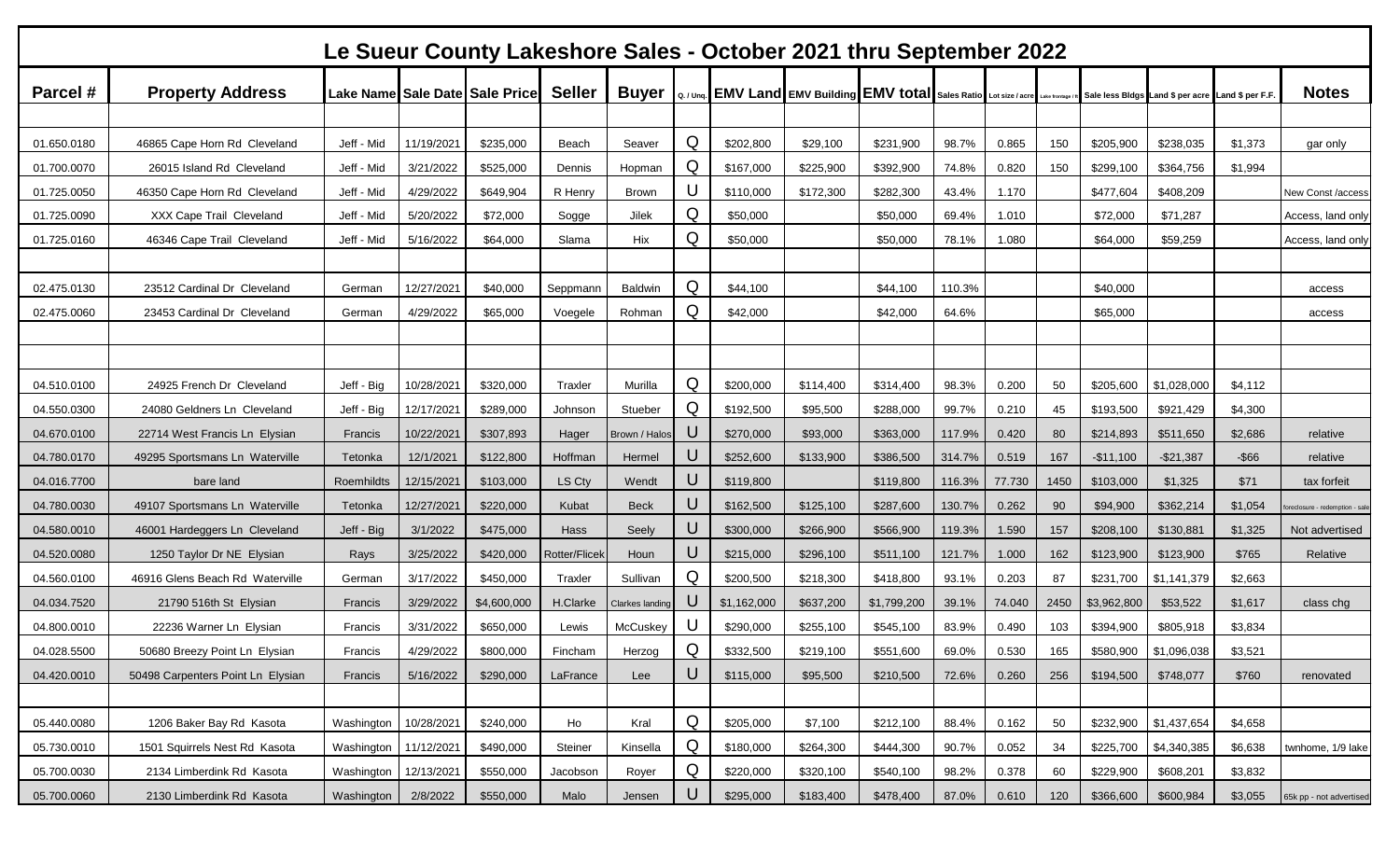|             | Le Sueur County Lakeshore Sales - October 2021 thru September 2022 |             |            |                                |                              |                            |           |           |                                                                           |           |        |       |     |                                                   |               |           |                  |
|-------------|--------------------------------------------------------------------|-------------|------------|--------------------------------|------------------------------|----------------------------|-----------|-----------|---------------------------------------------------------------------------|-----------|--------|-------|-----|---------------------------------------------------|---------------|-----------|------------------|
| Parcel #    | <b>Property Address</b>                                            |             |            | Lake Name Sale Date Sale Price | <b>Seller</b>                | <b>Buyer</b>               | Q. / Unq. |           | EMV Land EMV Building EMV total Sales Ratio Lot size / acre Lake frontage |           |        |       |     | Sale less Bidgs Land \$ per acre Land \$ per F.F. |               |           | <b>Notes</b>     |
| 05.730.0020 | 1503 Squirrels Nest Rd Kasota                                      | Washington  | 2/9/2022   | \$390,000                      | Crouch                       | Nelson                     | Q         | \$180,000 | \$214,400                                                                 | \$394,400 | 101.1% |       |     | \$175,600                                         |               |           | Twnhse           |
| 05.710.0110 | 2302 Sportsmans Haven Ct Kasota                                    | Washington  | 3/10/2022  | \$71,160                       | Kotthoff                     | Kotthoff                   | U         | \$145,000 | \$79,900                                                                  | \$224,900 | 316.0% | 0.070 | 52  | $-$ \$8,740                                       | $-$124,857$   | $-$ \$168 | relative         |
|             |                                                                    |             |            |                                |                              |                            |           |           |                                                                           |           |        |       |     |                                                   |               |           |                  |
| 07.698.0020 | 32894 Pepin Ct Montgomery                                          | Pepin       | 10/21/2021 | \$450,000                      | Cross                        | Bloodworth                 | U         | \$174,000 | \$248,700                                                                 | \$422,700 | 93.9%  | 3.800 | 236 | \$201,300                                         | \$52,974      | \$853     | Partial N.C.     |
| 07.450.0090 | 16141 Pepin Ct Montgomery                                          | Pepin       | 10/27/2021 | \$250,000                      | Fannie Mae                   | Nelson                     | U         | \$110,000 | \$165,400                                                                 | \$275,400 | 110.2% | 0.790 | 120 | \$84,600                                          | \$107,089     | \$705     | bank sale        |
| 07.697.0020 | 32843 Pepin Ct Montgomery                                          | Pepin       | 2/9/2022   | \$120,000                      | Cross                        | Longanecker                | Q         | \$105,800 |                                                                           | \$105,800 | 88.2%  | 2.300 | 193 | \$120,000                                         | \$52,174      | \$622     | land only        |
|             |                                                                    |             |            |                                |                              |                            |           |           |                                                                           |           |        |       |     |                                                   |               |           |                  |
| 08.010.2600 | 35244 211th Ave Le Center                                          | Clear       | 12/14/2021 | \$549,900                      | Wieland                      | Rice / Everson             | Q         | \$179,600 | \$304,400                                                                 | \$484,000 | 88.0%  | 8.150 | 398 | \$245,500                                         | \$30,123      | \$617     |                  |
|             |                                                                    |             |            |                                |                              |                            |           |           |                                                                           |           |        |       |     |                                                   |               |           |                  |
| 09.455.0180 | XXXX Sugar Maple Ln Montgomery                                     | Greenleat   | 3/14/2022  | \$39,900                       | Messenbrink                  | Hamele                     | Q         | \$30,000  |                                                                           | \$30,000  | 75.2%  | 1.180 |     | \$39,900                                          | \$33,814      |           | Access, view     |
| 09.455.0070 | XXXX Greenleaf Dr Montgomery                                       | Greenleaf   | 3/11/2022  | \$59,800                       | Messenbrink Brockway / Witte |                            | Q         | \$50,000  |                                                                           | \$50,000  | 83.6%  | 2.000 |     | \$59,800                                          | \$29,900      |           | Access, inc 0080 |
| 09.455.0100 | XXXX Greenleaf Dr Montgomery                                       | Greenleaf   | 3/15/2022  | \$34,900                       |                              | Messenbrink Sladek / Quist | Q         | \$30,000  |                                                                           | \$30,000  | 86.0%  | 1.320 |     | \$34,900                                          | \$26,439      |           | Access           |
| 09.455.0190 | XXXX Greenleaf Dr Montgomery                                       | Greenleaf   | 3/25/2022  | \$39,900                       | Messenbrink                  | Hamele                     | Q         | \$30,000  |                                                                           | \$30,000  | 75.2%  | 1.130 |     | \$39,900                                          | \$35,310      |           | Access           |
| 09.455.0200 | XXXX Greenleaf Dr Montgomery                                       | Greenleaf   | 3/25/2022  | \$39,900                       | Messenbrink                  | Hamele                     | Q         | \$30,000  |                                                                           | \$30,000  | 75.2%  | 1.130 |     | \$39,900                                          | \$35,310      |           | Access           |
| 09.455.0210 | XXXX Greenleaf Dr Montgomery                                       | Greenleat   | 3/14/2022  | \$38,000                       | Messenbrinl                  | Davies                     | Q         | \$30,000  |                                                                           | \$30,000  | 78.9%  | 1.480 |     | \$38,000                                          | \$25,676      |           | Access           |
| 09.455.0090 | XXXX Greenleaf Dr Montgomery                                       | Greenleaf   | 3/25/2022  | \$34,900                       | Messenbrink                  | Sween                      | Q         | \$25,000  |                                                                           | \$25,000  | 71.6%  | 1.000 |     | \$34,900                                          | \$34,900      |           | Access           |
| 09.455.0130 | XXXX Sugar Maple Ln Montgomery                                     | Greenleaf   | 3/30/2022  | \$140,000                      |                              | Messenbrink Jensen/Butler  | Q         | \$116,200 |                                                                           | \$116,200 | 83.0%  | 1.252 | 216 | \$140,000                                         | \$111,821     | \$648     | land only        |
|             |                                                                    |             |            |                                |                              |                            |           |           |                                                                           |           |        |       |     |                                                   |               |           |                  |
| 13.522.0080 | 4450 Washington Blvd Madison Lake                                  | Washington  | 10/15/2021 | \$440,000                      | Draheim                      | Lynch Fam                  | Q         | \$265,000 | \$194,100                                                                 | \$459,100 | 104.3% | 0.552 | 100 | \$245,900                                         | \$445,471     | \$2,459   |                  |
| 13.401.0110 | 5508 North Shore Ct Madison Lkae                                   | Washington  | 10/21/2021 | \$450,000                      | Lynn Est                     | Paape                      | U         | \$300,000 | \$19,200                                                                  | \$319,200 | 70.9%  | 0.938 | 150 | \$430,800                                         | \$459,275     | \$2,872   | estate           |
| 13.475.0020 | 46274 Cedar Tree Lane Cleveland                                    | Jeff - West | 12/3/2021  | \$665,000                      | Wilner                       | Storch                     | Q         | \$235,000 | \$409,900                                                                 | \$644,900 | 97.0%  | 1.220 | 159 | \$255,100                                         | \$209,098     | \$1,604   |                  |
| 13.455.0070 | 6008 Connor Rd Madison Lake                                        | Washington  | 1/7/2022   | \$425,000                      | <b>DW Develop</b>            | Hudson                     | Q         | \$339,500 |                                                                           | \$339,500 | 79.9%  | 0.860 | 164 | \$425,000                                         | \$494,186     | \$2,591   | land only        |
| 13.455.0130 | 6012 Connor Rd Madison Lake                                        | Washington  | 1/7/2022   | \$404,250                      | <b>DW Develop</b>            | Strobel                    | Q         | \$332,000 |                                                                           | \$332,000 | 82.1%  | 0.850 | 154 | \$404,250                                         | \$475,588     | \$2,625   | land only        |
| 13.455.0150 | 6016 Connor Rd Madison Lake                                        | Washington  | 1/7/2022   | \$478,000                      | <b>DW Develop</b>            | Murray                     | Q         | \$337,000 |                                                                           | \$337,000 | 70.5%  | 0.890 | 164 | \$478,000                                         | \$537,079     | \$2,915   | land only        |
| 13.455.0200 | 6020 Connor Rd Madison Lake                                        | Washington  | 1/7/2022   | \$417,775                      | <b>DW Develop</b>            | Haley                      | Q         | \$337,000 |                                                                           | \$337,000 | 80.7%  | 0.830 | 164 | \$417,775                                         | \$503,343     | \$2,547   | land only        |
| 13.455.0210 | 6024 Connor Rd Madison Lake                                        | Washington  | 1/7/2022   | \$441,000                      | <b>DW Develop</b>            | Herr                       | Q         | \$337,000 |                                                                           | \$337,000 | 76.4%  | 0.830 | 164 | \$441,000                                         | \$531,325     | \$2,689   | land only        |
| 13.455.0240 | 6028 Connor Rd Madison Lake                                        | Washington  | 1/7/2022   | \$330,000                      | <b>DW Develop</b>            | Wempen                     | Q         | \$312,000 |                                                                           | \$312,000 | 94.5%  | 0.720 | 132 | \$330,000                                         | \$458,333     | \$2,500   | land only        |
| 13.455.0270 | 6030 Connor Rd Madison Lake                                        | Washington  | 1/7/2022   | \$368,000                      | DW Develop DeRonde/Soine     |                            | Q         | \$328,000 |                                                                           | \$328,000 | 89.1%  | 0.830 | 148 | \$368,000                                         | \$443,373     | \$2,486   | land only        |
| 13.750.0100 | 4524 Washington Blvd Madison Lake                                  | Washington  | 1/19/2022  | \$75,000                       | <b>Struss</b>                | Missal                     | U         | \$235,000 | \$195,200                                                                 | \$430,200 | 573.6% | 0.266 | 70  | $-$120,200$                                       | $-$ \$451,880 | $-$1,717$ | rel, part int    |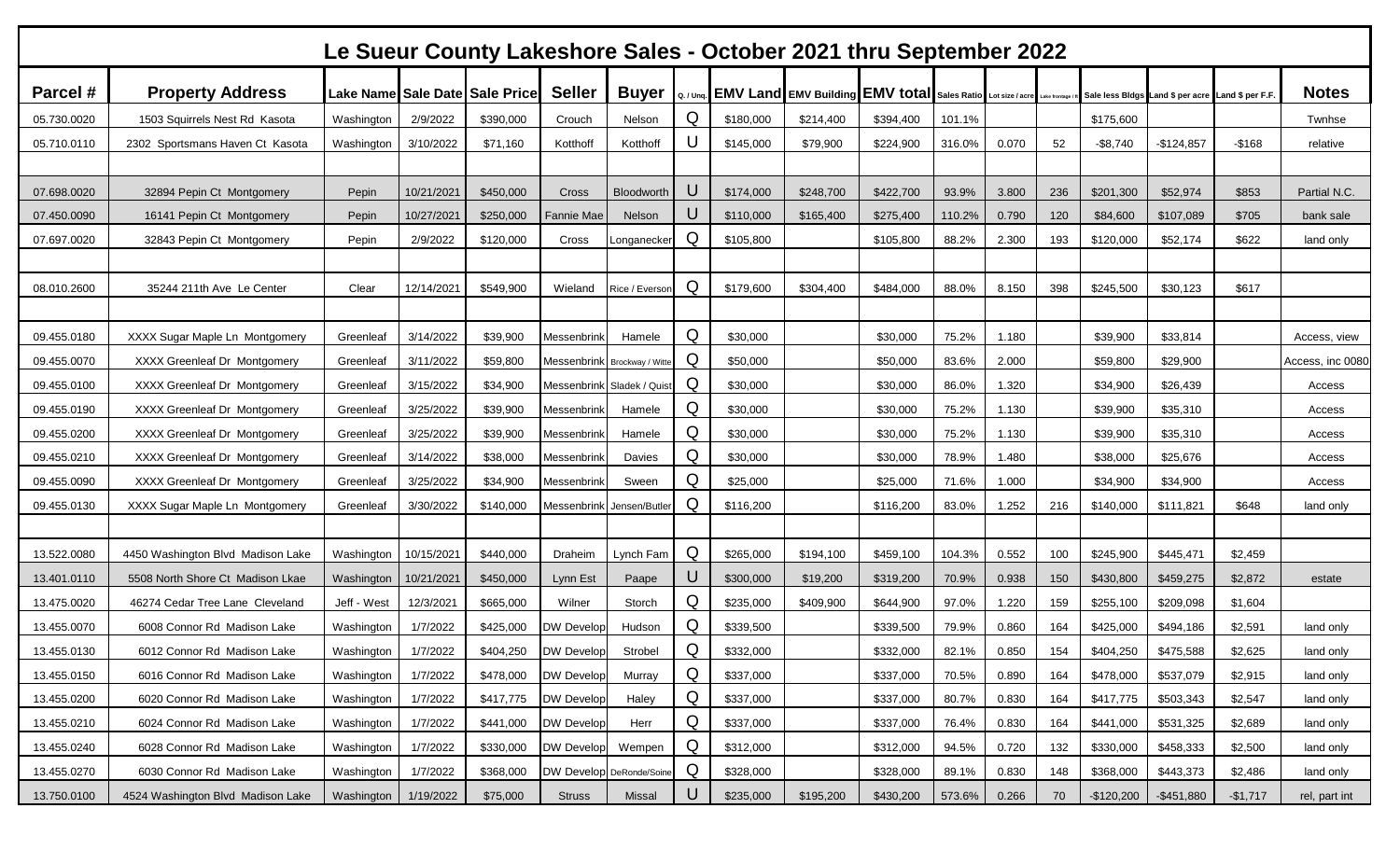|             | Le Sueur County Lakeshore Sales - October 2021 thru September 2022 |                         |            |                                |               |                 |   |                                                                       |             |             |        |       |               |           |                                  |                 |                        |
|-------------|--------------------------------------------------------------------|-------------------------|------------|--------------------------------|---------------|-----------------|---|-----------------------------------------------------------------------|-------------|-------------|--------|-------|---------------|-----------|----------------------------------|-----------------|------------------------|
| Parcel #    | <b>Property Address</b>                                            |                         |            | Lake Name Sale Date Sale Price | <b>Seller</b> | <b>Buyer</b>    |   | Q. / Unq. EMV Land EMV Building EMV total Sales Ratio Lot size / acre |             |             |        |       | Lake frontage |           | Sale less Bldgs Land \$ per acre | Land \$ per F.F | <b>Notes</b>           |
| 13.008.3400 | 29153 North Shore Dr Madison Lake                                  | Washington              | 3/4/2022   | \$1,875,000                    | Hendal        | Stilson         | Q | \$553,600                                                             | \$1,113,500 | \$1,667,100 | 88.9%  | 6.720 | 214           | \$761,500 | \$113,318                        | \$3,558         | inc 13.425.0200        |
| 13.425.0040 | 29227 Biehn Dr Madison Lake                                        | Washington              | 4/6/2022   | \$405,000                      | Stilson       | Weber/Hoffmar   | Q | \$355,000                                                             | \$1,000     | \$356,000   | 87.9%  | 1.110 | 150           | \$404,000 | \$363,964                        | \$2,693         |                        |
| 13.491.0020 | 26570 Sioux Trl Madison Lake                                       | Jeff - Mid              | 4/15/2022  | \$270,000                      | Potz, etal    | McDonald        | Q | \$135,000                                                             | \$117,700   | \$252,700   | 93.6%  | 0.154 | 55            | \$152,300 | \$988,961                        | \$2,769         |                        |
|             |                                                                    |                         |            |                                |               |                 |   |                                                                       |             |             |        |       |               |           |                                  |                 |                        |
| 14.024.8500 | 13878 Sakatah Lake Rd Waterville                                   | Sakatah                 | 12/16/2021 | \$339,151                      | Prehn         | Knish           | Q | \$151,900                                                             | \$150,600   | \$302,500   | 89.2%  | 0.800 | 125           | \$188,551 | \$235,689                        | \$1,508         |                        |
| 14.019.7800 | 19130 Westbay Ln Waterville                                        | Tetonka                 | 4/1/2022   | \$152,000                      | Aul           | Heimerl         | U | \$180,000                                                             | \$73,300    | \$253,300   | 166.6% | 0.117 | 60            | \$78,700  | \$672,650                        | \$1,312         | Not advertised         |
|             |                                                                    |                         |            |                                |               |                 |   |                                                                       |             |             |        |       |               |           |                                  |                 |                        |
| 16.412.0370 | 43 Egret Ln Elysian                                                | Tustin                  | 12/1/2021  | \$339,900                      | Scott         | Nutter          | Q | \$70,500                                                              | \$253,600   | \$324,100   | 95.4%  |       |               | \$86,300  |                                  |                 | wnhome, francis access |
| 16.417.0051 | 136 Willow Pt Dr Elysian                                           | Francis                 | 12/15/2021 | \$275,000                      | Zeimer        | Heartland Home: | Q | \$235,000                                                             |             | \$235,000   | 85.5%  | 0.421 | 99            | \$275,000 | \$653,207                        | \$2,778         | land only              |
|             |                                                                    |                         |            |                                |               |                 |   |                                                                       |             |             |        |       |               |           |                                  |                 |                        |
| 24.702.0020 | 500 Tetonka Bay Dr Waterville                                      | Cannon River 10/15/2021 |            | \$265,000                      | Palmer        | Smith           | Q | \$134,000                                                             | \$112,100   | \$246,100   | 92.9%  | 0.297 | 80            | \$152,900 | \$514,815                        | \$1,911         |                        |
| 24.490.0080 | 453 Cedar Cir Waterville                                           | <b>Cannon River</b>     | 12/13/2021 | \$338,500                      | <b>CMM</b>    | Hawthorne       | U | \$65,300                                                              | \$186,800   | \$252,100   | 74.5%  | 0.620 | 80            | \$151,700 | \$244,677                        | \$1,896         | Split                  |
| 24.702.0190 | 912 Marian St Waterville                                           | lagoon - Tetonka        | 2/10/2022  | \$279,900                      | Livingood     | Speikers        | Q | \$121,800                                                             | \$188,800   | \$310,600   | 111.0% | 0.231 | 60            | \$91,100  | \$394,372                        | \$1,518         |                        |
| 24.760.0190 | XXX Marian St Waterville                                           | lagoon - Tetonka        | 2/11/2022  | \$7,500                        | Kowceun       | VanEman         | Q | \$1,500                                                               |             | \$1,500     | 20.0%  | 0.243 | 118           | \$7,500   | \$30,864                         | \$64            | Land only              |
| 24.022.2500 | 1251 Hwy 13 N Waterville                                           | Tetonka                 | 3/18/2022  | \$350,000                      | Holt          | Hayes           | U | \$134,000                                                             | \$111,300   | \$245,300   | 70.1%  | 0.430 | 73            | \$238,700 | \$555,116                        | \$3,270         | physical change        |
|             |                                                                    |                         |            |                                |               |                 |   |                                                                       |             |             |        |       |               |           |                                  |                 |                        |
|             |                                                                    |                         |            |                                |               |                 |   |                                                                       |             |             |        |       |               |           |                                  |                 |                        |
|             |                                                                    |                         |            |                                |               |                 |   |                                                                       |             |             |        |       |               |           |                                  |                 |                        |
|             |                                                                    |                         |            |                                |               |                 |   |                                                                       |             |             |        |       |               |           |                                  |                 |                        |
|             |                                                                    |                         |            |                                |               |                 |   |                                                                       |             |             |        |       |               |           |                                  |                 |                        |
|             |                                                                    |                         |            |                                |               |                 |   |                                                                       |             |             |        |       |               |           |                                  |                 |                        |
|             |                                                                    |                         |            |                                |               |                 |   |                                                                       |             |             |        |       |               |           |                                  |                 |                        |
|             |                                                                    |                         |            |                                |               |                 |   |                                                                       |             |             |        |       |               |           |                                  |                 |                        |
|             |                                                                    |                         |            |                                |               |                 |   |                                                                       |             |             |        |       |               |           |                                  |                 |                        |
|             |                                                                    |                         |            |                                |               |                 |   |                                                                       |             |             |        |       |               |           |                                  |                 |                        |
|             |                                                                    |                         |            |                                |               |                 |   |                                                                       |             |             |        |       |               |           |                                  |                 |                        |
|             |                                                                    |                         |            |                                |               |                 |   |                                                                       |             |             |        |       |               |           |                                  |                 |                        |
|             |                                                                    |                         |            |                                |               |                 |   |                                                                       |             |             |        |       |               |           |                                  |                 |                        |
|             |                                                                    |                         |            |                                |               |                 |   |                                                                       |             |             |        |       |               |           |                                  |                 |                        |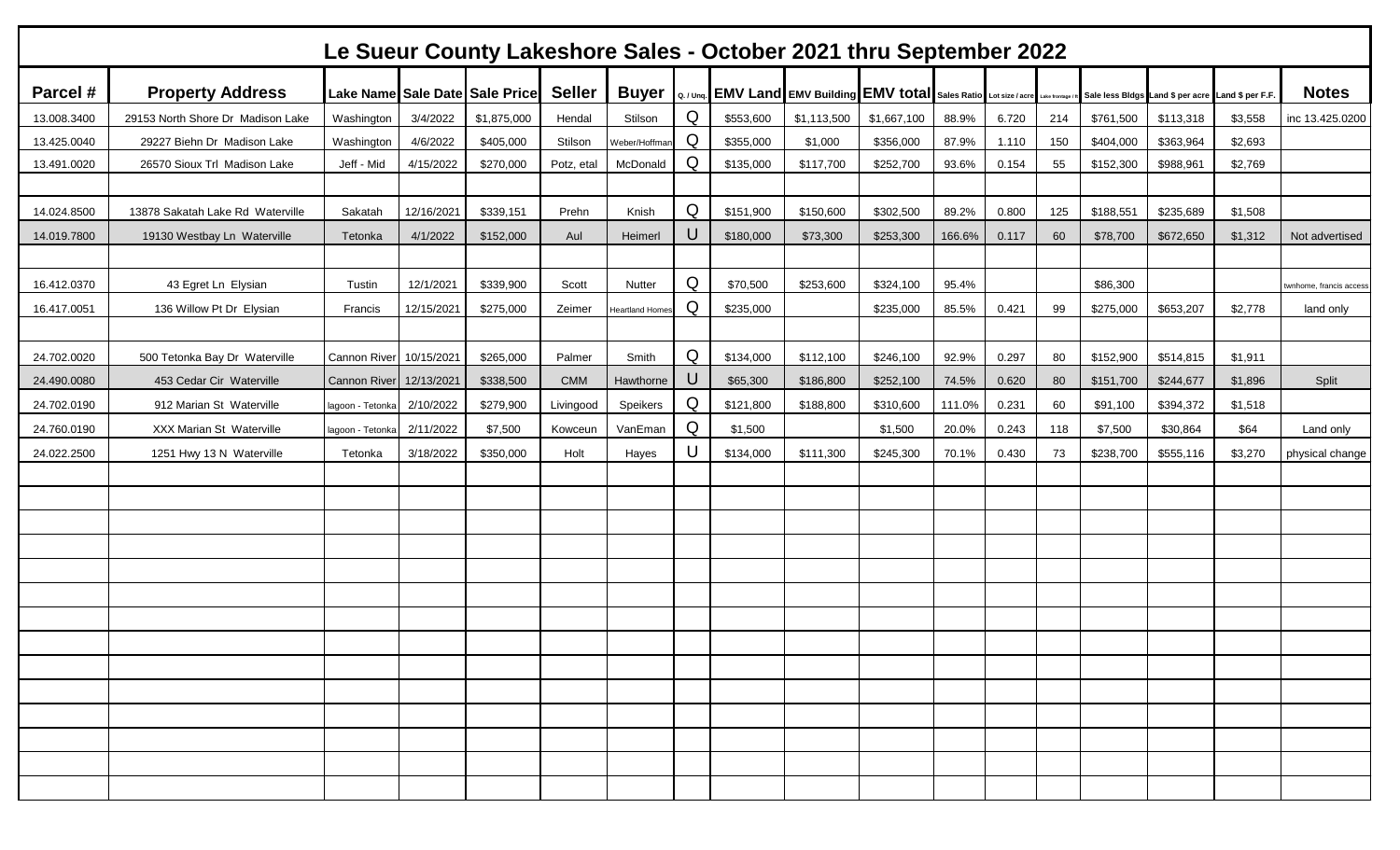# Ag Land Sales (Oct. 1st 2020 - Sept. 30th 2021)

|             | Le Sueur County                                                                                                                  |                   |                  |             |          |             |               |          |               |             |         |       |                |                |              |                |              |                |      |                                                                                 |
|-------------|----------------------------------------------------------------------------------------------------------------------------------|-------------------|------------------|-------------|----------|-------------|---------------|----------|---------------|-------------|---------|-------|----------------|----------------|--------------|----------------|--------------|----------------|------|---------------------------------------------------------------------------------|
|             | 01-Cleveland Twp 02-Cordova Twp 03-Derrynane Twp 04-Elysian Twp 05-Kasota Twp 06-Kilkenny Twp 07-Lanesburgh Twp 08-Lexington Twp |                   |                  |             |          |             |               |          |               |             |         |       |                |                |              |                |              |                |      |                                                                                 |
|             | 09-Montgomery Twp 10-Ottawa Twp 11-Sharon Twp 12-Tyrone Twp 13-Washington Twp 14-Waterville Twp                                  |                   |                  |             |          |             |               |          |               |             |         |       |                |                |              |                |              |                |      |                                                                                 |
|             |                                                                                                                                  |                   |                  |             | Qual. Vs | <u>Avg.</u> |               |          | \$ Per Acre   | \$ Per Acre | -\$     |       |                |                |              |                |              |                |      |                                                                                 |
| Parcel #    | <b>Seller to Buyer</b>                                                                                                           | <b>Sale Price</b> | <b>Sale Date</b> | EMV         | Ungual   | <b>CER</b>  | <b>Deeded</b> | Tillable | <b>Deeded</b> | Tillable    | Per CER | Ratio |                | Site Waste     | <u>Woods</u> | <u>Pasture</u> | <b>Ditch</b> | <u>Rim</u>     | Road | <u>Notes</u>                                                                    |
| 01.006.2600 | Schmidt etal to Schmidt                                                                                                          | \$504,000         | 3/18/21          | \$702,500   | U        | 78.50       | 100.00        | 90.00    | \$5,040       | \$5,600     | \$64    | 139%  |                |                |              |                |              |                | 2.00 | rel/partial int sale- purchased 80%                                             |
| 01.026.7800 | Blue Sky Dairy to Luthens Family                                                                                                 | \$868,950         | 3/1/21           | \$1,132,900 | Q        | 78.00       | 38.88         | 9.00     | \$22,350      | \$96,550    | \$287   | 130%  | 29             |                |              |                |              |                | 1.38 | inc dairy barns                                                                 |
| 01.027.2700 | <b>Fleming to Baker</b>                                                                                                          | \$733,500         | 8/27/21          | \$832,300   | Q        | 65.05       | 135.00        | 121.00   | \$5,433       | \$6,062     | \$84    | 13%   |                | 2              |              |                | 5.00         |                | 6.00 | neighbor sale, not advertised                                                   |
| 01.035.7900 | Johnson to Amberson                                                                                                              | \$651,550         | 4/15/21          | \$525,900   | Q        | 74.00       | 27.71         | 19.00    | \$23,513      | \$34,292    | \$318   | 81%   | $\overline{4}$ |                | 4.15         |                |              |                | 0.84 | split, ck info after split, house on lake Henry                                 |
| 02.007.5010 | Lukes to McCabe                                                                                                                  | \$160,000         | 8/25/21          | \$145,700   | U        | 65.80       | 22.62         | 20.32    | \$7,073       | \$7,874     | \$107   | 91%   |                |                |              |                |              |                | 2.30 | split, gd sale- but under 35ac                                                  |
| 02.008.2710 | Cooney etal to Schmidt                                                                                                           | \$540,192         | 12/11/20         | \$541,000   | Q        | 70.00       | 78.00         | 74.40    | \$6,926       | \$7,261     | \$99    | 100%  |                | 1.6            |              |                |              |                | 2.00 | neighbor sale                                                                   |
| 02.017.2710 | Schmidt to Schmidt                                                                                                               | \$1,040,000       | 12/11/20         | \$1,010,000 | U        | 64.50       | 161.00        | 128.44   | \$6,460       | \$8,097     | \$100   | 97%   |                |                |              |                |              |                |      | inc/split from 02.017.2720,018.5100,019.2600, rel<br>sale                       |
| 02.018.0100 | Lukes to McCabe                                                                                                                  | \$560,000         | 8/25/21          | \$456,300   | Q        | 64.40       | 73.36         | 67.60    | \$7,634       | \$8,284     | \$119   | 81%   |                |                |              |                |              |                | 5.76 | neighbor/gd sale                                                                |
| 03.005.0400 | Fogarty to Theis                                                                                                                 | \$1,423,125       | 11/13/20         | \$1,647,100 | Q        | 76.09       | 225.00        | 223.35   | \$6,325       | \$6,372     | \$83    | 116%  |                |                |              |                |              |                | 1.65 | inc 03.005.7500, not advertised                                                 |
| 03.007.2710 | Retka to McCue                                                                                                                   | \$310,000         | 4/1/21           | \$285,000   | Q        | 78.40       | 40.00         | 38.00    | \$7,750       | \$8,158     | \$99    | 92%   |                |                |              |                |              |                | 2.00 | split, gd sale                                                                  |
| 03.007.8000 | Koepp to O'Loughlin                                                                                                              | \$3,276,900       | 12/31/20         | \$2,382,700 | U        | 77.79       | 332.44        | 321.66   | \$9,857       | \$10,187    | \$127   | 73%   |                |                |              |                | 1.00         |                | 9.78 | inc 03.007.0100,2800, also Scott co<br>019210011.107.94ac (106+-till-MV 765300) |
| 03.009.5010 | Anderson to Archer                                                                                                               | \$497,400         | 3/18/21          | \$394,400   | Q        | 72.00       | 108.57        | 40.16    | \$4,581       | \$12,385    | \$64    | 79%   |                | 62.25          |              | 3.4            |              |                | 2.76 | split, inc 03.010.7600, gd nonag sale, till=CRP                                 |
| 03.009.5020 | Anderson to Meger                                                                                                                | \$169,000         | 3/18/21          | \$66,000    | U        | 75.40       | 14.00         | 10.00    | \$12,071      | \$16,900    | \$160   | 39%   |                |                |              | 3              |              |                | 1.00 | split, neigh sale, bldable site                                                 |
| 03.010.7500 | Anderson to Halloran                                                                                                             | \$725,000         | 3/31/21          | \$710,100   | O        | 72.00       | 110.81        | 92.00    | \$6,543       | \$7,880     | \$91    | 98%   |                | 2              |              | 14             | 1.00         |                | 1.81 | split, gd sale                                                                  |
| 03.025.7610 | Sullivan to Hoefs                                                                                                                | \$200,000         | 3/10/21          | \$212,500   | Q        | 69.20       | 30.00         | 29.30    | \$6,667       | \$6,826     | \$96    | 06%   |                |                |              |                | 0.40         |                | 0.30 | inc 03.025.7620, two sm fields                                                  |
| 03.033.0200 | Zimmerman to Tiede                                                                                                               | \$935,000         | 10/30/20         | \$964,800   | Q        | 68.04       | 138.90        | 131.75   | \$6,731       | \$7,097     | \$99    | 103%  |                |                | 6.65         |                |              |                |      | inc 03.034.7800, not advertised, prior renter                                   |
| 05.003.5100 | Mines to Hulsebus                                                                                                                | \$400,000         | 6/1/21           | \$482,900   | U        |             | 135.66        | 0.00     | \$2,949       |             |         | 121%  | 5 <sup>5</sup> | 38.84          |              |                |              | $88.5^{\circ}$ | 2.31 | not advertised, 0 till, inc bldgs                                               |
| 05.013.5000 | Schmidt etal to Schmidt                                                                                                          | \$764,400         | 3/18/21          | \$1,185,100 | U        | 60.00       | 186.00        | 170.50   | \$4,110       | \$4,483     | \$68    | 155%  |                | $\overline{2}$ | -8           | 3.5            |              |                | 2.00 | inc 05.013.5100,01.018.7500, rel/partial int - 65%                              |
| 05.115.0300 | Hiniker to Westman                                                                                                               | \$1,382,500       | 12/29/20         | \$1,159,800 | Q        | 77.66       | 158.64        | 154.64   | \$8,715       | \$8,940     | \$112   | 84%   |                |                |              |                |              |                | 4.00 | inc 05.115.0400                                                                 |
| 06.001.5110 | Schramm to Thompson Land                                                                                                         | \$786,720         | 9/3/21           | \$619,800   | Q        | 59.10       | 98.34         | 95.00    | \$8,000       | \$8,281     | \$135   | 79%   |                |                |              | 0.5            |              |                | 2.84 | advertised sale                                                                 |
| 06.014.0210 | Wisdorf etal to Radanke                                                                                                          | \$234,000         | 8/10/21          | \$215,100   | Q        | 55.20       | 36.20         | 31.50    | \$6,464       | \$7,429     | \$117   | 92%   |                |                | 4.7          |                |              |                |      | split, gd sale                                                                  |
| 06.018.5500 | Linnell (Claffey) to Janovsky                                                                                                    | \$270,000         | 12/18/20         | \$309,100   | O        | 54.90       | 58.26         | 44.80    | \$4,634       | \$6,027     | \$84    | 114%  |                |                | 1.46         | $\overline{2}$ |              | <b>q</b>       | 1.00 | inc 06.018.5000                                                                 |
| 06.032.5300 | Hiller to Hiller                                                                                                                 | \$230,000         | 1/15/21          | \$219,900   | U        | 63.70       | 36.71         | 31.75    | \$6,265       | \$7,244     | \$98    | 96%   |                |                |              | 4.5            |              |                | 0.46 | rel sale                                                                        |
| 07.010.2700 | Straiton to Busch                                                                                                                | \$240,000         | 8/26/21          | \$165,000   | $\sf Q$  | 64.10       | 16.23         | 16.00    | \$14,787      | \$15,000    | \$231   | 69%   |                |                |              |                |              |                | 0.23 | sm field                                                                        |
| 07.011.5800 | Borene to Washa                                                                                                                  | \$165,000         | 11/4/20          | \$604,000   | U        | 71.50       | 68.25         | 28.21    | \$2,418       | \$5,849     | \$34    | 366%  | 5 1            | 2.86           |              | 29.55          |              |                | 2.63 | inc bldgs, inc 07.014.3400, 1/3 partial int, rel sale                           |
| 07.015.0510 | Hinderscheit to Sullivan                                                                                                         | \$825,350         | 7/1/21           | \$676,100   | Q        | 67.70       | 100.84        | 94.77    | \$8,185       | \$8,709     | \$121   | 82%   |                |                |              | 1.97           | 3.40         |                | 0.70 | split, gd sale                                                                  |
| 07.015.5000 | Dietz to Schmitt                                                                                                                 | \$1,123,200       | 4/19/21          | \$995,400   | Q        | 68.17       | 144.82        | 134.43   | \$7,756       | \$8,355     | \$114   | 89%   |                |                |              | 4.16           | 5.00         |                | 1.23 | inc 07.015.5610, advertised sale, in CRP for 11 more<br><b>Vrs</b>              |
| 07.015.5100 | Dietz to Bendzick                                                                                                                | \$85,000          | 4/28/21          | \$85,800    | Q        | 71.40       | 8.00          | 8.00     | \$10,625      | \$10,625    | \$149   | 101%  |                |                |              |                |              |                |      | sm field, bldg site??                                                           |
| 07.024.5010 | Pany estate to Shambour                                                                                                          | \$410,000         | 3/12/21          | \$421,000   | Q        | 65.79       | 60.00         | 54.24    | \$6,833       | \$7,559     | \$104   | 103%  |                | 3.04           | 0.19         | 1.06           |              |                | 1.47 | split, estate sale, ck info after split                                         |
| 08.018.0100 | Fickling to Schatz                                                                                                               | \$562,450         | 11/19/20         | \$586,400   | Q        | 70.79       | 76.25         | 19.00    | \$7,376       | \$29,603    | \$104   | 104%  | 6              | $\overline{1}$ | 10.8         | 36.3           |              |                | 3.15 | inc bldgs, inc 11.013.2800                                                      |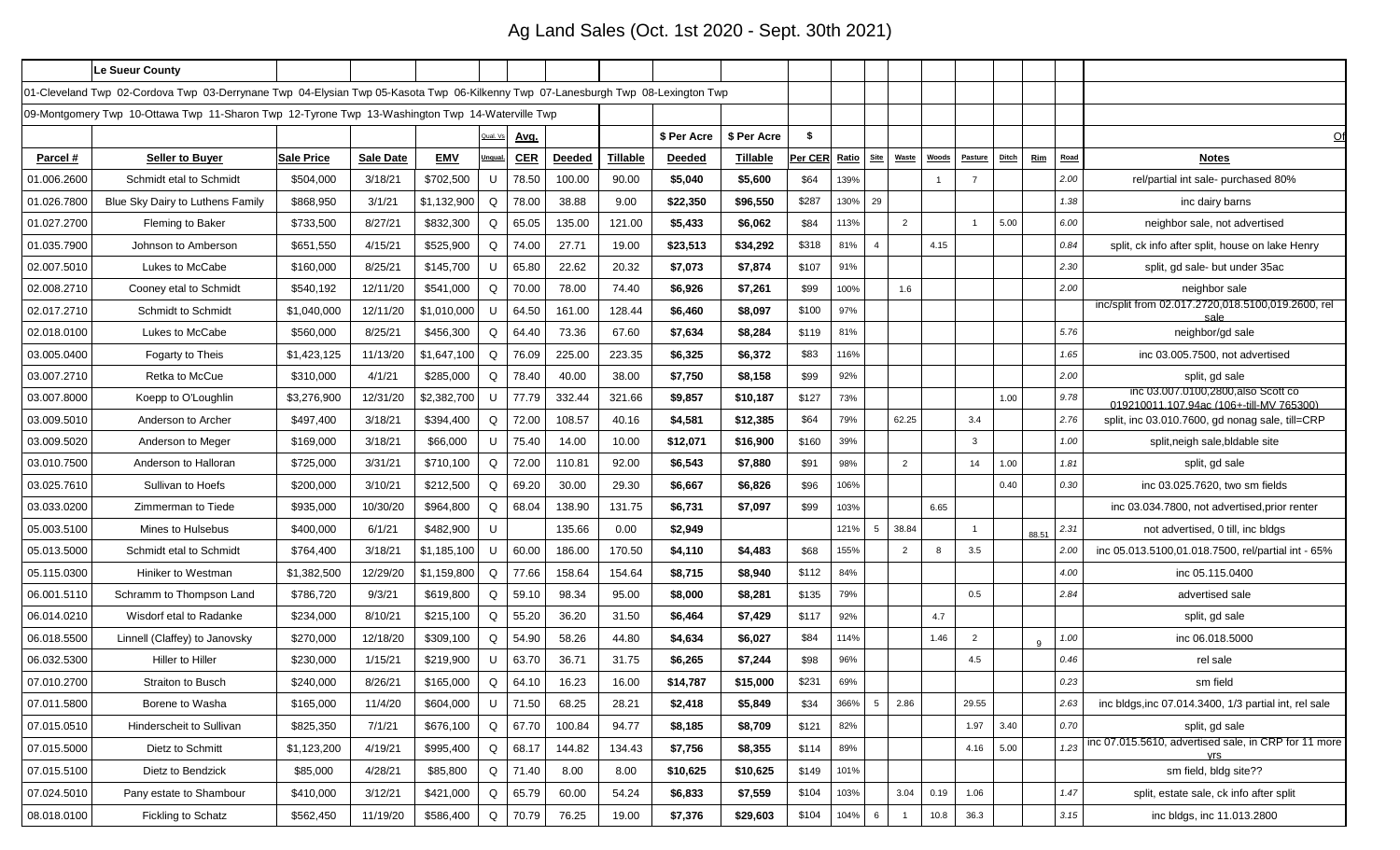# Ag Land Sales (Oct. 1st 2020 - Sept. 30th 2021)

|             | 01-Cleveland Twp 02-Cordova Twp 03-Derrynane Twp 04-Elysian Twp 05-Kasota Twp 06-Kilkenny Twp 07-Lanesburgh Twp 08-Lexington Twp |                   |                  |             |          |            |               |          |             |             |               |      |                      |              |                |                            |      |                                                             |
|-------------|----------------------------------------------------------------------------------------------------------------------------------|-------------------|------------------|-------------|----------|------------|---------------|----------|-------------|-------------|---------------|------|----------------------|--------------|----------------|----------------------------|------|-------------------------------------------------------------|
|             | 09-Montgomery Twp 10-Ottawa Twp 11-Sharon Twp 12-Tyrone Twp 13-Washington Twp 14-Waterville Twp                                  |                   |                  |             |          |            |               |          |             |             |               |      |                      |              |                |                            |      |                                                             |
|             |                                                                                                                                  |                   |                  |             | Qual. Vs | Avg.       |               |          | \$ Per Acre | \$ Per Acre | \$            |      |                      |              |                |                            |      |                                                             |
| Parcel#     | <b>Seller to Buyer</b>                                                                                                           | <b>Sale Price</b> | <b>Sale Date</b> | <b>EMV</b>  | Unqual   | <b>CER</b> | <b>Deeded</b> | Tillable | Deeded      | Tillable    | Per CER Ratio |      | Site<br><b>Waste</b> | <b>Woods</b> | <b>Pasture</b> | <b>Ditch</b><br><u>Rim</u> | Road | <b>Notes</b>                                                |
| 08.021.0260 | Eager etal to Haigler                                                                                                            | \$400,000         | 12/3/20          | \$353,600   | Q        |            | 22.27         | 3.80     | \$17,961    | \$105,263   |               | 88%  | 0.84<br>5            |              | 11.8           |                            | 0.83 | inc bldgs, hobby farm, pasture / meadow                     |
| 09.006.0500 | Schleis to Goldsmith                                                                                                             | \$390,000         | 1/6/21           | \$390,500   | $\Omega$ | 58.70      | 76.51         | 46.00    | \$5,097     | \$8,478     | \$87          | 100% |                      |              | 30.51          |                            |      | neighbor sale                                               |
| 09.006.7500 | Washa to Tiede                                                                                                                   | \$140,000         | 6/22/21          | \$175,100   | U        | 60.08      | 33.80         | 25.00    | \$4,142     | \$5,600     | \$69          | 125% | 6.3                  |              |                |                            | 2.50 | not advertised, long time renter purchased                  |
| 09.006.7700 | Coley to Burrell                                                                                                                 | \$70,000          | 4/16/21          | \$446,500   | U        | 57.50      | 78.49         | 59.00    | \$892       | \$1,186     | \$16          | 638% |                      |              | 18             |                            | 1.49 | 1/5 interest, rel sale                                      |
| 09.013.5200 | Haycraft to Klehr                                                                                                                | \$207,000         | 4/23/21          | \$199,000   | $\Omega$ | 55.91      | 70.00         | 20.00    | \$2,957     | \$10,350    | \$53          | 96%  |                      |              |                | 30                         | 0.50 | sm field, 30ac Crep                                         |
| 09.014.3000 | <b>Rosival to Rosival</b>                                                                                                        | \$196,562         | 6/16/21          | \$371,300   | U        | 59.8'      | 66.98         | 50.00    | \$2.935     | \$3,931     | \$49          | 189% |                      |              | 13.23          |                            | 3.75 | rel sale                                                    |
| 09.020.2500 | Ness to Vlasak                                                                                                                   | \$525,000         | 1/14/21          | \$575,200   | Q        | 56.10      | 80.00         | 63.00    | \$6,563     | \$8,333     | \$117         | 110% | 5                    | 11           |                |                            | 1.00 | inc outbldgs, neigh sale, not advertised                    |
| 09.022.2500 | Mellby to Mellby                                                                                                                 | \$200,000         | 3/30/21          | \$153,300   | $\cup$   |            | 85.00         | 75.90    | \$2,353     | \$2.635     |               | 77%  |                      | 8.1          |                | 75.9                       |      | inc 09.022.5300, rel sale, rim                              |
| 09.026.5010 | Apitz to Radanke                                                                                                                 | \$295,000         | 8/10/21          | \$303,200   | Q        | 56.39      | 53.10         | 46.65    | \$5,556     | \$6,324     | \$99          | 103% |                      |              | 3.65           |                            | 2.80 |                                                             |
| 09.034.2800 | Smisek etal to McGee                                                                                                             | \$210,000         | 7/7/21           | \$204,000   | $\Omega$ | 52.90      | 40.00         | 32.25    | \$5,250     | \$6,512     | \$99          | 97%  |                      |              | 3              | 1.30                       | 3.45 | irr small fields                                            |
| 11.016.0100 | <b>Burtsfield etal to Pinney</b>                                                                                                 | \$280,000         | 7/28/21          | \$292,500   | O        | 78.31      | 40.00         | 39.00    | \$7,000     | \$7,179     | \$89          | 104% |                      |              |                |                            | 1.00 | not advertised                                              |
| 11.027.2600 | <b>Hewitt to McCabe</b>                                                                                                          | \$343,915         | 12/23/20         | \$373,400   | U        | 70.00      | 52.91         | 51.50    | \$6,500     | \$6,678     | \$93          | 109% |                      |              |                |                            | 1.41 | sold 11/14 for 485400, \$8800/ac sold 9/13 for<br>\$9000/ac |
| 11.036.5000 | Cooney to Schmidt                                                                                                                | \$620,000         | 12/30/20         | \$627,800   | U        | 71.10      | 104.88        | 75.84    | \$5,912     | \$8,175     | \$83          | 101% | 1.52                 |              | 20.73          |                            | 5.79 | inc 11.036.5210,11.036.5400                                 |
| 12.011.2610 | Laabs estate to Sasse                                                                                                            | \$380,000         | 1/20/21          | \$426,300   | U        | 71.20      | 60.00         | 58.80    | \$6,333     | \$6,463     | \$89          | 112% |                      |              |                |                            | 1.20 | estate sale, not advertised                                 |
| 12.016.2530 | O'Brien estate to Woestehoff                                                                                                     | \$468,800         | 4/16/21          | \$457,000   | $\Omega$ | 75.40      | 65.75         | 60.93    | \$7,130     | \$7,694     | \$95          | 97%  |                      |              |                | 1.88                       | 2.94 | split, inc 12.016.2510, gd sale-advertised                  |
| 12.035.2510 | Denzer etal to Thelemann                                                                                                         | \$1,230,000       | 2/5/21           | \$1,087,500 | Q        | 70.04      | 155.00        | 150.00   | \$7,935     | \$8,200     | \$113         | 88%  |                      |              |                | 1.00                       | 4.00 | inc 12.036.0200                                             |
| 13.016.2500 | Meyer to Geuntzel                                                                                                                | \$166,555         | 12/2/20          | \$126,900   | Q        | 69.80      | 18.49         | 17.50    | \$9,008     | \$9,517     | \$129         | 76%  |                      |              |                |                            | 0.99 | split-ck info later                                         |
| 13.016.5310 | <b>Hiniker to Guentzel</b>                                                                                                       | \$191,400         | 9/20/21          | \$128,400   | Q        | 68.47      | 19.14         | 17.54    | \$10,000    | \$10,912    | \$146         | 67%  |                      | 0.3          |                |                            | 1.30 |                                                             |
| 14.031.0200 | Wesley to James                                                                                                                  | 248,750           | 5/7/21           | 254,200     | U        | 56.79      | 48.00         | 39.65    | \$5,182     | \$6,274     | \$91          | 102% | 4.6                  |              | 3.75           |                            |      | not advertised, CFD-0 dn                                    |
|             |                                                                                                                                  |                   |                  |             |          |            |               |          |             |             |               |      |                      |              |                |                            |      |                                                             |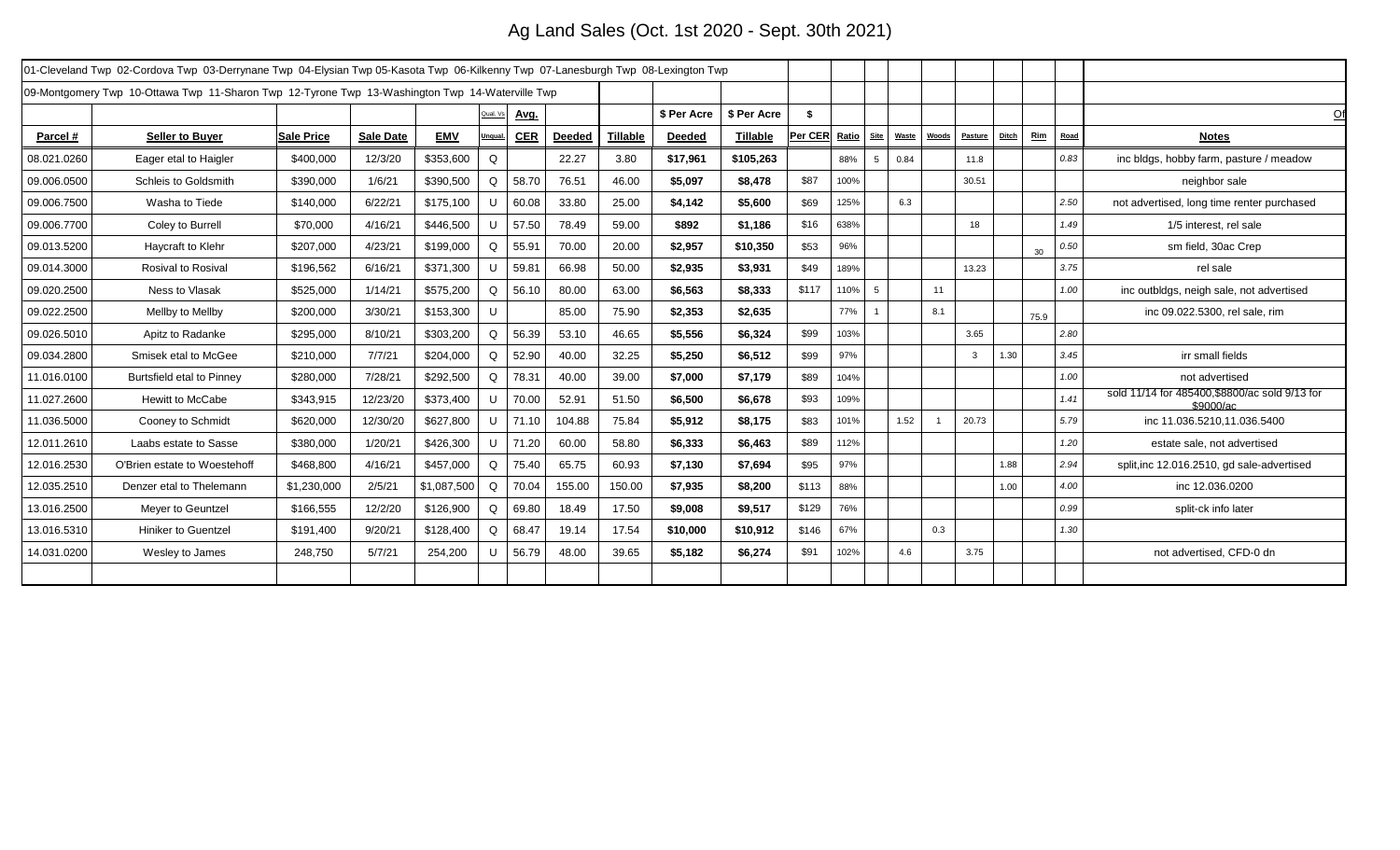# Ag Land Sales (Oct. 1st 2021 - Sept. 30th 2022)

|             | Le Sueur County                                                                                                                  |                   |                  |             |          |             |               |          |               |                 |               |       |                 |              |                |                |              |            |      |                                                       |
|-------------|----------------------------------------------------------------------------------------------------------------------------------|-------------------|------------------|-------------|----------|-------------|---------------|----------|---------------|-----------------|---------------|-------|-----------------|--------------|----------------|----------------|--------------|------------|------|-------------------------------------------------------|
|             | 01-Cleveland Twp 02-Cordova Twp 03-Derrynane Twp 04-Elysian Twp 05-Kasota Twp 06-Kilkenny Twp 07-Lanesburgh Twp 08-Lexington Twp |                   |                  |             |          |             |               |          |               |                 |               |       |                 |              |                |                |              |            |      |                                                       |
|             | 09-Montgomery Twp  10-Ottawa Twp  11-Sharon Twp  12-Tyrone Twp  13-Washington Twp  14-Waterville Twp                             |                   |                  |             |          |             |               |          |               |                 |               |       |                 |              |                |                |              |            |      |                                                       |
|             |                                                                                                                                  |                   |                  |             | Qual. Vs | <u>Avg.</u> |               |          | \$ Per Acre   | \$ Per Acre     | -\$           |       |                 |              |                |                |              |            |      |                                                       |
| Parcel #    | <b>Seller to Buyer</b>                                                                                                           | <b>Sale Price</b> | <b>Sale Date</b> | <b>EMV</b>  | Unqual   | CER         | <b>Deeded</b> | Tillable | <b>Deeded</b> | <b>Tillable</b> | Per CER Ratio |       | Site            | <b>Waste</b> | <b>Woods</b>   | <b>Pasture</b> | <b>Ditch</b> | <b>Rim</b> | Road | <b>Notes</b>                                          |
| 01.009.7500 | <b>Ballman to Schabert</b>                                                                                                       | \$637,500         | 11/5/21          | \$551,800   | Q        | 70.20       | 79.00         | 75.00    | \$8,070       | \$8,500         | \$115         | 87%   |                 |              | $\overline{2}$ |                |              |            | 2.00 | not advertised, prev renter                           |
| 01.024.7700 | Schmidt Trust to Onken                                                                                                           | \$651,420         | 3/18/22          | \$697,000   | U        | 65.00       | 103.40        | 89.00    | \$6,300       | \$7,319         | \$97          | 107%  |                 |              |                | 11             |              |            | 2.40 | rel sale                                              |
| 02.003.5100 | Karasch to Traxler                                                                                                               | \$3,300,000       | 12/30/21         | \$3,010,000 | Q        |             | 359.00        | 340.10   | \$9,192       | \$9,703         |               | 91%   | $\overline{4}$  | 1.89         |                |                | 4.70         |            | 8.50 | inc<br>002 7500 7600 003 5100 010 2500 2600 011 2900= |
| 02.018.2610 | Lukes to McCabe                                                                                                                  | \$500,000         | 12/28/21         | \$474,200   | Q        | 64.40       | 69.09         | 65.20    | \$7,237       | \$7,669         | \$112         | 95%   |                 |              | 0.5            |                |              |            | 3.39 | neighbor sale                                         |
| 03.006.5300 | McCue Fam to Endurance Invest                                                                                                    | \$1,080,895       | 10/15/21         | \$1,067,100 | U        | 71.82       | 151.42        | 147.30   | \$7,138       | \$7,338         | \$99          | 99%   |                 |              |                | 0.9            |              |            | 4.02 | rel sale, inc 03.007.2500                             |
| 03.008.2500 | Forgarty to Retka                                                                                                                | \$624,100         | 11/15/21         | \$596,300   | Q        | 76.40       | 80.00         | 79.50    | \$7,801       | \$7,850         | \$102         | 96%   |                 |              |                |                | 0.50         |            |      |                                                       |
| 03.028.0200 | O'Connell to O'Loughlin                                                                                                          | \$1,415,966       | 12/14/21         | \$898,400   | Q        | 69.80       | 131.40        | 123.50   | \$10,776      | \$11,465        | \$154         | 63%   |                 | 3.5          |                |                |              |            | 4.40 | auction sale                                          |
| 03.036.0400 | Hinderscheid to Cemensky                                                                                                         | \$138,600         | 5/9/22           | \$117,300   | U        | 67.00       | 15.40         | 14.84    | \$9,000       | \$9,340         | \$134         | 85%   |                 |              |                |                |              |            | 0.56 | Under 34.5 ac                                         |
| 04.001.5300 | Gehrke to Gehrke                                                                                                                 | \$255,001         | 12/8/21          | \$1,020,800 | U        |             | 170.00        | 101.95   | \$1,500       | \$2,501         | #DIV/0!       | 400%  | 5               | 1.5          |                |                |              |            | 3.65 | rel sale, inc 04.001.5200 & 06.031.7800               |
| 04.016.7700 | LeSueur Co to Wendt                                                                                                              | \$103,000         | 12/15/21         | \$119,800   | $\cup$   |             | 77.73         | 6.50     | \$1,325       |                 |               | 116%  |                 | 56.73        | 12             |                | 2.50         |            |      | gov sale                                              |
| 05.101.3500 | Stangler etal to Gostomczik                                                                                                      | \$382,500         | 3/1/22           |             | Q        | 73.40       | 45.39         |          | \$8,427       |                 |               |       |                 |              |                |                |              |            |      | split, ck info later, neighbor sale                   |
|             | 06.014.0220   Creger etal to Pheasants Forever Inc                                                                               | \$490,000         | 2/24/22          | \$350,000   | U        | 55.00       | 128.66        | 25.00    | \$3,808       | \$19,600        | \$69          | 71%   |                 | 72.66        | 21             | 6              |              |            | 4.00 | inc 06.014.2500, exempt party sale                    |
| 06.028.7500 | <b>Quast to Hankins</b>                                                                                                          | \$190,000         | 12/16/21         | \$353,500   | U        | 59.60       | 64.50         | 52.10    | \$2,946       | \$3,647         | \$49          | 186%  |                 | 7.4          |                |                |              |            | 5.00 | rel sale                                              |
| 06.034.7500 | Pettis to Heide                                                                                                                  | \$256,250         | 2/3/22           | \$157,400   | Q        | 54.80       | 21.00         | 14.90    | \$12,202      | \$17,198        | \$223         | 61%   |                 | 1.35         | 3.75           |                |              |            | 1.00 | 2 crv/combined, gd sale, on Sunfish lake              |
| 07.006.2610 | Eilers to Haan                                                                                                                   | \$3,318,435       | 4/28/22          | \$1,767,800 | Q        | 77.00       | 245.81        | 213.69   | \$13,500      | \$15,529        | \$175         | 53%   |                 | 20.34        | 6.8            | 2.14           |              |            | 2.84 |                                                       |
| 07.009.5700 | Mader to Mader                                                                                                                   | \$45,000          | 4/4/22           | \$638,900   | U        | 72.00       | 69.85         | 43.58    | \$644         | \$1,033         | \$9           | 1420% | $\overline{4}$  |              |                | 19.5           |              |            | 1.77 | rel sale/Partial Interest                             |
| 07.010.5000 | Martin to Busch                                                                                                                  | \$450,000         | 12/1/21          | \$334,400   | Q        | 67.70       | 46.38         | 43.60    | \$9,702       | \$10,321        | \$143         | 74%   |                 | 2.75         |                |                |              |            | 0.03 | ck till ac, future subdiv?                            |
| 07.015.5000 | Schmitt to Schmitt                                                                                                               | \$1,136,837       | 10/1/22          | \$1,062,600 |          | 68.00       | 144.82        | 134.43   | \$7,850       | \$8,457         | \$115         | 93%   |                 |              |                | 4.16           | 5.00         |            | 1.23 | inc 07.015.5610, rel sale, currently in CRP           |
| 07.015.7710 | <b>MJP Estates to Sullivan</b>                                                                                                   | \$940,726         | 1/31/22          | \$785,200   | Q        | 75.40       | 98.98         | 92.11    | \$9,504       | \$10,213        | \$126         | 83%   |                 |              | 2.14           |                | 2.22         |            | 2.51 | inc 07.022.0800, 022.0600, survey for 98.98ac         |
| 07.026.0110 | Hinderscheid to Shambour                                                                                                         | \$593,800         | 12/3/21          | \$522,000   | Q        | 69.20       | 77.35         | 71.43    | \$7,677       | \$8,313         | \$111         | 88%   |                 | 4.17         |                |                | 1.00         |            | 0.75 | prev renter, not advertised                           |
| 08.012.5100 | Bily/Wacker to Jindra                                                                                                            | \$486,700         | 4/7/22           | \$422,700   | Q        |             | 62.38         | 60.39    | \$7,802       | \$8,059         |               | 87%   |                 |              |                |                |              |            |      | split-ck info later, neighbor sale                    |
| 08.019.0210 | Pinney Trust to Pinney                                                                                                           | \$110,000         | 3/28/22          | \$242,400   | U        | 78.00       | 32.43         | 32.43    | \$3,392       | \$3,392         | \$43          | 220%  |                 |              |                |                |              |            |      | rel sale                                              |
| 08.031.8000 | Schlosser to Schloesser                                                                                                          | \$339,365         | 11/17/21         |             |          |             | 162.49        | 156.27   |               |                 |               |       |                 |              |                |                |              |            | 6.22 | purchased 1/3 interest from bro, inc 01.012.2900      |
| 09.013.7510 | Beatty to Schoen                                                                                                                 | \$126,745         | 11/10/21         | \$75,300    | Q        |             | 62.65         | 0.00     | \$2,023       | #DIV/0!         | #DIV/0!       | 59%   |                 |              | 3.05           |                | 3.00         | 56.25      | 0.35 | split, hunting land                                   |
| 09.016.5400 | Farrell to Peterson                                                                                                              | \$750,000         | 10/14/21         | \$537,000   | Q        | 61.49       | 22.34         | 10.32    | \$33,572      | \$72,674        | \$546         | 72%   |                 |              | 2.1            |                |              |            | 4.92 | inc house, shed and site                              |
| 09.024.0100 | Beatty to Schoen                                                                                                                 | \$284,254         | 11/10/21         | \$175,000   | Q        |             | 140.00        | 0.00     | \$2,030       | #DIV/0!         |               | 62%   |                 | 48.5         | 13.5           |                | 1.00         | 77.00      |      | hunting land                                          |
| 11.005.5000 | Antonsen to Antonsen                                                                                                             | \$308,400         | 5/3/22           | \$868,400   | U        | 78.00       | 80.00         | 70.00    | \$3,855       | \$4,406         | \$49          | 282%  | 5               | 2            |                |                |              |            | 3.00 | rel sale                                              |
| 11.024.0610 | Macho to Macho                                                                                                                   | \$551,320         | 12/23/21         | \$803,200   | U        |             | 78.76         | 68.77    | \$7,000       | \$8,017         | #DIV/0!       | 146%  | $5\overline{5}$ |              |                |                | 1.50         |            | 3.49 | rel sale, inc outbldgs                                |
| 11.026.0220 | Hewitt to McCabe                                                                                                                 | \$312,280         | 5/24/22          | \$279,600   | U        | 76.00       | 37.28         | 35.12    | \$8,377       | \$8,892         | \$110         | 90%   |                 |              |                | 0.55           |              |            | 1.11 | <b>Legal Action</b>                                   |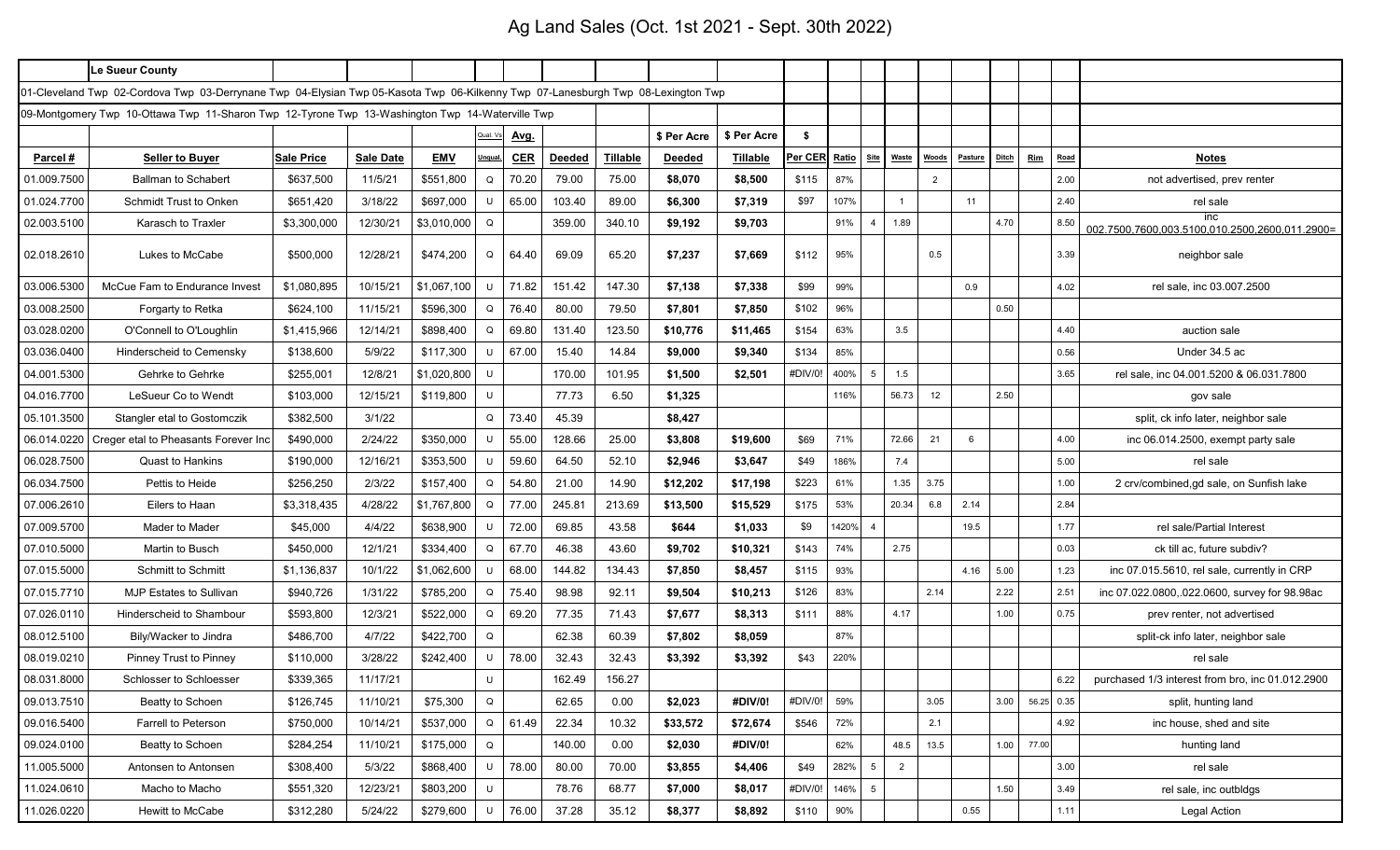# Ag Land Sales (Oct. 1st 2021 - Sept. 30th 2022)

|             | 01-Cleveland Twp 02-Cordova Twp 03-Derrynane Twp 04-Elysian Twp 05-Kasota Twp 06-Kilkenny Twp 07-Lanesburgh Twp 08-Lexington Twp |                   |                  |             |             |       |        |          |             |             |                                      |      |       |         |              |     |      |                                           |
|-------------|----------------------------------------------------------------------------------------------------------------------------------|-------------------|------------------|-------------|-------------|-------|--------|----------|-------------|-------------|--------------------------------------|------|-------|---------|--------------|-----|------|-------------------------------------------|
|             | 09-Montgomery Twp 10-Ottawa Twp 11-Sharon Twp 12-Tyrone Twp 13-Washington Twp 14-Waterville Twp                                  |                   |                  |             |             |       |        |          |             |             |                                      |      |       |         |              |     |      |                                           |
|             |                                                                                                                                  |                   |                  |             | Qual. Vs    | Avg.  |        |          | \$ Per Acre | \$ Per Acre | $\sqrt[6]{\frac{1}{2}}$              |      |       |         |              |     |      |                                           |
| Parcel #    | <b>Seller to Buyer</b>                                                                                                           | <b>Sale Price</b> | <b>Sale Date</b> | <b>EMV</b>  | Unqual.     | CER   | Deeded | Tillable | Deeded      | Tillable    | Per CER Ratio   Site   Waste   Woods |      |       | Pasture | <b>Ditch</b> | Rim | Road | <b>Notes</b>                              |
| 11.034.0100 | Hewitt to Mueller                                                                                                                | \$242,500         | 5/12/22          | \$216,900   | U           | 79.00 | 28.61  | 27.11    | \$8,476     | \$8,945     | \$107                                | 89%  |       |         |              |     | 1.50 | <b>Legal Action</b>                       |
| 12.016.2520 | O'Brien Estate to Rinta                                                                                                          | \$160,000         | 5/24/22          | 99,000      | $\sf U$     |       | 37.42  |          | \$4,276     | #DIV/0!     | #DIV/0!                              | 62%  |       | 33      |              |     | 4.42 | Estate Sale, Pasture                      |
| 12.034.5300 | Thelemann to Thelemann                                                                                                           | \$3,386,053       | 3/15/22          | \$5,383,500 | $\sf U$     |       | 630.61 | 595.70   | \$5,369     | \$5,684     |                                      | 159% |       |         |              |     |      | rel sale, inc 9 more parcels              |
| 14.018.2500 | Schwanke to Sopok                                                                                                                | \$430,000         | 3/18/22          | \$396,400   | $\mathsf Q$ | 54.30 | 84.00  | 49.75    | \$5,119     | \$8,643     | \$94                                 | 92%  | 33.25 |         | 1.00         |     |      | inc 14.017.0200, bldg site in near future |
|             |                                                                                                                                  |                   |                  |             |             |       |        |          |             |             |                                      |      |       |         |              |     |      |                                           |
|             |                                                                                                                                  |                   |                  |             |             |       |        |          |             |             |                                      |      |       |         |              |     |      |                                           |
|             |                                                                                                                                  |                   |                  |             |             |       |        |          |             |             |                                      |      |       |         |              |     |      |                                           |
|             |                                                                                                                                  |                   |                  |             |             |       |        |          |             |             |                                      |      |       |         |              |     |      |                                           |
|             |                                                                                                                                  |                   |                  |             |             |       |        |          |             |             |                                      |      |       |         |              |     |      |                                           |
|             |                                                                                                                                  |                   |                  |             |             |       |        |          |             |             |                                      |      |       |         |              |     |      |                                           |
|             |                                                                                                                                  |                   |                  |             |             |       |        |          |             |             |                                      |      |       |         |              |     |      |                                           |
|             |                                                                                                                                  |                   |                  |             |             |       |        |          |             |             |                                      |      |       |         |              |     |      |                                           |
|             |                                                                                                                                  |                   |                  |             |             |       |        |          |             |             |                                      |      |       |         |              |     |      |                                           |
|             |                                                                                                                                  |                   |                  |             |             |       |        |          |             |             |                                      |      |       |         |              |     |      |                                           |
|             |                                                                                                                                  |                   |                  |             |             |       |        |          |             |             |                                      |      |       |         |              |     |      |                                           |
|             |                                                                                                                                  |                   |                  |             |             |       |        |          |             |             |                                      |      |       |         |              |     |      |                                           |
|             |                                                                                                                                  |                   |                  |             |             |       |        |          |             |             |                                      |      |       |         |              |     |      |                                           |
|             |                                                                                                                                  |                   |                  |             |             |       |        |          |             |             |                                      |      |       |         |              |     |      |                                           |
|             |                                                                                                                                  |                   |                  |             |             |       |        |          |             |             |                                      |      |       |         |              |     |      |                                           |
|             |                                                                                                                                  |                   |                  |             |             |       |        |          |             |             |                                      |      |       |         |              |     |      |                                           |
|             |                                                                                                                                  |                   |                  |             |             |       |        |          |             |             |                                      |      |       |         |              |     |      |                                           |
|             |                                                                                                                                  |                   |                  |             |             |       |        |          |             |             |                                      |      |       |         |              |     |      |                                           |
|             |                                                                                                                                  |                   |                  |             |             |       |        |          |             |             |                                      |      |       |         |              |     |      |                                           |
|             |                                                                                                                                  |                   |                  |             |             |       |        |          |             |             |                                      |      |       |         |              |     |      |                                           |
|             |                                                                                                                                  |                   |                  |             |             |       |        |          |             |             |                                      |      |       |         |              |     |      |                                           |
|             |                                                                                                                                  |                   |                  |             |             |       |        |          |             |             |                                      |      |       |         |              |     |      |                                           |
|             |                                                                                                                                  |                   |                  |             |             |       |        |          |             |             |                                      |      |       |         |              |     |      |                                           |
|             |                                                                                                                                  |                   |                  |             |             |       |        |          |             |             |                                      |      |       |         |              |     |      |                                           |
|             |                                                                                                                                  |                   |                  |             |             |       |        |          |             |             |                                      |      |       |         |              |     |      |                                           |
|             |                                                                                                                                  |                   |                  |             |             |       |        |          |             |             |                                      |      |       |         |              |     |      |                                           |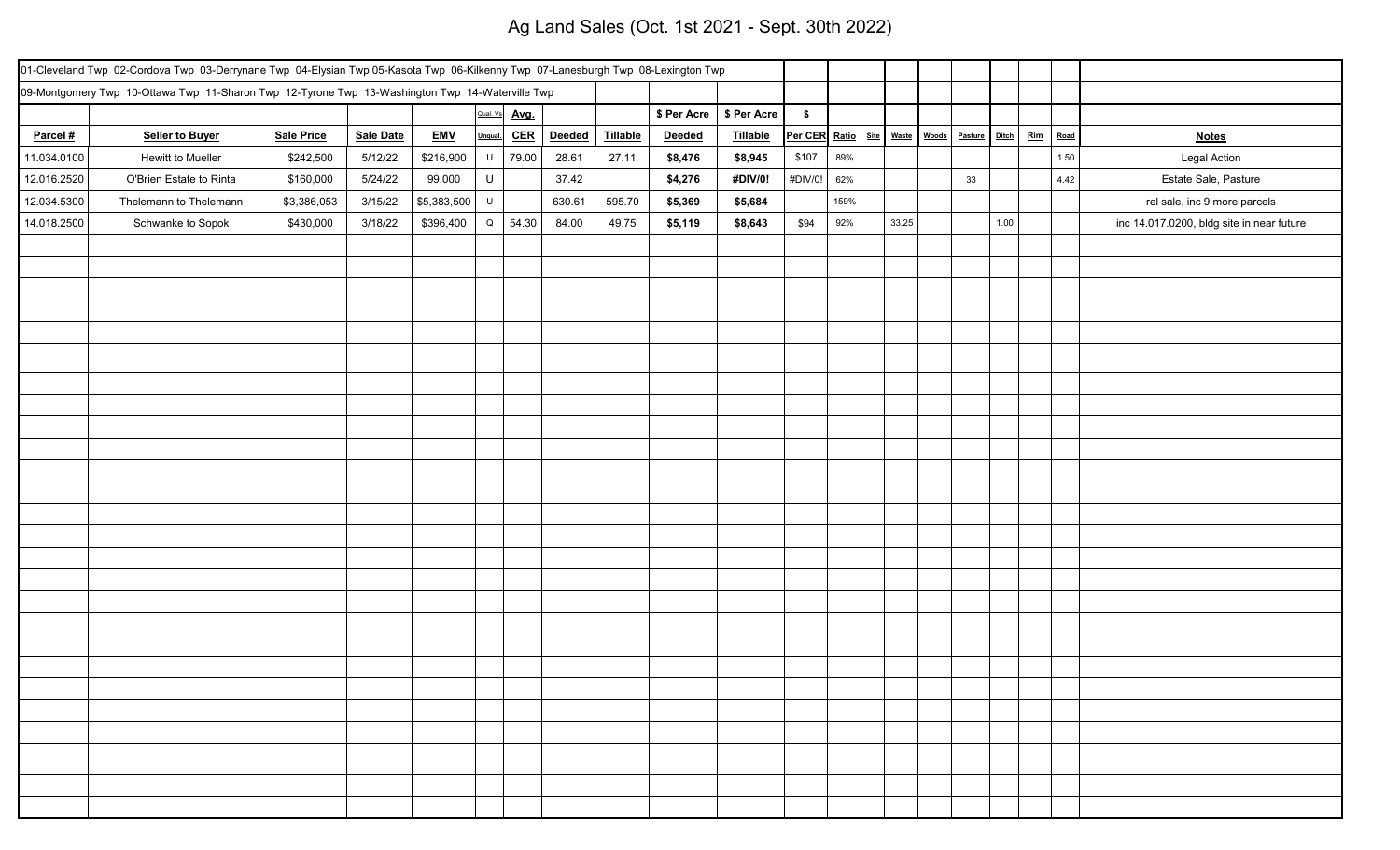# Ag Land Sales (Oct. 1st 2021 - Sept. 30th 2022)

|          | 01-Cleveland Twp 02-Cordova Twp 03-Derrynane Twp 04-Elysian Twp 05-Kasota Twp 06-Kilkenny Twp 07-Lanesburgh Twp 08-Lexington Twp |            |           |            |         |               |               |          |                           |          |                                                                     |  |  |  |              |
|----------|----------------------------------------------------------------------------------------------------------------------------------|------------|-----------|------------|---------|---------------|---------------|----------|---------------------------|----------|---------------------------------------------------------------------|--|--|--|--------------|
|          | 09-Montgomery Twp 10-Ottawa Twp 11-Sharon Twp 12-Tyrone Twp 13-Washington Twp 14-Waterville Twp                                  |            |           |            |         |               |               |          |                           |          |                                                                     |  |  |  |              |
|          |                                                                                                                                  |            |           |            |         | Qual. Vs Avg. |               |          | \$ Per Acre   \$ Per Acre |          | $\frac{1}{2}$                                                       |  |  |  |              |
| Parcel # | <b>Seller to Buyer</b>                                                                                                           | Sale Price | Sale Date | <b>EMV</b> | Unqual. | <u>CER</u>    | <b>Deeded</b> | Tillable | Deeded                    | Tillable | Per CER Ratio   Site   Waste   Woods   Pasture   Ditch   Rim   Road |  |  |  | <b>Notes</b> |
|          |                                                                                                                                  |            |           |            |         |               |               |          |                           |          |                                                                     |  |  |  |              |
|          |                                                                                                                                  |            |           |            |         |               |               |          |                           |          |                                                                     |  |  |  |              |
|          |                                                                                                                                  |            |           |            |         |               |               |          |                           |          |                                                                     |  |  |  |              |
|          |                                                                                                                                  |            |           |            |         |               |               |          |                           |          |                                                                     |  |  |  |              |
|          |                                                                                                                                  |            |           |            |         |               |               |          |                           |          |                                                                     |  |  |  |              |
|          |                                                                                                                                  |            |           |            |         |               |               |          |                           |          |                                                                     |  |  |  |              |
|          |                                                                                                                                  |            |           |            |         |               |               |          |                           |          |                                                                     |  |  |  |              |
|          |                                                                                                                                  |            |           |            |         |               |               |          |                           |          |                                                                     |  |  |  |              |
|          |                                                                                                                                  |            |           |            |         |               |               |          |                           |          |                                                                     |  |  |  |              |
|          |                                                                                                                                  |            |           |            |         |               |               |          |                           |          |                                                                     |  |  |  |              |
|          |                                                                                                                                  |            |           |            |         |               |               |          |                           |          |                                                                     |  |  |  |              |
|          |                                                                                                                                  |            |           |            |         |               |               |          |                           |          |                                                                     |  |  |  |              |
|          |                                                                                                                                  |            |           |            |         |               |               |          |                           |          |                                                                     |  |  |  |              |
|          |                                                                                                                                  |            |           |            |         |               |               |          |                           |          |                                                                     |  |  |  |              |
|          |                                                                                                                                  |            |           |            |         |               |               |          |                           |          |                                                                     |  |  |  |              |
|          |                                                                                                                                  |            |           |            |         |               |               | Average  | \$7,372                   | #DIV/0!  |                                                                     |  |  |  |              |
|          |                                                                                                                                  |            |           |            |         |               |               | Median   | \$7,457                   | #DIV/0!  |                                                                     |  |  |  |              |
|          |                                                                                                                                  |            |           |            |         |               |               |          |                           |          |                                                                     |  |  |  |              |
|          |                                                                                                                                  |            |           |            |         |               |               |          |                           |          |                                                                     |  |  |  |              |
|          |                                                                                                                                  |            |           |            |         |               |               |          |                           |          |                                                                     |  |  |  |              |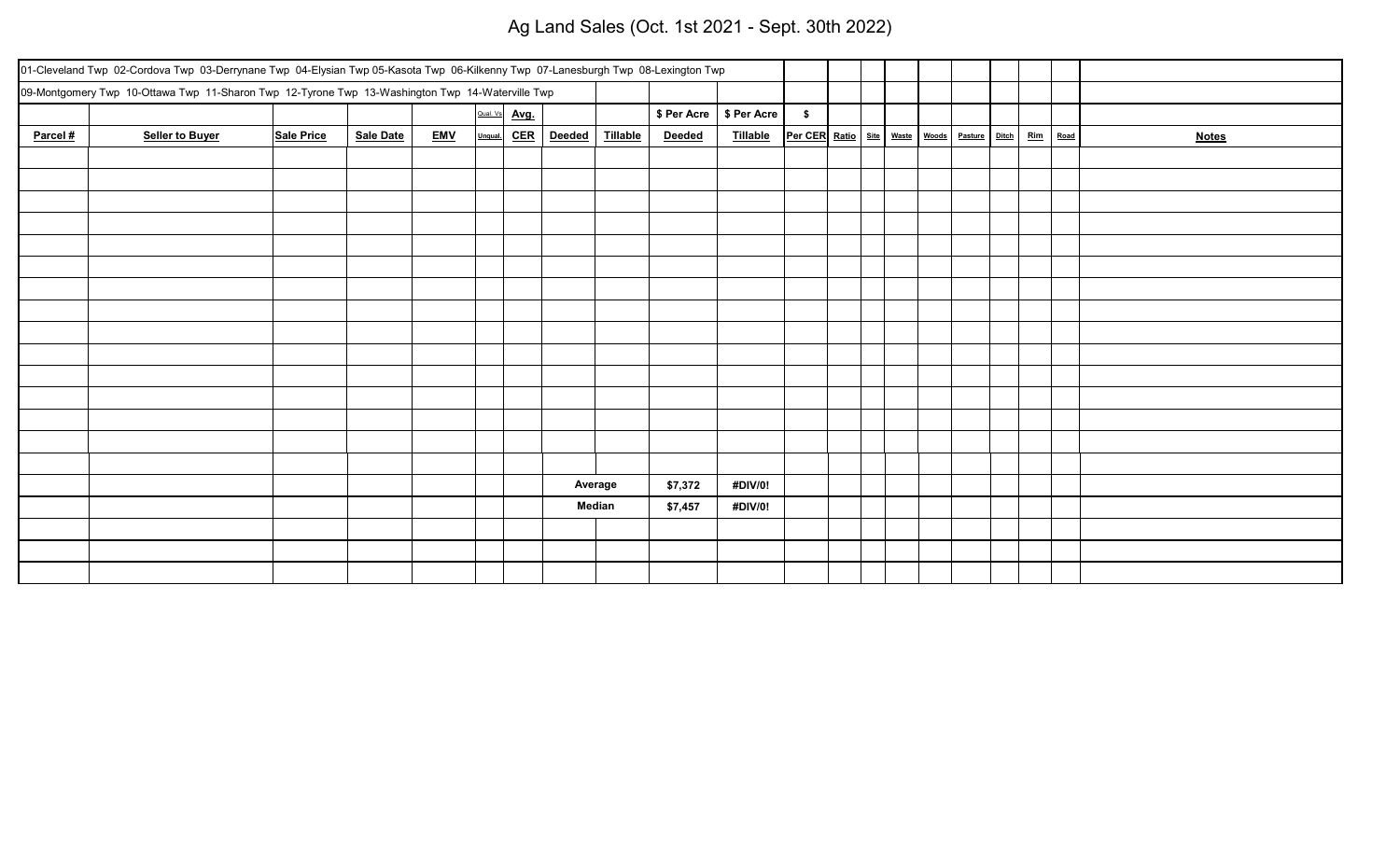### **2022 Board of Review & Equalization**

**1/10/2022**

| <b>City/Township</b>   | <b>Date</b>    | <b>Time</b>   | Location                   |           |
|------------------------|----------------|---------------|----------------------------|-----------|
| Cordova                | April 4, 2022  | 9:00 AM       | <b>Town Hall</b>           |           |
| <b>Cleveland City</b>  | April 4, 2022  | 5:30 PM       | <b>Cleveland City Hall</b> |           |
| Lanesburgh             | April 5, 2022  | 5:30 PM       | <b>Town Hall</b>           |           |
| Derrynane              | April 5, 2022  | 7:00 PM       | <b>Town Hall</b>           |           |
| Sharon                 | April 7, 2022  | 8:30 AM       | <b>Town Hall</b>           |           |
| Kasota Twp.            | April 7, 2022  | 5:30 PM       | <b>Town Hall</b>           |           |
| Ottawa                 | April 11, 2022 | 9:00 AM       | <b>Town Hall</b>           |           |
| Washington Twp.        | April 11, 2022 | 6:00 PM       | <b>Town Hall</b>           |           |
| <b>Waterville City</b> | April 13, 2022 | 5:30 PM       | <b>City Hall</b>           |           |
| Montgomery Twp.        | April 14, 2022 | 5:30 PM       | Monty. City Hall           |           |
|                        |                |               |                            |           |
| Cleveland Twp.         | April 12, 2022 | 10 AM to 6 PM | Courthouse                 | Open Book |
| <b>Elysian City</b>    | April 12, 2022 | 10 AM to 6 PM | Courthouse                 | Open Book |
| Elysian Twp.           | April 12, 2022 | 10 AM to 6 PM | Courthouse                 | Open Book |
| Heidelberg             | April 12, 2022 | 10 AM to 6 PM | Courthouse                 | Open Book |
| Kasota City            | April 12, 2022 | 10 AM to 6 PM | Courthouse                 | Open Book |
| <b>Kilkenny City</b>   | April 12, 2022 | 10 AM to 6 PM | Courthouse                 | Open Book |
| Kilkenny Twp.          | April 12, 2022 | 10 AM to 6 PM | Courthouse                 | Open Book |
| Lexington              | April 12, 2022 | 10 AM to 6 PM | Courthouse                 | Open Book |
| Le Center              | April 12, 2022 | 10 AM to 6 PM | Courthouse                 | Open Book |
| Le Sueur               | April 12, 2022 | 10 AM to 6 PM | Courthouse                 | Open Book |
| <b>Montgomery City</b> | April 12, 2022 | 10 AM to 6 PM | Courthouse                 | Open Book |
| <b>New Prague</b>      | April 12, 2022 | 10 AM to 6 PM | Courthouse                 | Open Book |
| Tyrone                 | April 12, 2022 | 10 AM to 6 PM | Courthouse                 | Open Book |
| Waterville Twp.        | April 12, 2022 | 10 AM to 6 PM | Courthouse                 | Open Book |

County Board A & E June 14, 2022 6:30 P.M. Courthouse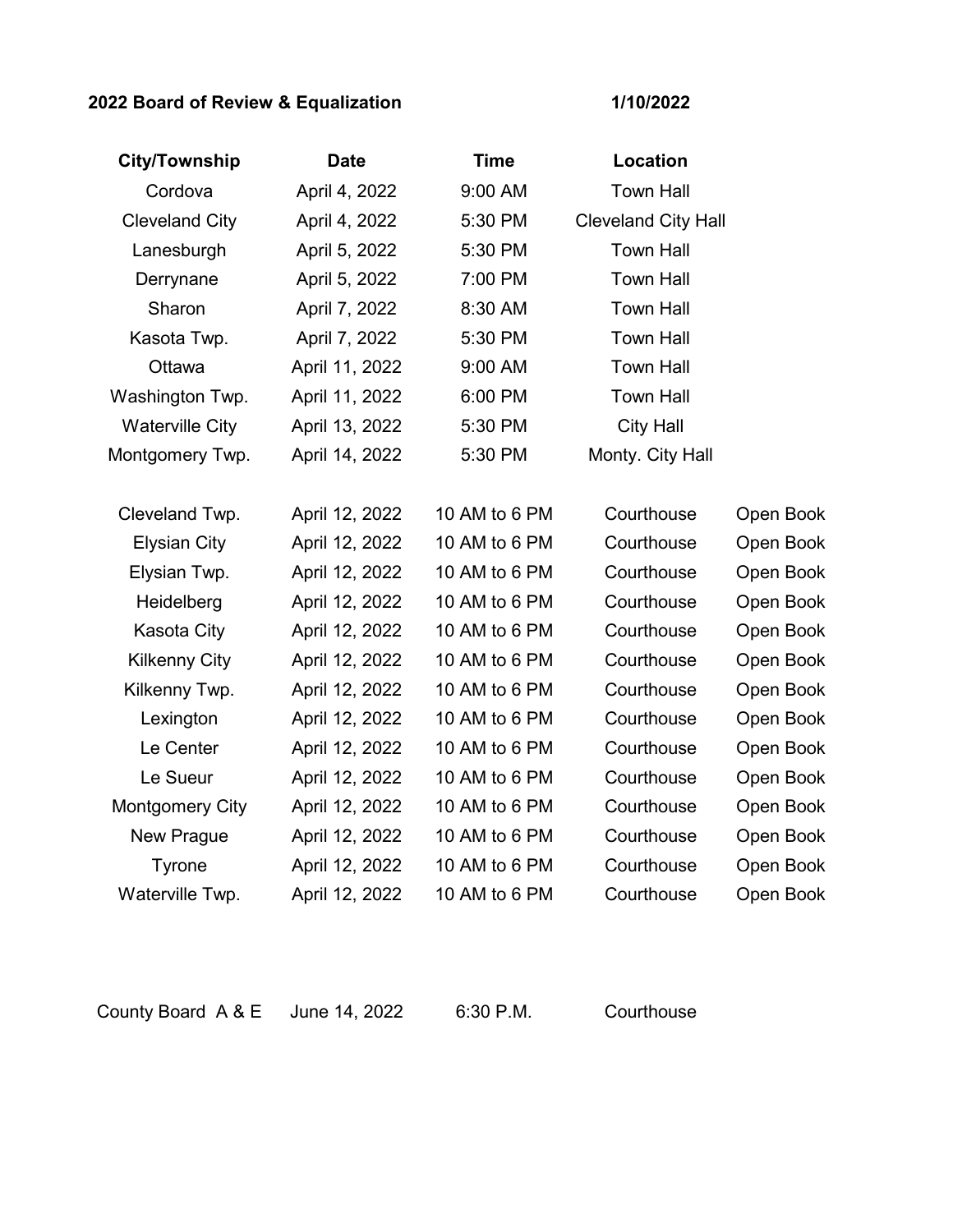

**County Board of Appeal and Equalization Trained Member List**

#### **Updated February 1, 2022**

| lLast Name  | <b>IFirst Name</b> | <b>Position/Title</b>       | l Countv   | <b>Training</b>             | <b>Training Expiration</b> |
|-------------|--------------------|-----------------------------|------------|-----------------------------|----------------------------|
|             |                    |                             |            | <b>Attendance Date Date</b> |                            |
| <b>King</b> | lJohn.             | <b>ICounty Commissioner</b> | l Le Sueur | Online                      | July 1, 2024               |
| Wetzel      | Lance              | County Commissioner         | lLe Sueur  | Online                      | July 1, 2025               |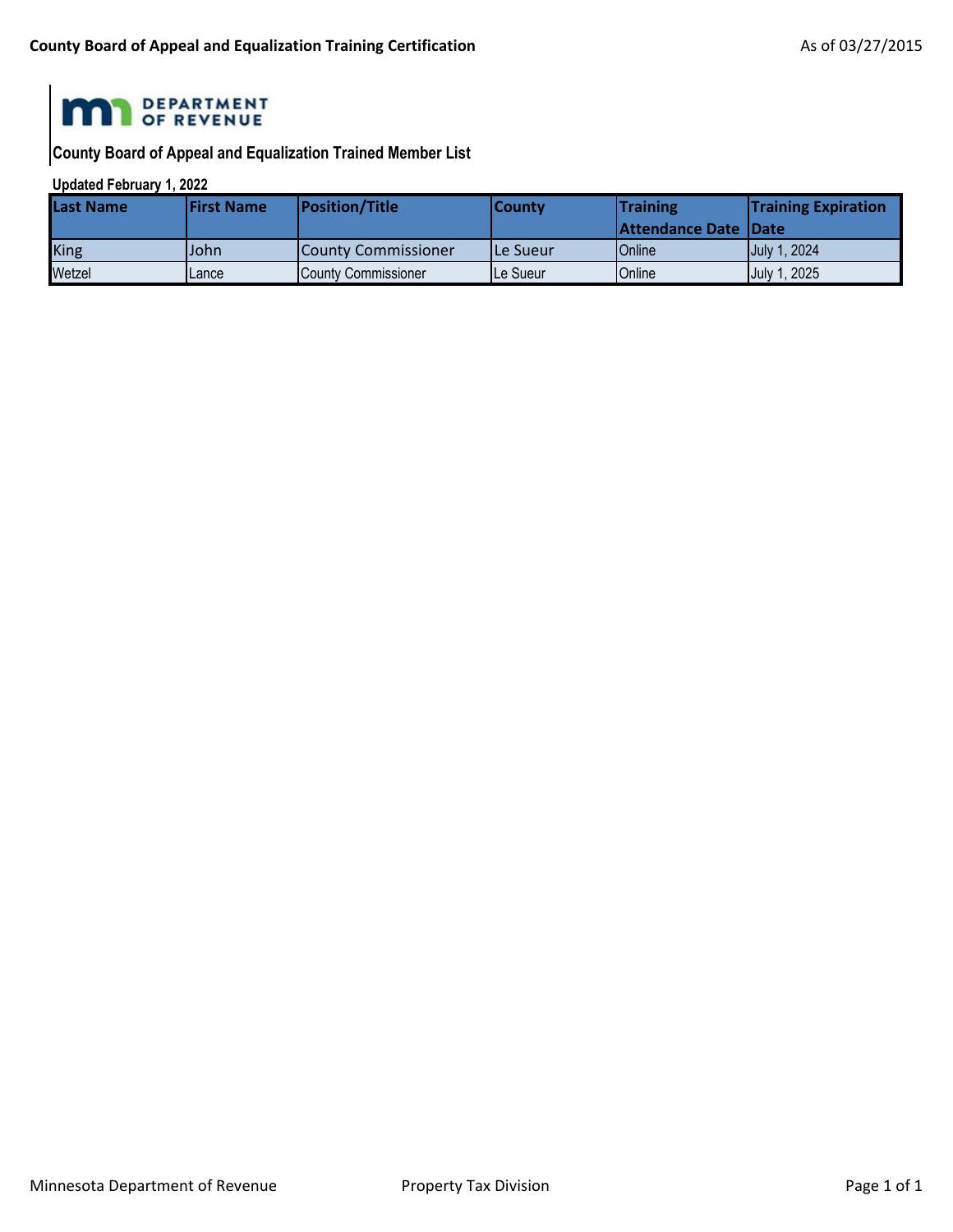#### Le Sueur County Board of Appeal and Equalization 2022 Changes

|                       |             |           | <b>Valuation Appeals</b> |             |          | <b>Classification Appeals</b> | Reason                       |
|-----------------------|-------------|-----------|--------------------------|-------------|----------|-------------------------------|------------------------------|
|                       |             | Assessor  | <b>Board</b>             | Change      |          |                               |                              |
| <b>Property Owner</b> | Parcel #    | Total     | Total                    | $(+/-)$     | Assessor | <b>Board</b>                  | Explanation                  |
|                       |             | EMV       | EMV                      | in $EMV(S)$ | Class    | Class                         | Of Change                    |
| John Vandyck          | 01.500.0040 | 430,400   | 402,800                  | $-27,600$   |          |                               | Interior Inspection          |
| Luke Retka            | 03.019.5000 | 1,059,000 | 954,600                  | $-104,400$  |          |                               | <b>Provided RIM Contract</b> |
| Luke Retka            | 03.019.5100 | 567,800   | 376,300                  | $-191,500$  |          |                               | <b>Provided RIM Contract</b> |
| Ron Williams          | 04.029.0400 | 302,500   | 255,000                  | $-47,500$   |          |                               | Interior Inspection          |
| Tim Cibula            | 04.540.0020 | 132,000   | 104,000                  | $-28,000$   |          |                               | <b>Reduced Land Value</b>    |
| <b>Tim Cibula</b>     | 04.550.0340 | 260,700   | 223,300                  | $-37,400$   |          |                               | Reduced Land & Bldging Value |
| <b>Eric Suedbeck</b>  | 04.580.0070 | 604,600   | 556,100                  | $-48,500$   |          |                               | Interior Inspection          |
| Gary Athey            | 04.770.0010 | 514,500   | 506,300                  | $-8,200$    |          |                               | Interior Inspection          |
| Joesphine Gschwind    | 04.780.0020 | 279,100   | 265,000                  | $-14,100$   |          |                               | Interior Inspection          |
| Jon Brekken           | 04.780.0050 | 321,400   | 289,600                  | $-31,800$   |          |                               | Interior Inspection          |
| <b>Tim Miller</b>     | 06.027.5300 | 401,500   | 394,500                  | $-7,000$    |          |                               | Acerage Change Per Survey    |
| <b>Kip Ness</b>       | 09.036.7510 |           |                          |             | Res.     | Ag.                           | <b>Provided CRP Contract</b> |
| Mark Stenzel          | 13.425.0090 | 848,500   | 736,200                  | $-112,300$  |          |                               | <b>Reviewed Comps</b>        |
| Charlotte Jacoby      | 13.750.0060 | 472,200   | 448,900                  | $-23,300$   |          |                               | Interior Inspection          |
| Mary Yelick           | 14.028.3400 | 283,600   | 277,900                  | $-5,700$    |          |                               | Interior Inspection          |
| Tim Strawhacker       | 14.420.0180 | 182,000   | 176,900                  | $-5,100$    |          |                               | Interior Inspection          |
| Sheila Oak            | 14.592.0090 | 297,600   | 296,600                  | $-1,000$    |          |                               | Removed Ut Shed              |
| Mark Sexton           | 16.411.0620 | 448,400   | 388,900                  | $-59,500$   |          |                               | Interior Inspection          |
| James Baker           | 16.412.0290 | 322,100   | 310,700                  | $-11,400$   |          |                               | Interior Inspection          |
| Michael Jacobs        | 16.415.0210 | 460,900   | 447,300                  | $-13,600$   |          |                               | Interior Inspection          |
| Jim Olson             | 16.419.0030 | 375,700   | 359,200                  | $-16,500$   |          |                               | Interior Inspection          |
| Dan Minske            | 16.419.0070 | 377,800   | 353,000                  | $-24,800$   |          |                               | Interior Inspection          |
| <b>Thomas Beckel</b>  | 18.410.0110 | 232,400   | 201,700                  | $-30,700$   |          |                               | <b>Clerical Error</b>        |
| Chad Andresen         | 21.453.0250 | 475,100   | 450,100                  | $-25,000$   |          |                               | Interior Inspection          |
| Corie Vogel           | 21.513.0100 | 411,600   | 372,800                  | $-38,800$   |          |                               | <b>Reviewed Comps</b>        |
| Mark McClintock       | 21.800.0050 | 128,500   | 99,000                   | $-29,500$   |          |                               | Interior Inspection          |
| Brandyn Raduenz       | 21.800.3660 | 198,900   | 191,200                  | $-7,700$    |          |                               | Interior Inspection          |
|                       |             |           |                          |             |          |                               |                              |
|                       |             |           |                          |             |          |                               |                              |
|                       |             |           |                          |             |          |                               |                              |
|                       |             |           |                          |             |          |                               |                              |
|                       |             |           |                          |             |          |                               |                              |
|                       |             |           |                          |             |          |                               |                              |
|                       |             |           |                          |             |          |                               |                              |
|                       |             |           |                          |             |          |                               |                              |
|                       |             |           |                          |             |          |                               |                              |
|                       |             |           |                          |             |          |                               |                              |
|                       |             |           |                          |             |          |                               |                              |
|                       |             |           |                          |             |          |                               |                              |
|                       |             |           |                          |             |          |                               |                              |
|                       |             |           |                          |             |          |                               |                              |
|                       |             |           |                          |             |          |                               |                              |
|                       |             |           |                          |             |          |                               |                              |